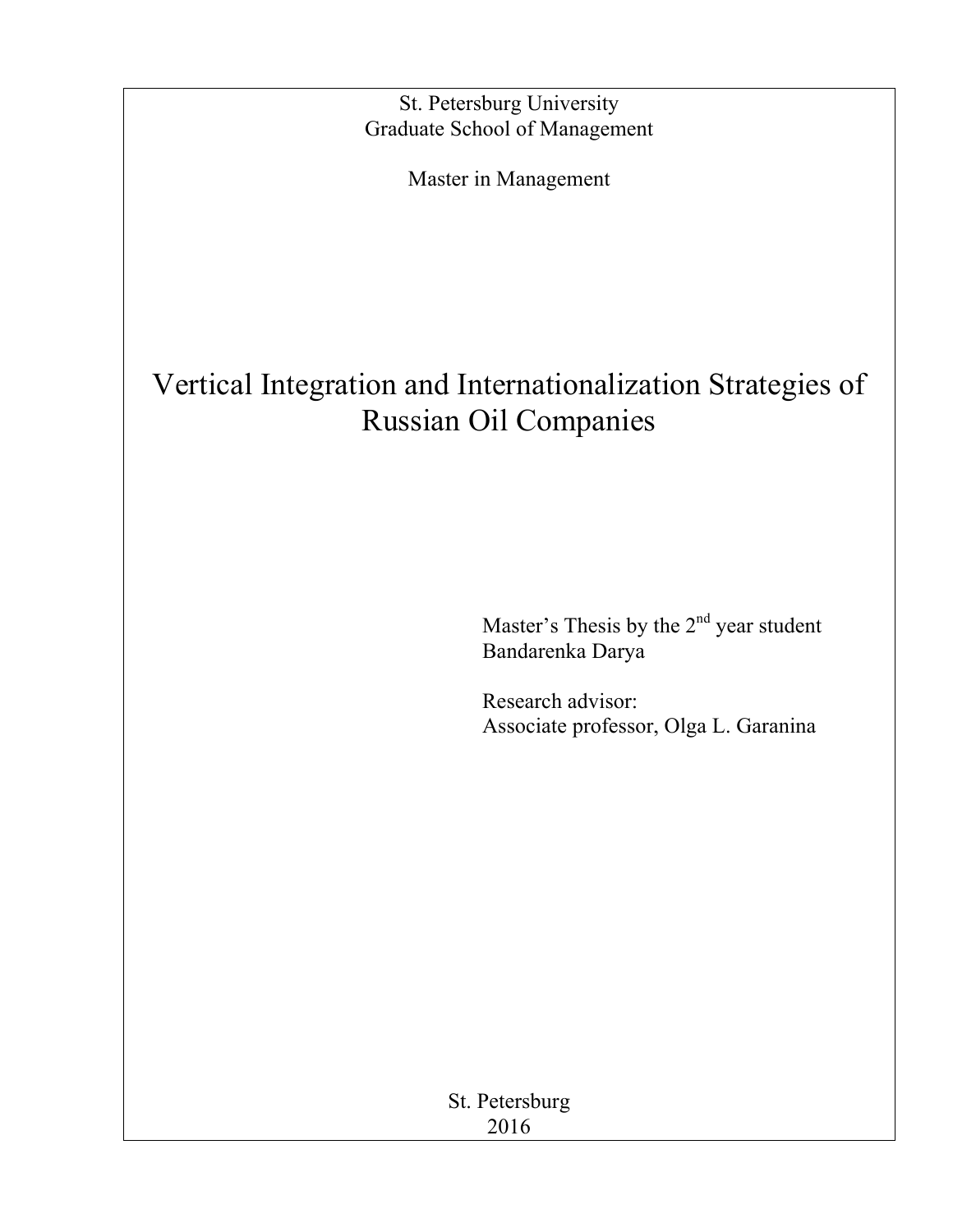## ЗАЯВЛЕНИЕ О САМОСТОЯТЕЛЬНОМ ХАРАКТЕРЕ ВЫПОЛНЕНИЯ ВЫПУСКНОЙ КВАЛИФИКАЦИОННОЙ РАБОТЫ

Я, Бондаренко Дарья Владимировна, студентка второго курса магистратуры направления «Менеджмент», заявляю, что в моей магистерской диссертации на тему «Стратегии вертикальной интеграции и интернационализации Российских нефтяных компаний», представленной в службу обеспечения программ магистратуры для последующей передачи в государственную аттестационную комиссию для публичной защиты, не содержится элементов плагиата.

Все прямые заимствования из печатных и электронных источников, а также из защищенных ранее выпускных квалификационных работ, кандидатских и докторских диссертаций имеют соответствующие ссылки.

Мне известно содержание п. 9.7.1 Правил обучения по основным образовательным программам высшего и среднего профессионального образования в СПбГУ о том, что «ВКР выполняется индивидуально каждым студентом под руководством назначенного ему научного руководителя», и п. 51 Устава федерального государственного бюджетного образовательного учреждения высшего профессионального образования «Санкт-

Петербургский государственный университет» о том, что «студент подлежит отчислению из Санкт-Петербургского университета за представление курсовой или выпускной квалификационной работы, выполненной другим лицом (лицами)».

 $\frac{26.05.2016}{\text{(Iaprac)}}$  (Подпись студента)  $(\text{A})$ 

## STATEMENT ABOUT THE INDEPENDENT CHARACTER OF THE MASTER THESIS

I, Bandarenka Darya, second year master student, Master in International Business program «Management», state that my master thesis on the topic « Vertical Integration and Internationalization strategies of Russian oil companies» which is presented to the Master Office to be submitted to the Official Defense Committee for the public defense, does not contain any elements of plagiarism.

All direct borrowings from printed and electronic sources, as well as from master theses, PhD and doctorate theses which were defended earlier, have appropriate references.

I am aware that according to paragraph 9.7.1. of Guidelines for instruction in major curriculum programs of higher and secondary professional education at St.Petersburg University «A master thesis must be completed by each of the degree candidates individually under the supervision of his or her advisor», and according to paragraph 51 of Charter of the Federal State Institution of Higher Professional Education Saint-Petersburg State University «a student can be expelled from St. Petersburg University for submitting of the course or graduation qualification work developed by other person (persons)».

\_\_\_\_\_\_\_\_\_\_\_\_\_\_\_\_\_\_\_\_\_\_\_\_\_\_\_\_\_\_\_\_\_\_\_\_\_\_\_\_\_\_\_\_\_\_\_\_ (Student's signature) \_\_\_\_\_\_\_\_\_\_\_\_\_\_\_\_\_\_\_\_\_\_\_\_26.05.2016\_\_\_\_\_\_\_\_\_\_\_\_\_\_ (Date)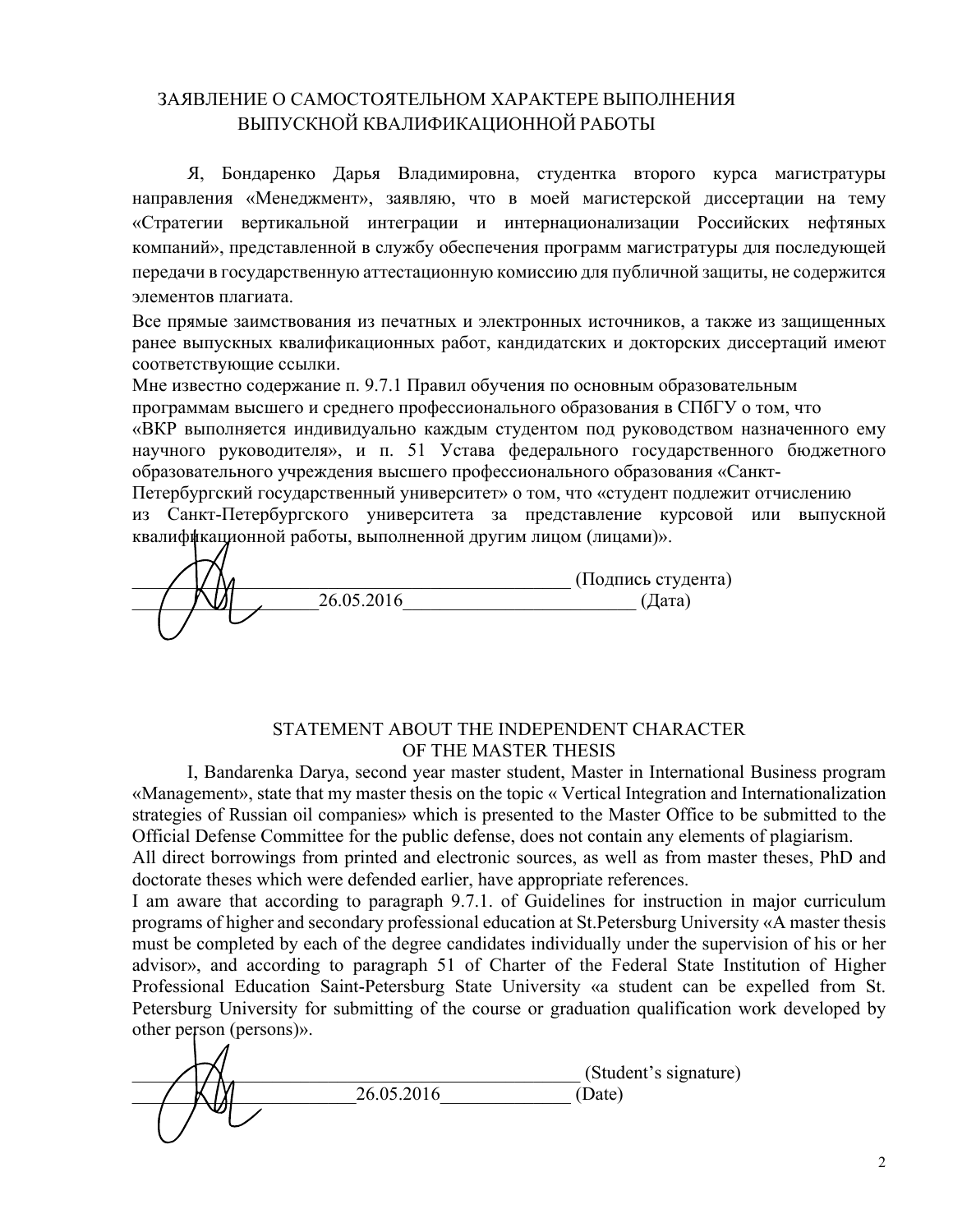## **АННОТАЦИЯ**

| Автор                           | Бондаренко Дарья Владимировна                                                  |  |  |  |
|---------------------------------|--------------------------------------------------------------------------------|--|--|--|
| Название<br>магистерской        | «Стратегии<br>вертикальной<br>интеграции<br>И                                  |  |  |  |
| диссертации                     | интернационализации Российских нефтяных компаний»,                             |  |  |  |
| Факультет                       | Высшая Школа Менеджмента                                                       |  |  |  |
| Направление подготовки          | Международная<br>логистика<br>управление<br>цепями<br>И                        |  |  |  |
|                                 | поставок                                                                       |  |  |  |
| Год                             | 2016                                                                           |  |  |  |
| Научный руководитель            | Гаранина Ольга Леонидовна                                                      |  |  |  |
| Описание<br>цели,<br>задач<br>И | Целью данной работы является заполнение<br>научно-                             |  |  |  |
| основных результатов            | пробела<br>отображения<br>исследовательского<br>путем                          |  |  |  |
|                                 | особенностей<br>процесса<br>интернационализации                                |  |  |  |
|                                 | российских нефтяных компаний и выявления                                       |  |  |  |
|                                 | основных логистических факторов и факторов цепочки                             |  |  |  |
|                                 | поставок, которые влияют на процесс выбора стратегии                           |  |  |  |
|                                 | вертикальной<br>интернационализации<br>интеграции.<br>И                        |  |  |  |
|                                 | Сформулированы следующие задачи:                                               |  |  |  |
|                                 | • выявить и описать основные логистические факторы,                            |  |  |  |
|                                 | которые влияют на выбор потенциального рынка для                               |  |  |  |
|                                 | интернационализации                                                            |  |  |  |
|                                 | сформулировать управленческие применения<br>٠<br>ДЛЯ                           |  |  |  |
|                                 | компаний, работающих в этой отрасли                                            |  |  |  |
|                                 | базу<br>будущих<br>теоретическую<br>ДЛЯ<br>создать<br>٠                        |  |  |  |
|                                 | исследователей                                                                 |  |  |  |
|                                 | Результаты исследования показали, что логистичские                             |  |  |  |
|                                 | факторы<br>выбор<br>на<br>стратегии<br>влиют                                   |  |  |  |
|                                 | вертикальной<br>интернационализации<br>интеграции<br>$\boldsymbol{\mathit{H}}$ |  |  |  |
|                                 | российских нефтяных компаний.                                                  |  |  |  |
|                                 |                                                                                |  |  |  |
| Ключевые слова                  | Российские нефтяные компании, интернационализация,                             |  |  |  |
|                                 | вертикальная интеграция, логистические факторы.                                |  |  |  |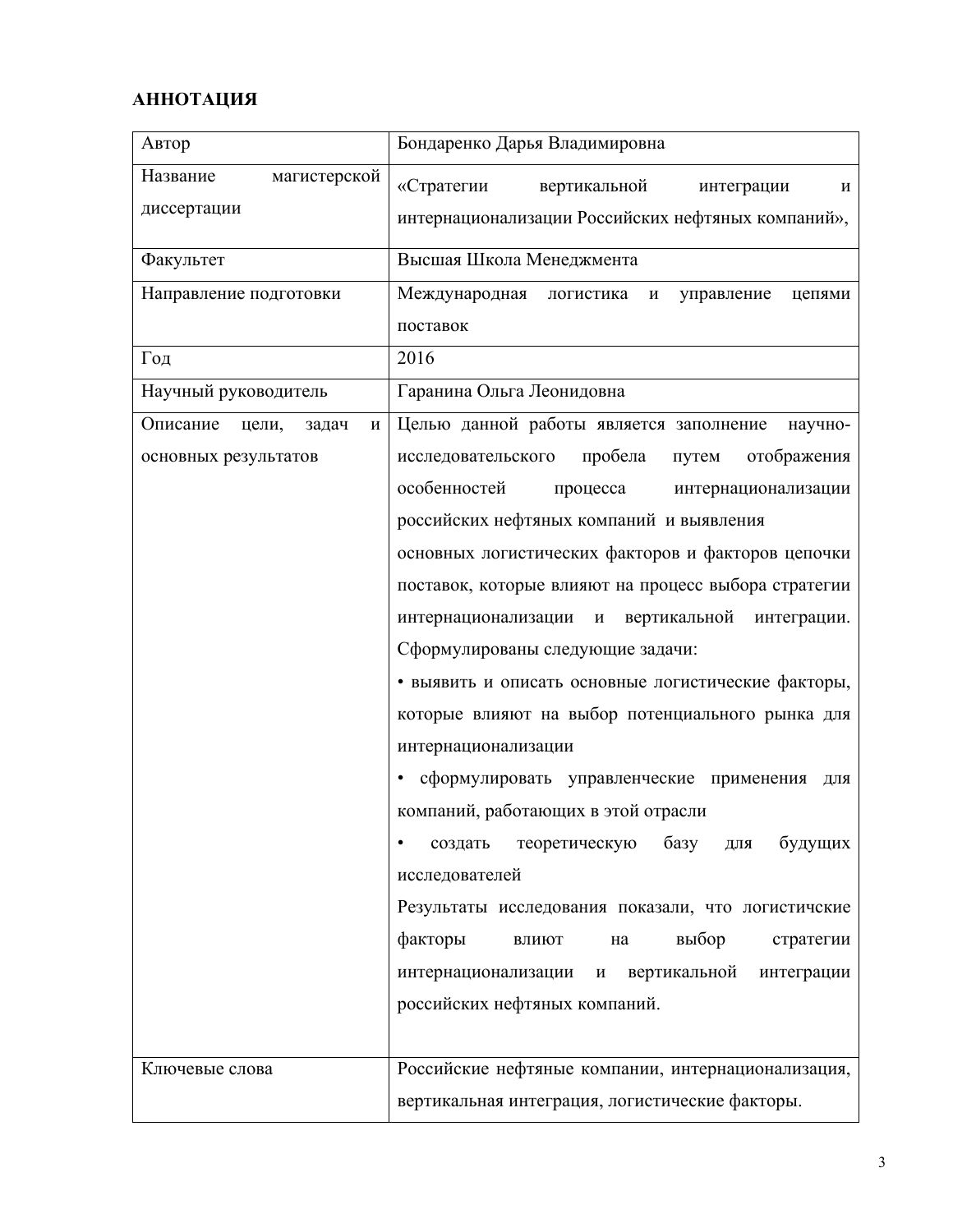## **ABSTRACT**

| <b>Master Student's Name</b>   | Bandarenka Darya                                                  |  |  |  |
|--------------------------------|-------------------------------------------------------------------|--|--|--|
| Master Thesis Title            | « Vertical Integration and Internationalization strategies of     |  |  |  |
|                                | Russian oil companies»                                            |  |  |  |
| Faculty                        | Graduate School of Management                                     |  |  |  |
| Main field of study            | International logistics and supply chain management               |  |  |  |
| Year                           | 2016                                                              |  |  |  |
| Academic Advisor's Name        | Olga L. Garanina                                                  |  |  |  |
| Description of the goal, tasks | This paper aims to fill this research gap through an in-          |  |  |  |
| and main results               | depth case study of internationalization of two companies         |  |  |  |
|                                | Gazprom Neft and Lukoil, through the primary data obtained        |  |  |  |
|                                | via in-depth interviews with experts of industry (Baker           |  |  |  |
|                                | Hughes) and managers who represent companies (Gazprom             |  |  |  |
|                                | Neft and Lukoil) and analysis of secondary data obtained          |  |  |  |
|                                | from annual reports and data books. The objective of this         |  |  |  |
|                                | study is to display the peculiarities of internationalization     |  |  |  |
|                                | process of Russian oil companies, to understand what are the      |  |  |  |
|                                | main logistics and supply chain factors that influence the        |  |  |  |
|                                | process of internationalization, to indicate main logistics and   |  |  |  |
|                                | supply chain factors that influence the choice of the potential   |  |  |  |
|                                | market for internationalization, to formulate managerial          |  |  |  |
|                                | implications for the companies operating in this industry, to     |  |  |  |
|                                | create a theoretical base for the future researchers of supply    |  |  |  |
|                                | chain and logistical factors influencing the decision-making      |  |  |  |
|                                | process of Russian Oil companies. Research results revealed       |  |  |  |
|                                | that logistical and supply chain factors influence the choice     |  |  |  |
|                                | of internationalization and vertical integration strategy of the  |  |  |  |
|                                | Russian Oil companies.                                            |  |  |  |
|                                |                                                                   |  |  |  |
| Keywords                       | Russian<br>companies,<br>internationalization,<br>oil<br>vertical |  |  |  |
|                                | integration, logistics and supply chain factors                   |  |  |  |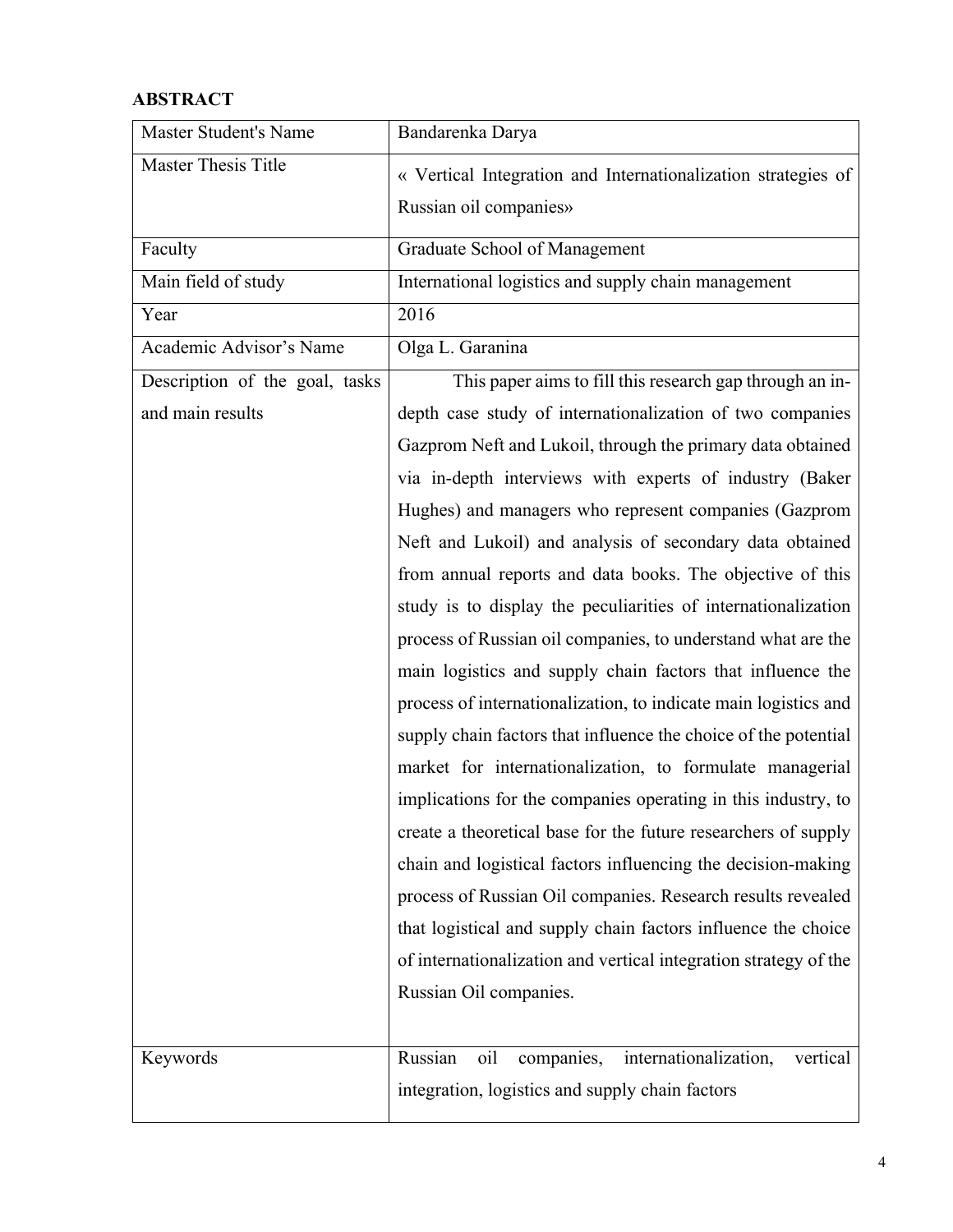## **TABLE OF CONTENT**

| 1.1.1 Resource-based view theory on the Internationalization process of oil companies  16  |  |
|--------------------------------------------------------------------------------------------|--|
| 1.1.2                                                                                      |  |
|                                                                                            |  |
|                                                                                            |  |
| 2.2 Downstream sector: logistical aspect in transportation of Oil and Oil products 25      |  |
|                                                                                            |  |
|                                                                                            |  |
|                                                                                            |  |
|                                                                                            |  |
|                                                                                            |  |
|                                                                                            |  |
|                                                                                            |  |
|                                                                                            |  |
|                                                                                            |  |
|                                                                                            |  |
|                                                                                            |  |
|                                                                                            |  |
|                                                                                            |  |
| 4.4 Application of logistical and supply chain factors in case analysis of Gazprom Neft 52 |  |
| 4.5 Application of logistical and supply chain factors in case analysis of Lukoil53        |  |
|                                                                                            |  |
|                                                                                            |  |
|                                                                                            |  |
|                                                                                            |  |
|                                                                                            |  |
|                                                                                            |  |
|                                                                                            |  |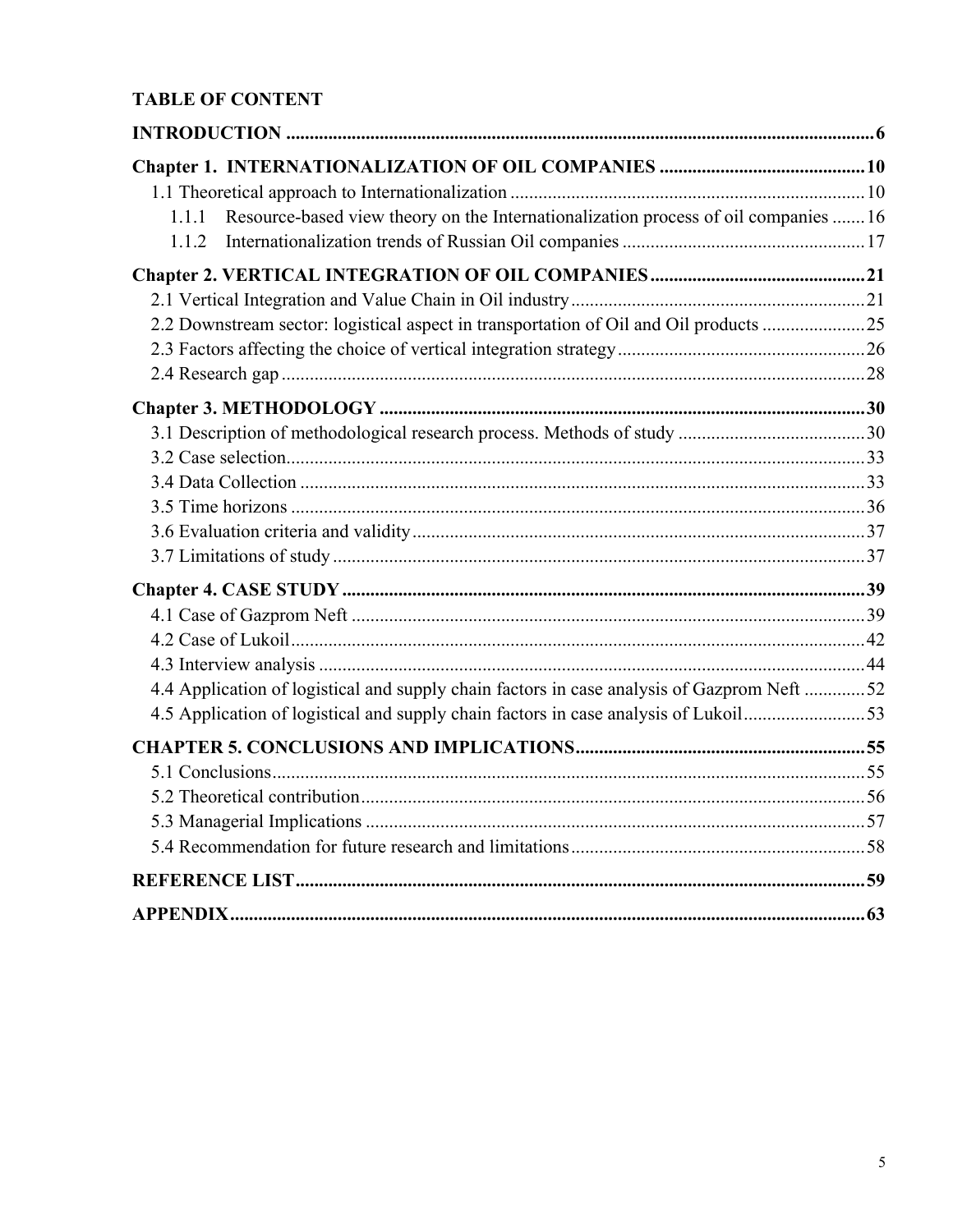#### **INTRODUCTION**

#### **Background**

 In recent years various changes happened in different industries worldwide. The quick improvement of technology and its accessibility led to rapid increase of transformations. The share of oil in world energy has a direct correlation with the world economic growth. The strategic significance of the oil and the growth of its consumption has lead to the embellishment of the petroleum industry. Variety of new factors arises across industries and changes the internationalization and vertical integration strategies and their implementation while managing the business.

Oil industry is one of the most complex industries engaged in exploration, production, transportation and processing of oil and oil products. The role of the industry in terms of scientific and technological revolution is constantly increasing due to the development of transportation and district heating production, causing the rapid growth of energy consumption. The largest oil reserves (65%) are concentrated in the Middle East region, the main players on the market are: Saudi Arabia, Russia, United States, Iran, Mexico, China. Russia owns a large reserve of oil and development of oil industry and has traditionally been one of the largest exporters of raw materials on the world market. At the same time the oil industry is a major component of socio-economic development of Russia with the diversity of linkages with other sectors of the economy. Oil industry is one of the most important sources of income for Russia. According to the International Monetary Fund Statistics on 2015, export of crude oil reached 10% of total GDP.

The paper examines the process of internationalization of Russian Oil companies (case of Gazprom Neft and Lukoil). Russia has become a very important player in the market on a world scale. The strategic consideration of internationalization and vertical integration are considered in this research paper. Internationalization gives companies new possibilities for the development around the world and creates additional value. Through internationalization company can develop world level capabilities and can increase capitalization and gain a deeper control over all the processes of the value chain, which in Oil industry are: exploration, production and sales. Research on the internationalization process of Russian Oil companies has been increasingly performed in the last decades, this particular paper examines the internationalization process of Russian Oil companies with focus on the logistical and supply chain factors which influence the decision-making process of internationalization and vertical integration of Russian oil companies.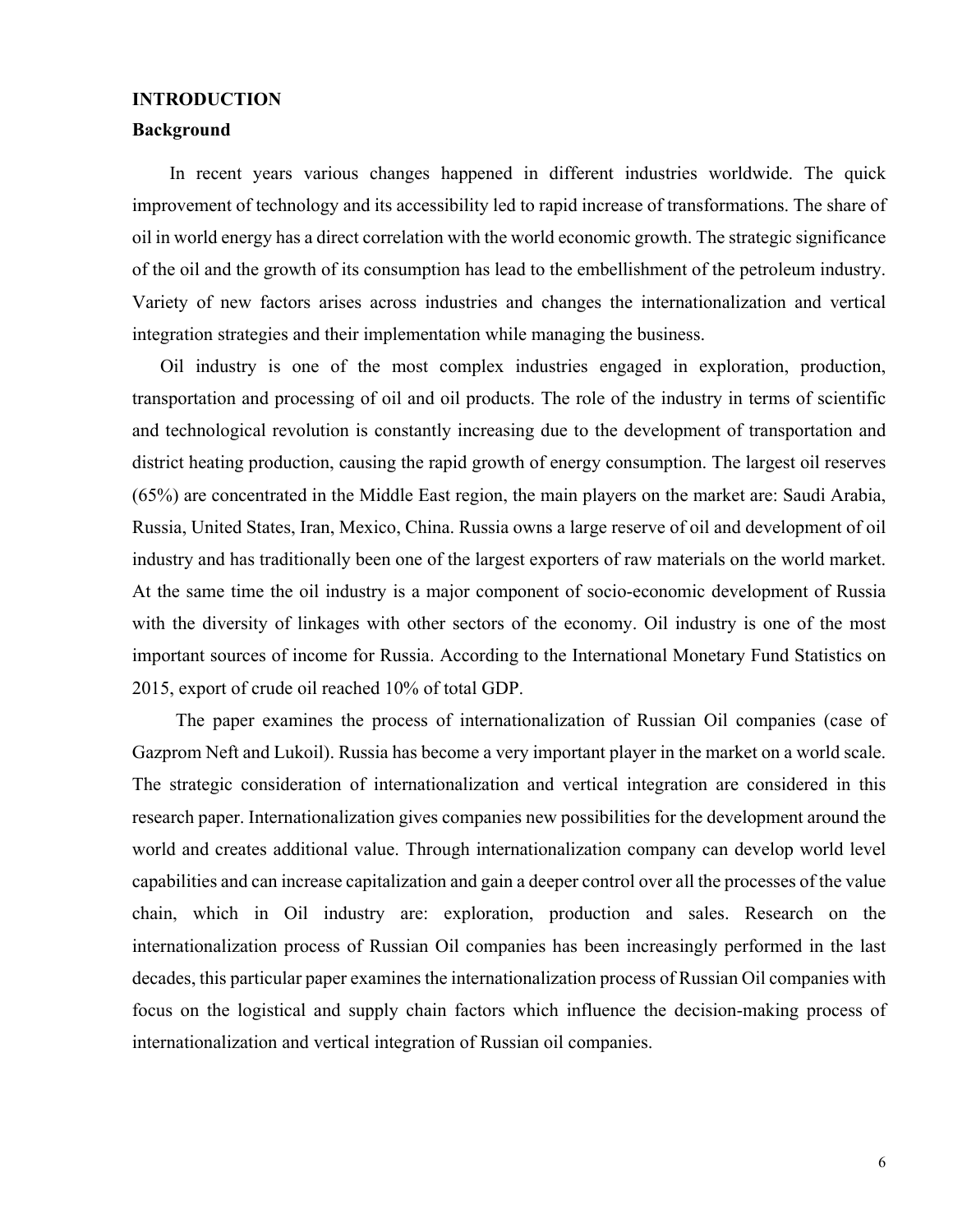#### **Research problem**

In order to state the relevant research problem the literature review was conducted to evaluate the process of Internationalization and vertical integration. The present paper offers common sense bits of knowledge about the justification and factors which influence the process of Internationalization and vertical integration of the Oil companies.

 After the literature review was conducted, we identified that inspite of the colossal literature on internationalization and vertical integration processes and factors which influence them, much less is known about the supply chain and logistical factors influencing the choice of location or country for potential internationalization and vertical integration.

Therefore, we are going to concentrate on outward operations so as to investigate the internationalization procedure of Oil organizations in the downstream division and to identify the main logistical and supply chain factors that influence the decision-making process for internationalization and vertical integration strategies.

#### **Purpose of the study**

This paper aims to fill this research gap through an in-depth case study of two companies Gazprom Neft and Lukoil, via the primary data obtained through in-depth interviews with experts of industry (Baker Hughes) and managers who represent companies (Gazprom Neft and Lukoil) and analysis of secondary data obtained from annual reports and data books. The cases were selected, taking into account the following criteria: originated in Russia, but operating overseas, vertically integrated, has refinery or production or distribution projects abroad, should represent both private and governmental companies.

The goal of the study is to identify the main main logistics and supply chain factors that influence the choice of the potential market for internationalization and vertical integration. The objectives of this study are:

- to display the peculiarities of internationalization process of Russian oil companies and to understand which are the main logistics and supply chain factors that influence the process of internationalization, to analyse the importance of this factors while Russian Oil companies choose a market and strategy for internationalization.
- to formulate managerial implications for the companies operating in this industry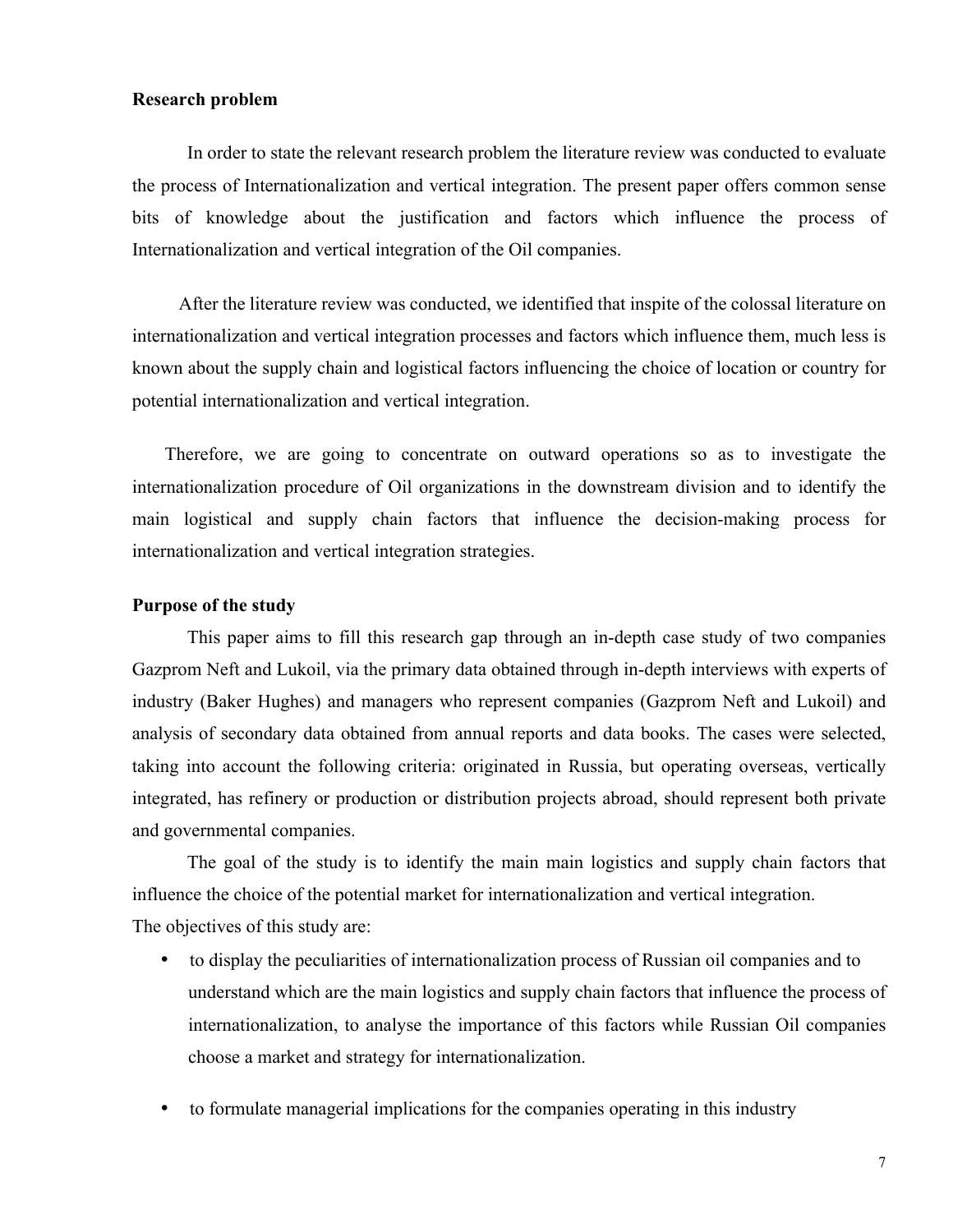• to create a theoretical base for the future researchers of supply chain and logistical factors influencing the decision-making process of Russian Oil companies.

#### **Research questions**

In order to reach the objectives, the following research question was formulated:

## *1. What logistical and supply chain factors influence the decision-making process while Russian oil companies choose the strategies for internationalization and vertical integration?*

The research gap can be filled by answering research question through the conduction of qualitative research, method of case study. The principal advantage of this type of research is that it is flexible and adaptable to change, without losing the direction of the enquiry (Matthews & Ross, 2010). A case study is an empirical inquiry that analyses a сurrent situation within its real-life context. Case study relies on a huge amount of sources of evidence. The main focus is upon the details of the situation, the reality behind these details, the subjective meanings and motivating actions (Saunders, 2009). The study generally focuses on the analysis of 2 Russian Oil companies: Gazprom Neft and Lukoil, both companies correspond to the main criteria, which are: Russian company, operating abroad, have a vertical integration degree, has refining and production activities abroad.

#### **Structure of the study**

 This research paper consists of 4 chapters, four main parts. The first chapter is devoted to the literature review of the concept of internationalization process of oil companies, with focus on trend of Russian Oil companies and main peculiarities. The second chapter analyses the information about the phenomenon of the vertical integration of Russian Oil companies. The third part describes the methods which are used in this research paper and the justification of used tools presented there. The main research tool is case study complemented by in-depth interviews of experts in order to gain primary data and analysis of documents to obtain secondary data. The fourth chapter contains withincase analysis of the case companies: Gazprom Neft and Lukoil, generalization and analysis of the interviews, conclusions. The fifth chapter contains conclusions of the research paper, managerial implications and suggestions for future researchers. This master thesis will be relevant in terms of practical and theoretical application to analysis of feasibility of the internationalization process of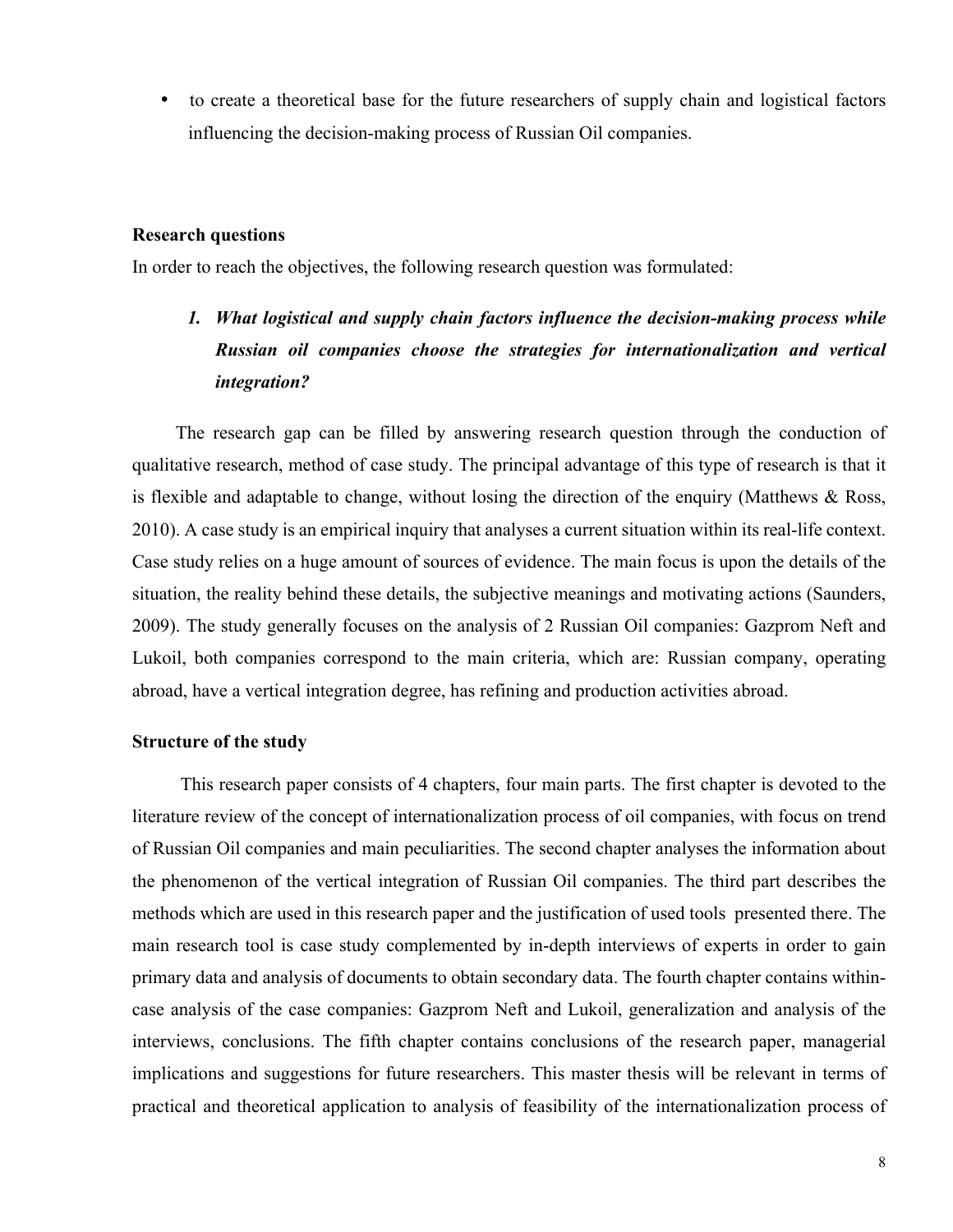Russian oil companies with focus on supply chain and logistical factors which influence the decisionmaking process about future internationalization. This thesis will provide companies with practical analysis and future researchers with the theoretical contribution for the potential expansion of the theory.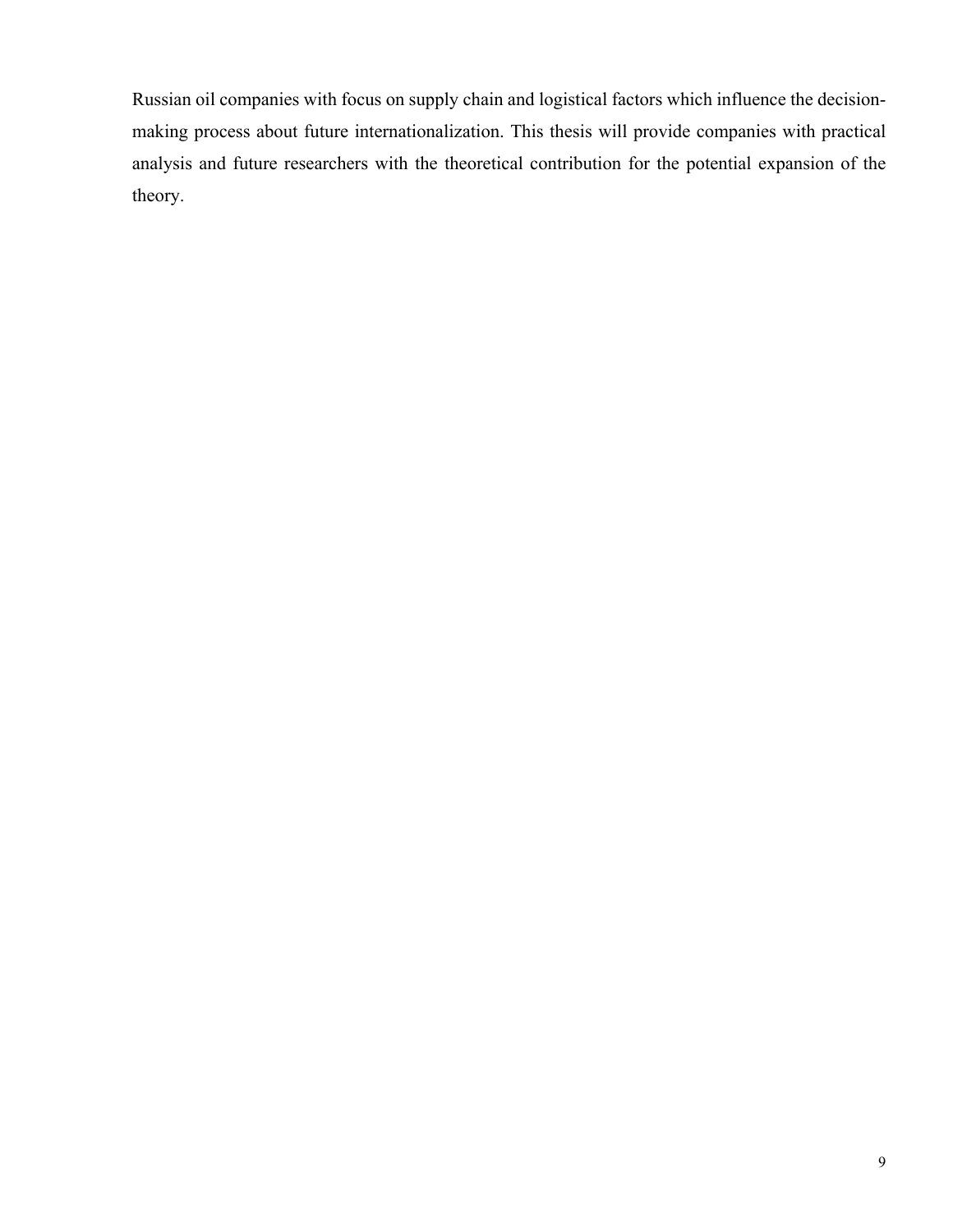#### **Chapter 1. INTERNATIONALIZATION OF OIL COMPANIES**

Prior to the research of academic articles and studies, that are considered pivotal in the chosen thematic area, they were analyzed in order to understand and assess the state-of-the art of the issue of the internationalization and vertical integration of Russian oil companies.The literature review is done using the thematic approach, starting from the macro level, examining the general theories of internationalization, logistics factors affecting the decision of internationalization of Russian Oil companies. The current literature offers practical insights about the rationalization of Internationalization of the oil companies in terms of vertical Integration of oil companies. We are focusing on outward operations in order to analyze the internationalization process of Oil companies in the downstream sector and to identify and analyse the main supply chain and logistical factors which companies have to take into account developing strategy for internationalization.

## **1.1 Theoretical approach to Internationalization**

For the following research we have to define the concept of internationalization. Internationalization is a subject of research of such authors as: Hollensen, Turnbull, Buckley. Hollensen explains that internationalization is a process which occurs when the firm expands its R&D, sourcing, production, selling, marketing and other activities into international markets. (Hollensen, 2004). By Internationalization is also understood the process of business expansion abroad with partial or full transfer of activities of business units which form an international company (Meyer, 2007). Beamish defines internationalization as the activities through which the company increases it's direct or indirect influence on their international business operations (Beamish, 2001). According to Bonaglia, Internationalization it is the process of adapting firms operations (strategy, structure, resource, etc.) to international environments (Bonaglia, 2007). It's also necessary to mention that internationalization is a way to increase direct and indirect impacts on current and potential international operations. To be international a business unit has to adapt its resources and strategies to make them fit into the foreign markets. The decision of entering a new market is not based only on the level of the market, its size or its economic situation, but also on the level of development of the market also on the internal characteristics of the company. According to Fletcher international process is mostly devoted to the factors that cause internationalization, like changes in the environment for international business (Fletcher, 2001).

In the *Table 1* Internationalization theories are presented, the vertical edge is «Alertness for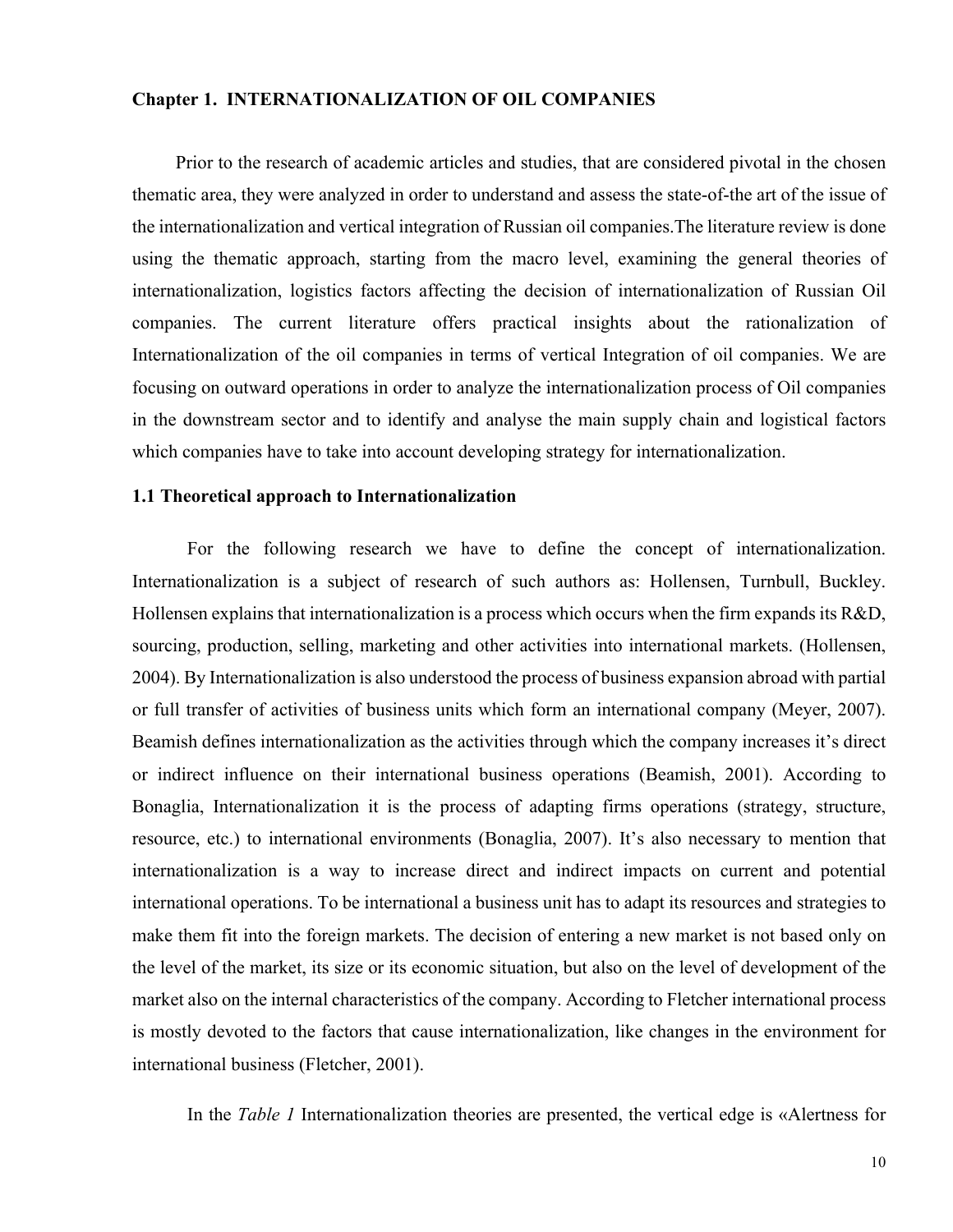Internationalization» and the horizontal edge is «Industry Globality» (Katsikeas Constantine S.)



**Table 1.** Internationalization theories

## **Industry Globality**

Transaction Costs Economics is a theory based on a hypothesis that the company chooses the entry market depending on the minimization of transaction costs. The main approach in this theory is that costs are the main factors while choosing the market and entry mode. Transaction costs include the evaluation process of the negotiation costs, research costs and monitoring costs, communication charges, legal charges.

Network perspective claims that all the markets and industries are just a set of relationship which have to be created in order to grow externally. That main idea of this theory is that it's based on the social behavior.

Global Management Firms (OLI paradigm) when following this strategy have a widespread global organization and huge international experience. Its members are characterized by a strong financial development. OLI paradigm is one of the main frameworks for the analysis of the determinants of internationalization process and international activities of multinational corporations. According to OLI paradigm there are 3 factors that influence the company's development: Ownership Advantages, Location Advantages and Internationalization advantages.

- O Ownership factor. To obtain this advantage a firm has to develop special competitive advantage on the domestic market and then go abroad.
- L Location factor. It measures through such geographical measure components as: climate, natural resources, transportation costs. (Rodrik, 2002)
- I Internationalization factor explains the firm's propensity to internalize cross-border structural or endemic imperfections in the intermediate goods market (Dunning & Lundan, 2008). It explains how the firm chooses the way to enter a new market: wholly-owned subsidiary, exports, licensing, or joint venture. This three potential sources of beneficial factors that underlie a companies decision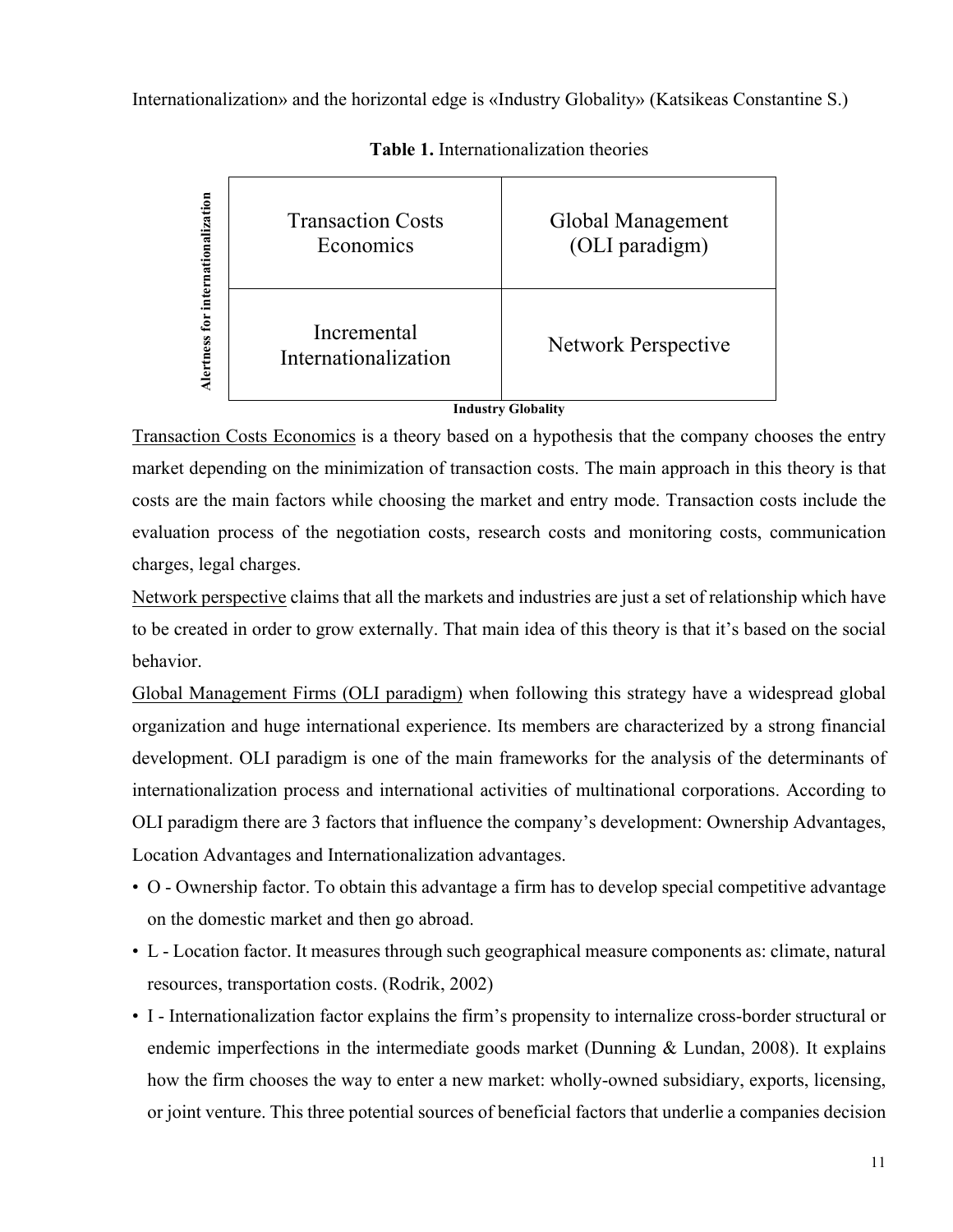to become a multinational.

Incremental Internationalization or better known as an Uppsala model, was elaborated in Sweden by Johanson and Vahlne. The key aspects of Uppsala model imply that internationalization process is an incremental and long-lasting process.

Traditionally, there are four main stage of the market acquisition:

- No regular export activities
- Export via independent representatives
- Sales subsidiary
- Production/manufacturing

Moreover, Johanson and Vahlne introduce the approach of "psychic distance" to clarify how the companies decide where to expand (Johanson, Vahlne,1990). Solberg suggests that there are 2 main points in this theory. The first one is that at the beginning of an internationalization process companies choose those markets which are closer in terms of culture and distance. The second point is that the company used to start their operations with the minimal expenses (Solberg, 2006).

The preceding discussion implies that the main idea of the model is that companies firstly are supposed to earn experience from the domestic or national market and after, in order to enlarge profits, increase their international commitment. Uppsala model highlights that the key difficulty of the internationalization process is, thus, the unpredictability derived from a absence of knowledge; the more a company becomes familiar with a particular market, the lower the risk becomes, and the higher the investment will be and the more collaboration activities will be performed.

#### **Entry Modes**

The choice of the mode of entry depends on a lot of factors such as: level of commitment, costs, experience, ammount of resources, national and cultural special aspects and the giant part depends on the companie's strategy. In the Table 2 we can see possible entry modes, which are based on the company's peculiarities. There are 10 main Entry Modes and their variants

| <b>Entry Mode</b>      | <b>Application and Description</b>                                                             |
|------------------------|------------------------------------------------------------------------------------------------|
| 1. Normal FDI          | Entrant has facilities for a transportation and production                                     |
| 2. FDI in production   | Entrant invests in production and owns it but outsource the<br>transportation and distribution |
| 3. FDI in distribution | The entrant has export activities to his distribution facility.                                |

| Table 2. Entry modes |  |  |
|----------------------|--|--|
|----------------------|--|--|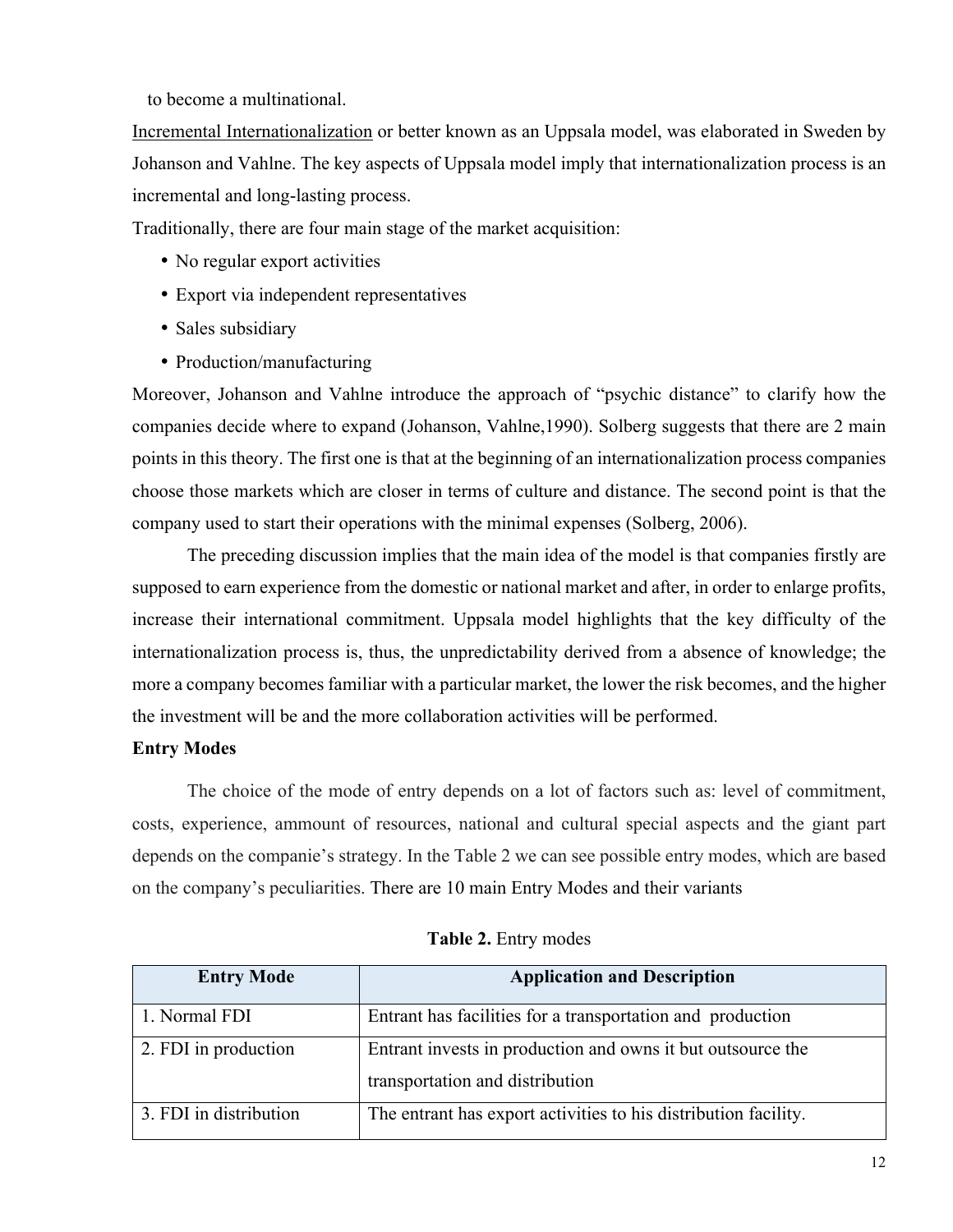| 4. Exporting/Franchising | Entrant exports to particular facilities.                                     |  |
|--------------------------|-------------------------------------------------------------------------------|--|
| 5. Licensing             | Enrant shares technology to independent distribution facilities               |  |
| 6. JV in production      | Entrant owns a production facility                                            |  |
| 7. JV in distribution    | Entrant owns a distribution facility                                          |  |
| 8. JV exporting          | Entrant exports to a jointly owned distribution facility                      |  |
| 9. Mix of FDI and JV     | Entrant owns foreign production and has JV with international<br>distributor. |  |
| 10. Mix of JV and FDI    | Entrant owns foreign distribution and has a JV in international<br>production |  |

Source: Buckley and Casson (1998)

It's also very important to categorize the factors which influence the internationalization process of companies. Hollensen was the first to distinguish 16 factors of internationalization. Hollensen (Hollensen, 2007) This factors can have positive and negative impact on the internationalization process. All the factors are divided into 4 groups, Appendix 1. Hollensen distinguishes 4 main groups of factors:

- Desired model
- Transaction-specific factors
- External factors
- Internal factors

As a matter of fact, the market influences the stimulation of international activities, the main factors that drive internationalization are stagnation at home (national) market or fast development of international market or decreasing demand for a particular product. Among other drivers of internationalization globalization should be mentioned, because the higher the level of globalization, the higher the development of international transactions and investments. (Hollensen, 2007)

Referring to Russian oil companies it should be mentioned that there are key factors that influence the internationalization process of Russian oil companies, for example: Russia is considered as an emerging market and companies coming from Russia are described as latecomer firms (Marinov, 2012). As leading latecomer firms internationalize fast and the internationalization process of firms from emerging economies has posed questions concerning the influence of this process on the models of developing of developed economies and their firms. Internationalization theory views firm internationalization as an incremental learning process. In the Table 3 we can see the basic principles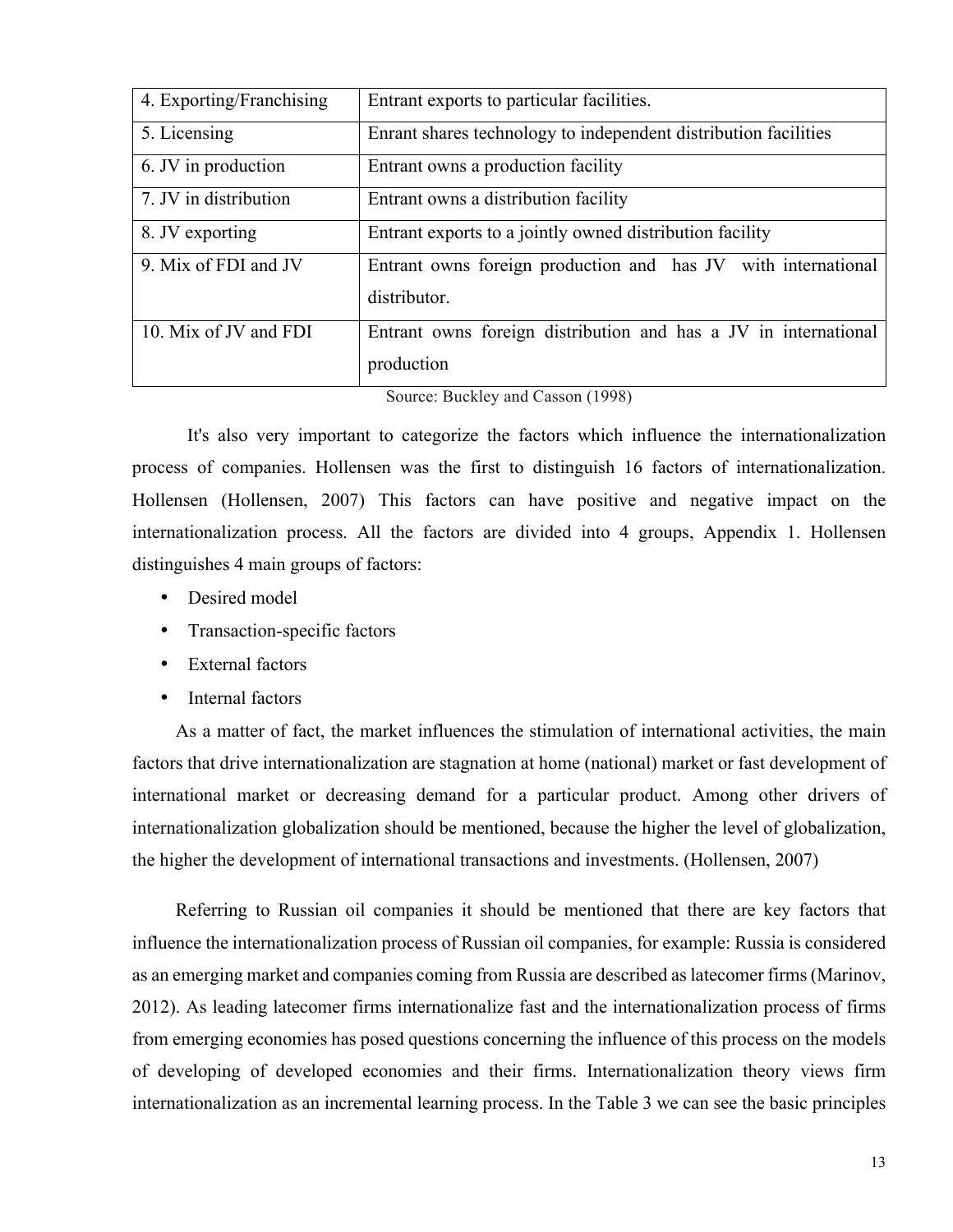of internationalization theory, all this aspects are connected. It's necessary to analyze the internationalization theories which could be used by companies in order to develop their internationalization strategy trying to use their advantages depending on the industry they are operating in.





*Source:* Jan Johanson and Jan-Erik Vahlne

*Static aspects* include Market knowledge and Market Commitment which refer to the resource commitment to the foreign market and the data and knowledge about the foreign market.

**Market Knowledge** in our model is a knowledge of interest. First of all it's necessary to mention that knowledge of risks and opportunities is the main driver in decision-making. Secondly, the assessment or evaluation is based on some particular knowledge about market environment. In general, market knowledge is the description of supply and demand in the market, channels of distribution in particular market, law restrictions and other important features that vary from country to country. It's also necessary to differentiate general knowledge and market-specific knowledge. General knowledge is all about common marketing methods, present context, common characteristics of types of customers, while market-specific knowledge is characteristics of special national market- it's business climate, cultural patterns, characteristics of individuals. (Johanson,1997)

**Market Commitment** is based, among other factors, on two main factors:

- The amount of resources commited
- Degree of commitment

The amount of resources can be measured by the size of investments in this particular market while the degree of commitment is related to the difficulty to find an alternative use for the resources and transferring them to it. The more specialized the resources are to the specific market, the greater is the degree of commitment to that particular market. We can also conclude that the market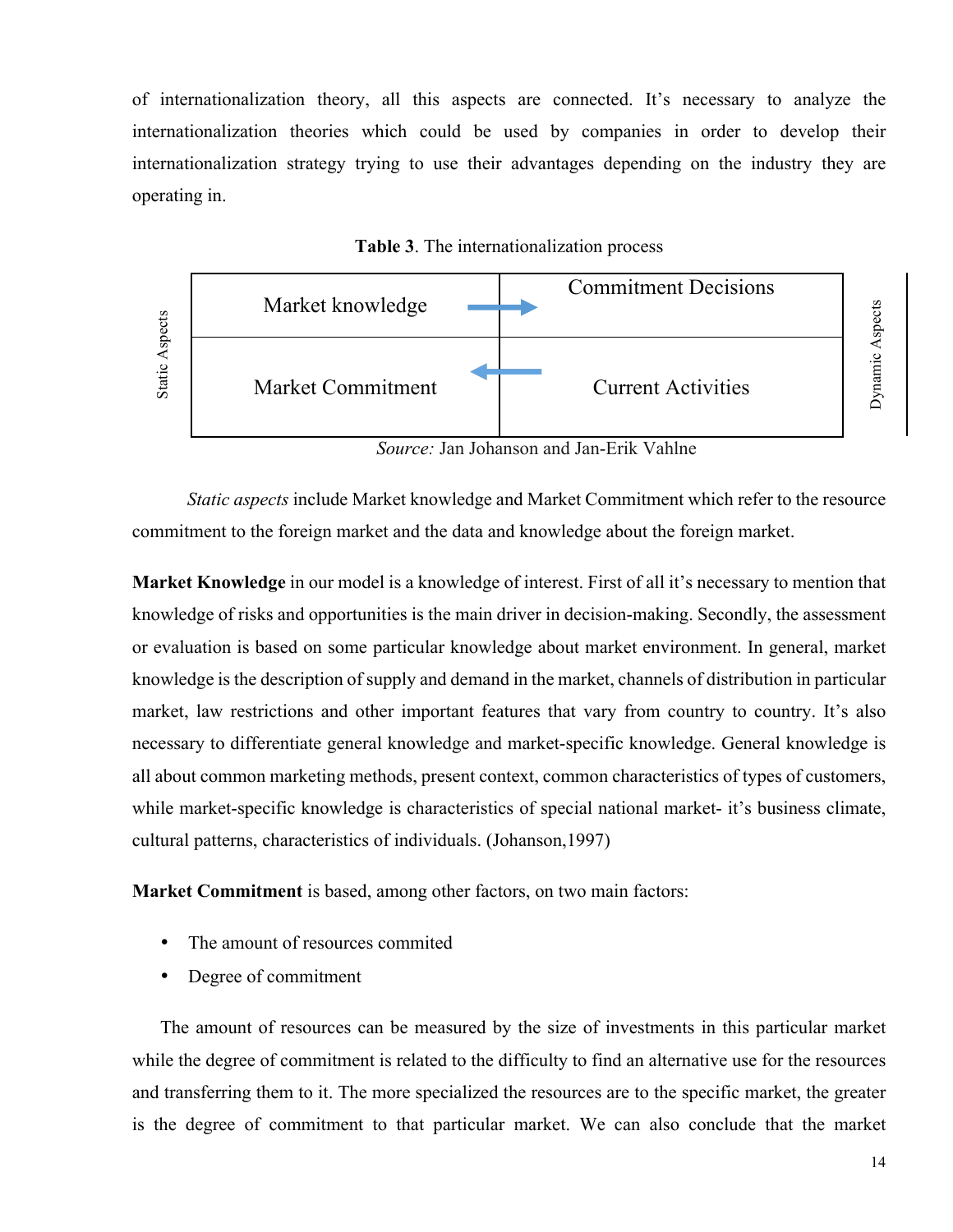commitment is the size of investment in the market, including investment in marketing, organization, human resources and other spheres. (Johanson,1997)

We think that there is a direct correlation between market knowledge and market commitment. Knowledge is an intangible resource, the better the quality of the knowledge about the market, the more beneficial and valuable this resource is, so the higher and stronger is the commitment to the market.

By *dynamic aspects* we understand the changing aspects as current activities and decisions to commit resources to international operations.

## **Current Activities**

Current business activities are the prime source of experience. This experience can be gained through the hiring of human resources with experience or throught advice or consulting suggections from those who already have experience. As a result, both types of gathering knowledge can be implemented, both experiences are compulsory. It's also necessary to mention that the more the activities are production oriented, the easier it will be to substitute hired personnel or advice for current activities. (Johanson,1997)

## **Commitment decisions**

The second factor in Dynamic aspects is the decision to commit resources to international operations and assets. It can be assumed that this types of decisions depend on which decisions are made and how they are taken. Another approach shows that Russian Oil companies use REM model of internationalization. according to Liuhto in REM model, the R-factor is the reason for internationalization, this factor creates the base for the model because it's literally the answer why the firm decided to internationalize. The E-factor is devoted to the process of making a choice of business environment. There is a long list of factors which influence the environment selection. The M-factor is responsible for the explanation of how firm implements internationalization. The REM model has been designed in order to have a tool for the deep analysis of internationalization in the company's level. It's necessary to analyze the internationalization theories which could be used by companies in order to develop their internationalization strategy trying to use their competitive advantages depending on the industry they are operating in. (Johanson,1997)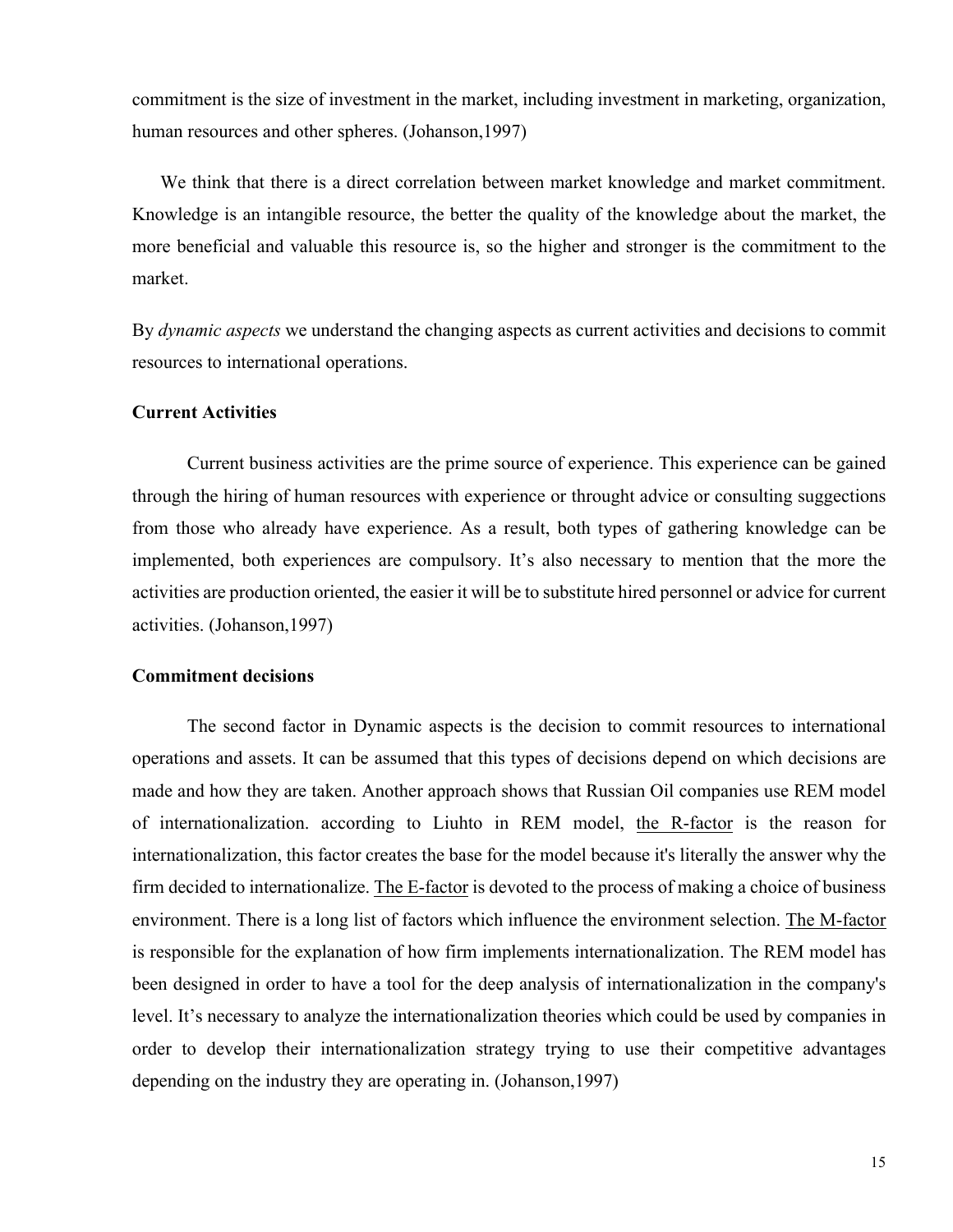#### **1.1.1 Resource-based view theory on the Internationalization process of oil companies**

In addition to home country specific advantages, the literature also highlights differences in institutional endowments between developed and emerging market economies. Russia is an emerging market and exportation of oil is one of the main economic activities. Porter assumes that firms within the industry are identical in terms of strategically relevant use of resources which they control, that's why it's logical to analyze the Resource-based view. As Cumberland says Resource-based theory looks at the enterprise as at a unique set of activities with specific resources and capabilities which are very important for the diversification of the company. The Internationalization strategy depends on its assets and capabilities (Cumberland, 2006). Company is supposed to consider its specific resources and the demand of the market which it plans to enter. According to Rothaermel the resourcebased view (RBV) is a framework which sees resources as the main criteria to evaluate the firm's performance. If a resource exhibits VRIO (Value, Rarity, Imitability, Organization) the resource enables the firm to gain and sustain competitive advantage (Rothaermel, 2008). RBV is a way to access to achieving competitive advantage through resources (tangible or non-tangible). The two critical assumptions of RBV are that resources must also be heterogeneous and immobile:

- competences, capabilities and other resources that organizations possess differ from one company to another.
- capabilities and resources are not mobile and do not move from company to company, at least in short-run period of time

Over the last years, a lot of literature about the strategy has described resources as the firm's principal driver of profitability and as the main strategic advantage. This transition in academic and managerial attention from an Industrial Organization (IO) economic view towards a resource-based view of strategy has occurred recently. In case of Russian Oil&Gas companies, in a continuously developing environment, firms must acquire, develop and upgrade their resources and capabilities if they want to continue growing not only in domestic market, but also in the international. (Kostopoulos, 2008). From the resource-based view perspective, innovation does not come simply from scanning the external environment for growth opportunities, but from looking inside and build on the resource endowment and core competencies of the organization. Moreover, the RBV takes into account not only resources possessed by the company, but also knowledge and learning processes in order to create a competitive advantage. In other words, Resource-based View strategy admits the value and effect of intangible knowledge resources in gaining a competitive advantage. Finally, the resource-based view (Barney, 1991; Kogut and Zander,1996) considers the factors, which determine firm's vertical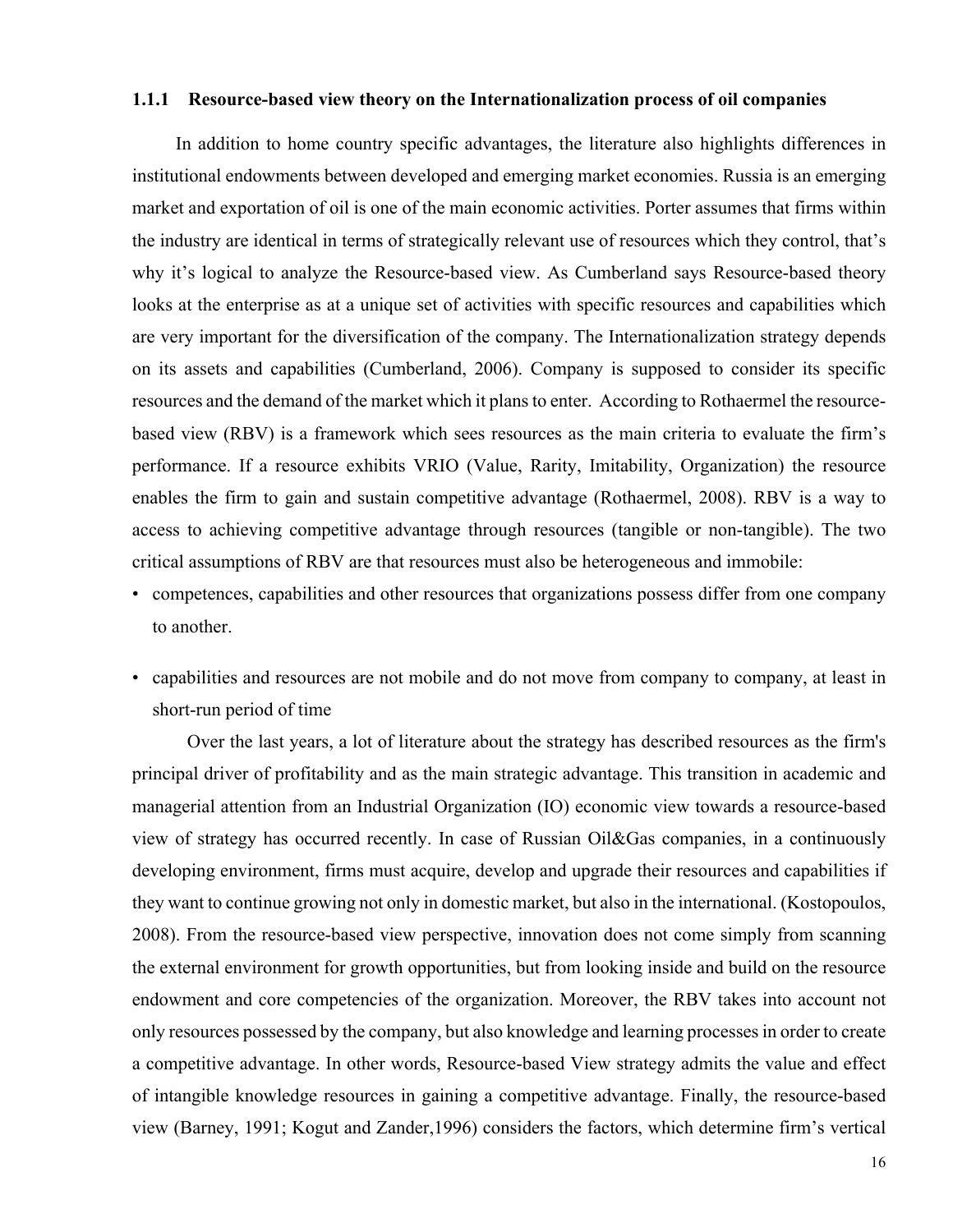integration. RBV sees firm's boundaries, growth, diversification decisions as the main factors and base of firm's competitive advantage.

## **1.1.2 Internationalization trends of Russian Oil companies**

As we are analyzing Russian Oil&Gas companies it's necessary to describe the Country of origin - Russia and its impact on the internationalization processes of companies in that industry. Among emerging economies, the Russian Federation is the second largest outward investor (UNCTAD, 2015). The Russian government supports and stimulates the expansion to international markets. The size of country of origin has a direct impact on the expansion. The larger the national economy (country's GDP), thus, faster is the process of expansion.

From the point of view of Value Chain, Russian National oil companies have access to resources, speed and flexibility are crucial not only for the exchange of physical goods and services but also for information flows within GVCs. High level of rivalry among Oil&Gas companies oblige oil giants to look for the strategic solutions about investing abroad in order to satisfy the final customers and to reach a higher level of vertical integration in the international operating markets. A particularly important driver for upgrading in GVCs is investment in knowledge-based capital. The highest level of value creation in a GVC is often found in certain upstream activities such as new concept development, R&D or the manufacturing of key parts and components, as well as in certain downstream actis marketing, branding or customer service. (OECD, 2013)

During last decades Russian Oil&Gas companies have participated in outward investment, ensuring their control over the value chains of their products in natural resources (mostly oil). The sanctions are intensifying difficulties already faced by Russian companies following the onset of the financial crisis. In addition, as the amounts involved in large international transactions require the active participation of banks and other financial institutions, the ongoing crisis is intensifying difficulties already faced by Russian companies following the onset of the financial crisis. Sanctions against State-controlled banks such as VTB, Sberbank, Gazprombank and Vnesheeconobank, as well as other big financiers of Russian MNEs investing abroad, represent one of the biggest threats of internationalization of Russian companies. There is a threat of restricted access to long-term lending.

It's common knowledge that such Russian companies as Gazprom and Lukoil have already become globally known, but there is a constant change in their international strategies due to current activities in economic situation.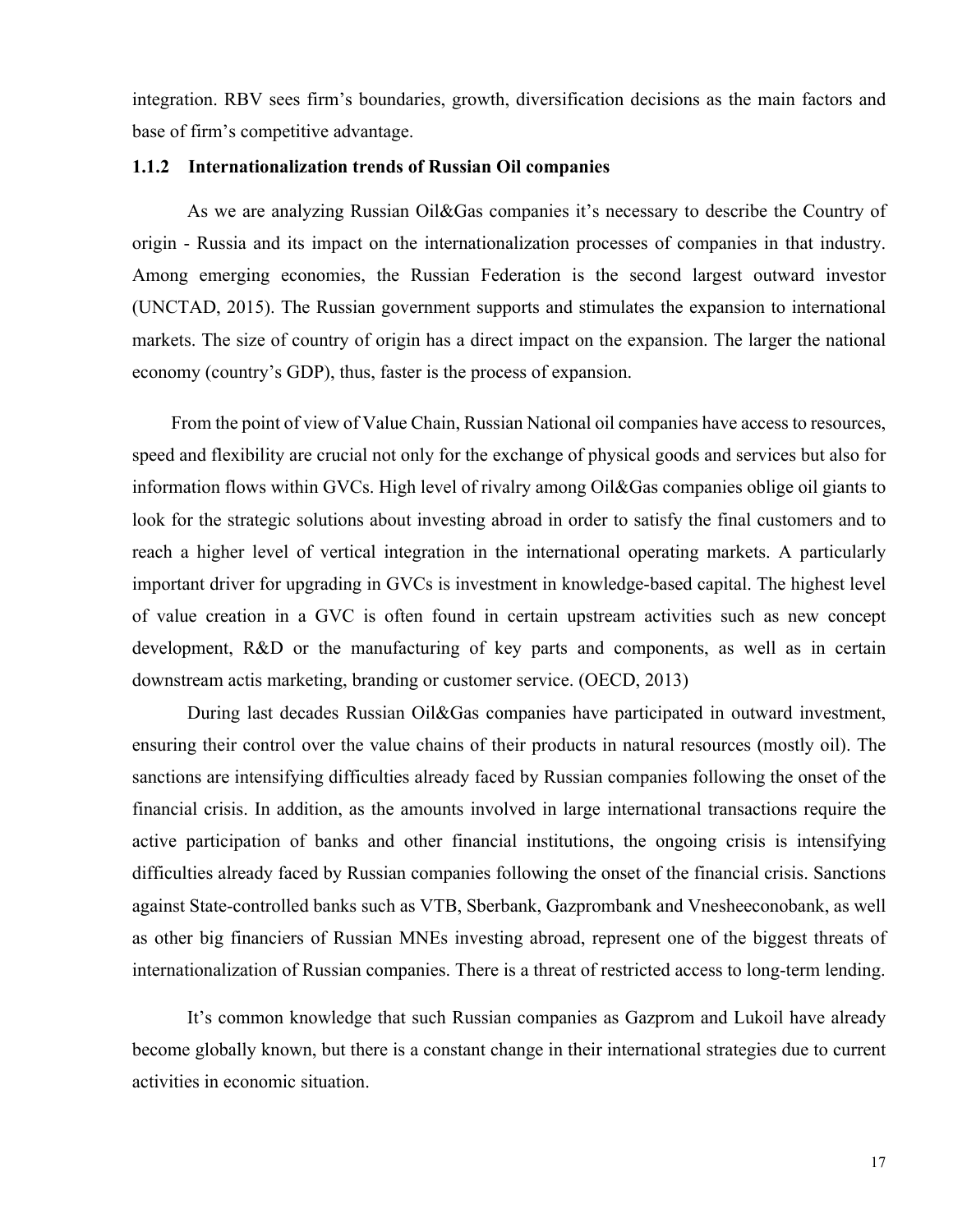### **PJSC Gazprom**

**PJSC Gazprom** is supported by government and it's vertically integrated. It is engaged in all the activities: exploration, production, transportation, storage, processing, and marketing of gas and other hydrocarbons. Gazprom generally operates in Russian market and delivers its products to Central Asia and Europe. Gazprom operates in the next segments: production of gas; production of crude oil and gas condensate; transportation; gas storage; distribution of gas; refining; electric and heat energy generation and sales; and other (Market Line). The activities related to the improvement of the company's oil reserves are centralized within Gazprom Neft and are primarily taking place in the Yamalo-Nenets and Khanty-Mansi Autonomous Areas, Omsk, Tomsk, and Irkutsk regions.

Gazprom Neft refineries occupy dominant positions in the Russian oil refining sector. The company exports oil products to Europe and Commonwealth of Independent States (CIS) countries. Gazprom Neft's major refinery asset is Omsk Oil Refinery, one of Russia's most advanced and one of the world's largest oil refineries. The capacity of the installation is 20 million tons of crude oil per year. Gazprom Neft also is the owner of the Moscow Oil Refinery. In European market Gazprom is the owner of NIS's oil refineries in the cities of Panchevo and Novi Sad (Serbia), and an oils and lubricant plant in the city of Bari (Italy). It's also necessary to mention that Gazprom Neft has access to the possibility for the refinition in Slavneft-Yaroslavnefteorgsintez thanks to its interest in NK Slavneft.

#### **PJSC Lukoil**

PJSC Lukoil is a vertically integrated oil and gas company based in Russian Federation. The key activities are presented through the whole chain: from the exploration of oil and gas till the production and marketing of the products. Lukoil is the largest private oil company in the world. The exploration and production processes are directly related with the exploration, development, and production operations of oil or gas. These activities are generally located around Russia, but PJSC Lukoil also has some activities in Azerbaijan, Uzbekistan, Kazakhstan, the Middle East, South America, and Northern and Western Africa. The main exploration and production processes of Lukoil are located in Western Siberia.

Lukoil is the owner of some refineries in Ukraine, Bulgaria, Romania, and a 49% stake in ISAB refining complex (island of Sicily, Italy) and a 45% stake in TRN refinery in the Netherlands.The marketing campaign of Lukoil is huge and is presented in more than 26 countries: Azerbaijan, Belarus, Belgium, Bulgaria, Croatia, Cyprus, Czech Republic, Estonia, Finland, Georgia, Hungary, Italy, Latvia, Lithuania, Luxembourg, Macedonia, Moldova, Montenegro, Poland, Romania, Serbia,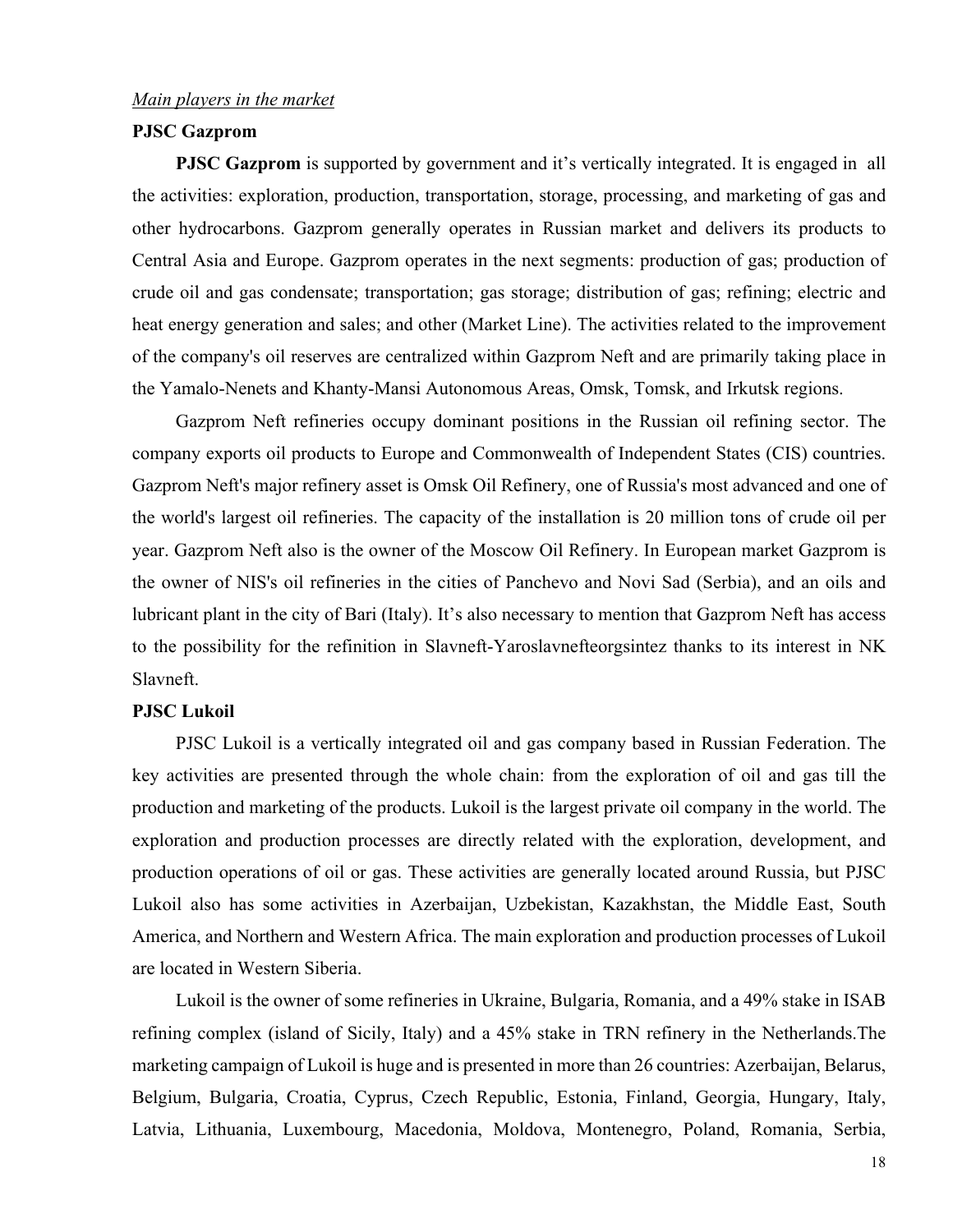Slovakia, Turkey, and Ukraine in Europe and it's presented in US as well.(Lukoil Annual Report, 2015) The retail network capacity in Russia is 2,336 filling stations (including franchises) and 109 tank farm facilities and in international markets there are 3,658 filling stations (including franchises) and 74 tank farms.

*Current international projects of Russian Oil Companies*

| Company             | Name of the project | Country   | Project                                       |
|---------------------|---------------------|-----------|-----------------------------------------------|
| <b>Gazprom Neft</b> | Naftna industrija   | Serbia    | Exploration<br>production<br>and<br>of        |
|                     | Srbije (NIS)        |           | hydrocarbons in the territory of Serbia,      |
|                     |                     |           | Angola, Bosnia and Herzegovina, Hungary       |
|                     |                     |           | and Romania.                                  |
|                     |                     |           | The company owns two refineries with          |
|                     |                     |           | total refining capacity of 7.3 million tons   |
|                     |                     |           | per year in Pancevo and Novi Sad, more        |
|                     |                     |           | than 400 petrol stations and tank farms. In   |
|                     |                     |           | general, the company sells about 2.5          |
|                     |                     |           | million tons of petroleum products a year.    |
|                     |                     |           |                                               |
|                     |                     |           | In 2013, NIS has produced 1.3 million tons    |
|                     |                     |           | of oil and 0.6 billion cubic meters. meters   |
|                     |                     |           | of gas. On the NIS refineries processed 2.5   |
|                     |                     |           | million tons of oil.                          |
| <b>Gazprom Neft</b> | Badra, Garmain,     | Iraq      | Participates in the development<br>and        |
|                     | Shakal, Halabja     |           | exploration of deposit "Badra", «Garmian»     |
|                     |                     |           | blocks (share - 40%), deposit "Shakal"        |
|                     |                     |           | (share - 80%) and deposit "Halabja" (80%),    |
|                     |                     |           | located in the south of Iraqi Kurdistan.      |
| <b>Gazprom Neft</b> | Junin-6 Block       | Venezuela | In order to study the geological features     |
|                     |                     |           | five platform were built for drilling         |
|                     |                     |           | exploratory wells, the first exploration well |
|                     |                     |           |                                               |

| Table 4. Current International Projects of Russian Oil Companies |  |  |
|------------------------------------------------------------------|--|--|
|------------------------------------------------------------------|--|--|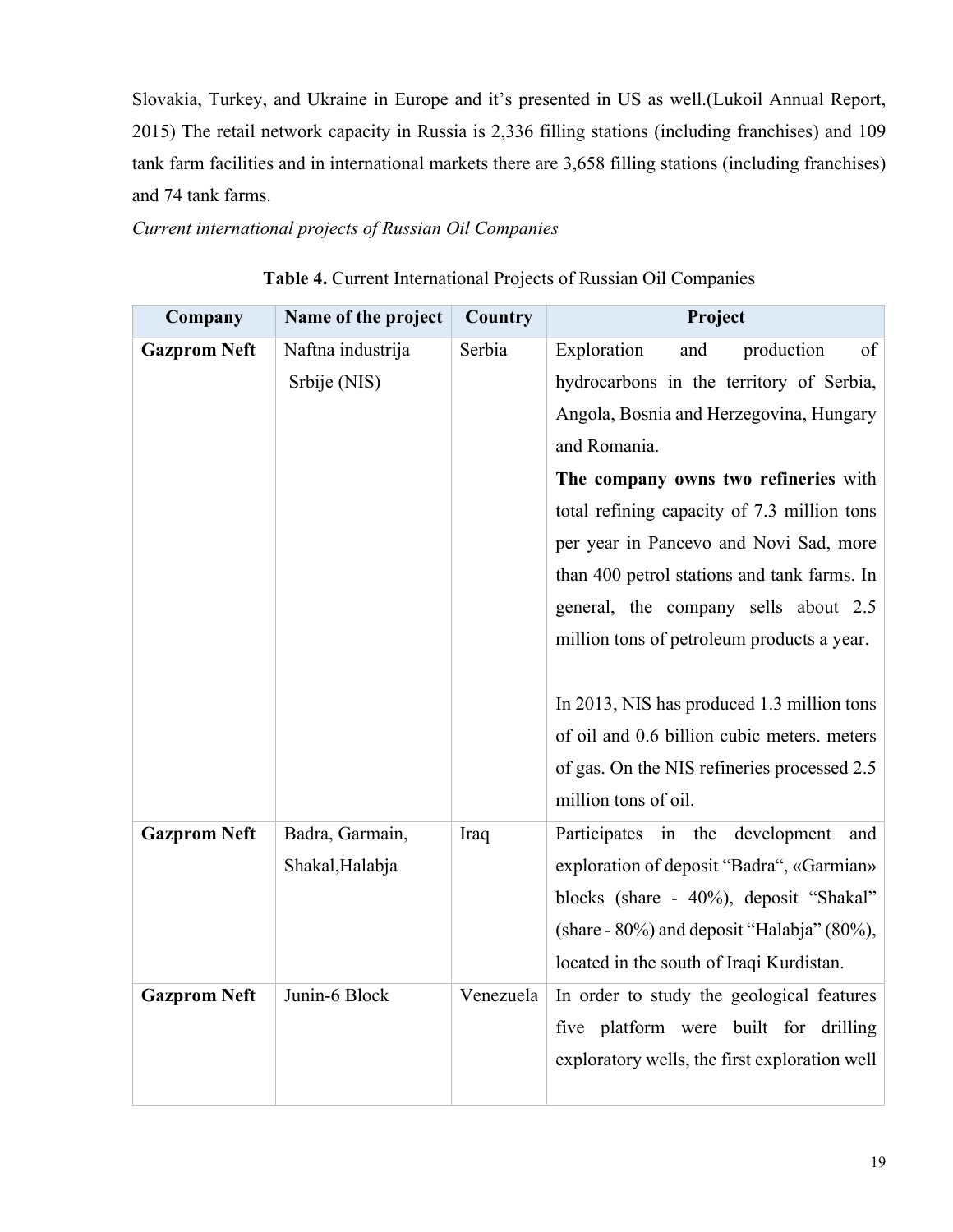|                                                         |              |           | drilled.<br>Current<br>has<br>situation:<br>been<br>Development of infrastructure.                          |
|---------------------------------------------------------|--------------|-----------|-------------------------------------------------------------------------------------------------------------|
| Lukoil                                                  | West Qurna 2 | Iraq      | of<br>Exploration<br>production<br>and<br>The<br>hydrocarbons.<br>second Field<br>re-<br>activation.        |
| Gazprom,<br>Lukoil,<br>TNK-BP,<br><b>Surgutneftegas</b> | PetroMiranda | Venezuela | Joint venture created between PDVSA and<br>Russian companies ti rejuvenate Junin-6<br>block nearby by Zuata |

*Source: Composed by author*

Theoretical outcomes

In this chapter we have analysed the main strategies of internationalization of oil companies and came up with the conclusion that the main goal of the internationaliazation is to gain access to a new market and specific resources.

The theoretical overview was made given into account the motives and obstacles to internationalization, different internationalization strategies and entry modes were analyzed. Special attention was given to the trend of internationalization of Russian oil companies and its main projects abroad.

The literature review was conducted in order to understand and analyze the main theories of internationalization of oil companies. In order to perform well in the international arena, it's necessary to formulate an international strategy fot the firm in each particular country, taking into account a number of additional factors.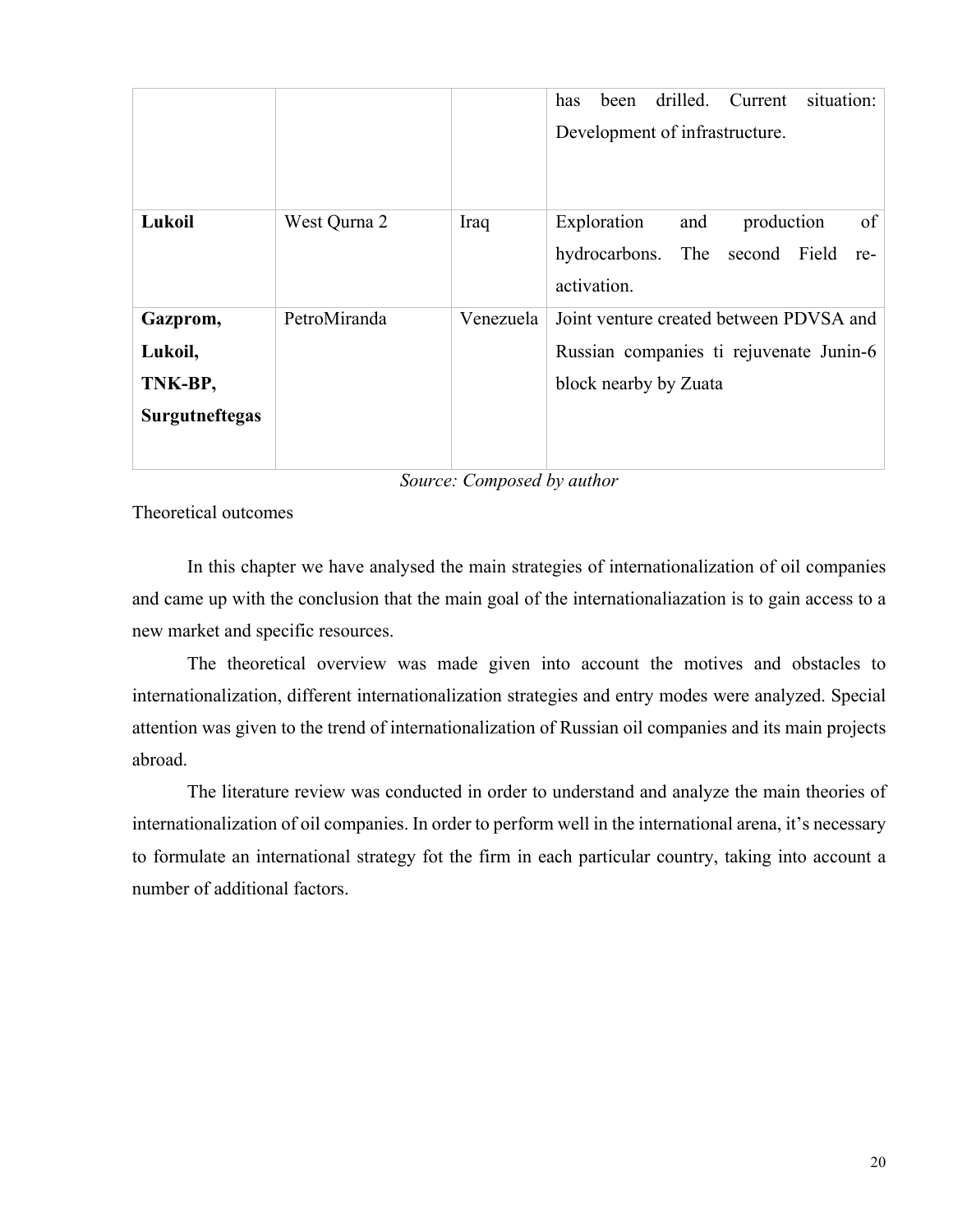## **Chapter 2. VERTICAL INTEGRATION OF OIL COMPANIES**

## **2.1 Vertical Integration and Value Chain in Oil industry**

There is a vast majority of theories that describe and support idea of vertical integration and explain it's main goal as the deeper control over the value chain processes. Vertical integration in Oil industry is the process when a company coordinates different stages of the value chain. According to Porter (Porter, 1985) "value chain" is a list of actions that add value to the activities. Vertical integration, from the point of industrie's perspective vertical integration's main idea is to spread risk and capture the potential profits. According to Al-Moneef (1998), profits of single phases of vertical integration (exploration, production, trading, distribution and marketing) fluctuate up and down asymetrically. Vertical Integration helps to balance the company's operations anf protect it from market instability. Thus, when the crude prices are low, refining and marketing margins are expected to be positive.

From the point of view of the Russian oil companies, vertical integration has many advnatages, among them we can name the following:

- Helps to capture the value added from refining and marketing
- Gives a possibility for oil giants to keep their share in the market and provide them with potential growth

This list of actions includes both upstream and downstream activities, such as finance, R&D, planning, procurement, production and distribution. In the Table 5 we can see the existing theories of vertical integration with its authors and main ideas.

| Name of the theory           | <b>Authors of the theory</b> | <b>Main Idea</b>                 |
|------------------------------|------------------------------|----------------------------------|
| Transaction cost theory      | Coase 1937;                  | The main idea of this theory is  |
|                              | Williamson 1985              | that it's a result of market     |
|                              |                              | failure and it focuses on single |
|                              |                              | transaction<br>without<br>any    |
|                              |                              | systematic approach              |
| Competence based view on the | Barney 1991; Hall 1992;      | The main idea of this theory is  |
| firm                         | Porter 1980, 1985            | competitive<br>create<br>to<br>a |
|                              |                              | advantage through the vertical   |
|                              |                              | integration.                     |

**Table 5.** Theories of Vertical Integration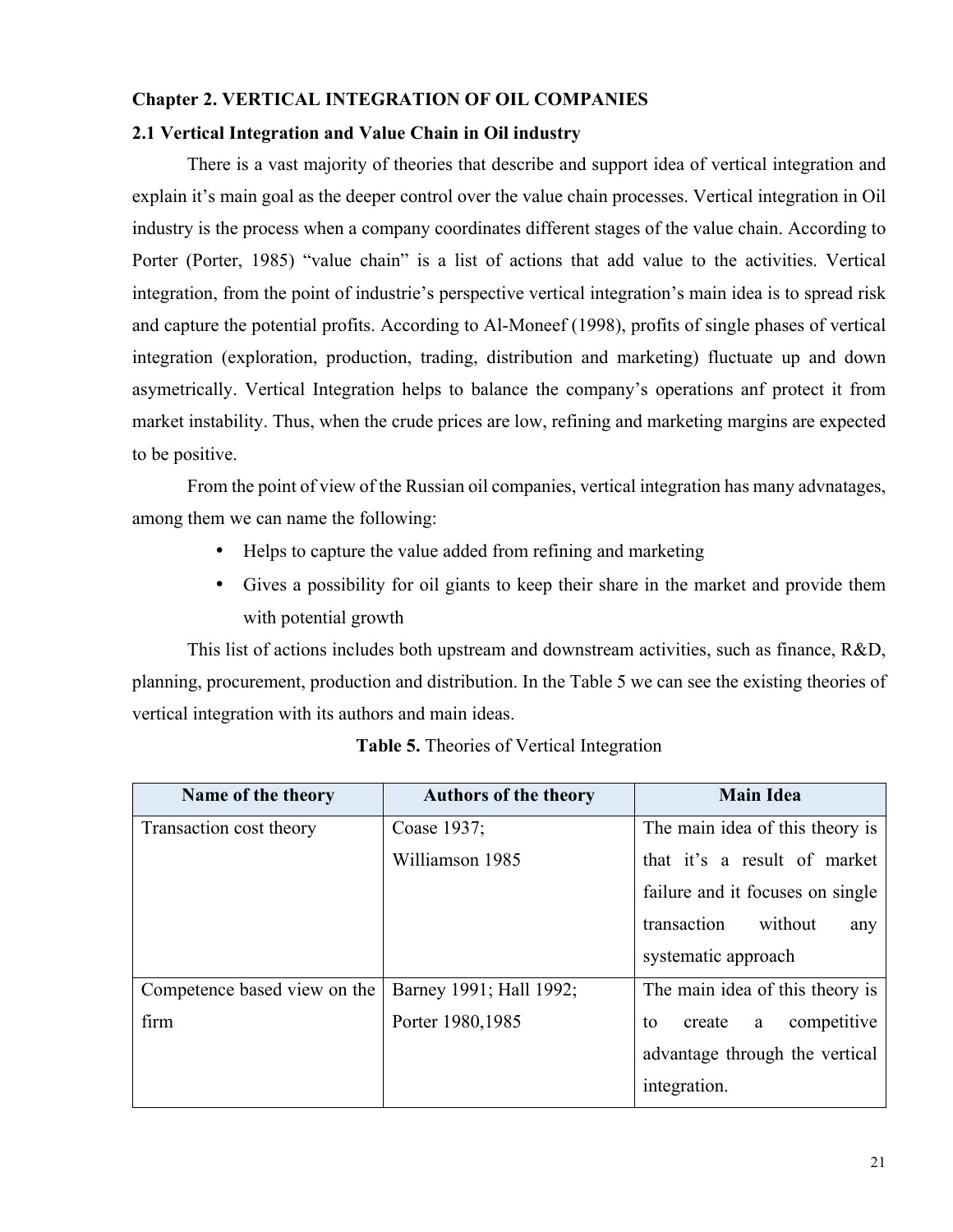| Global Value approach       | Gereffi 1994, Kaplinsky 1998, | The main idea of this theory is  |
|-----------------------------|-------------------------------|----------------------------------|
|                             | Gibbon and Ponte              | that the authors focus in the    |
|                             |                               | value chain by itself without    |
|                             |                               | paying attention to the external |
|                             |                               | factors.                         |
| Property Right Theory (PRT) | Grossman and Hart (1986)      | Emphasize the importance of      |
|                             |                               | incomplete contracts and ex      |
|                             |                               | post opportunistic behavior on   |
|                             |                               | ante relationship-specific<br>ex |
|                             |                               | invest-ments.                    |
|                             |                               |                                  |

Transation cost theory. The foundation of transaction cost economics theories is the admission that contracts are incomplete and that contractual incompleteness can lead to fair risks that adversely affect investment incentives and the efficiency of performance. Contractual incompleteness and its interaction with different types of transactional aspects, including asset specificity, involvement, and ambiguity, occupy a central role in the interpretation of the relative costs of governance through market-based bilateral contracts versus governance through vertical integration. The managerial and incentive costs associated with internal organization are the other side of the estimation of costs and assets. (Hollensen, 2007)

Competence based view on the firm. This is the capacity or competence of the company to rule the company from the resource based view point, by this is meant the usage of the resources in an effective way in order to increase the effectiveness and company's performance. By resources we understand all the possible assets, information, knowledge which can influence the company's performance. There is a tendency to focus more not on general resources, but on company's specific resources that lead to the creation of competitive advantage. (Hollensen, 2007)

Global Value approach is one of the most modernized theoretical approaches that are related to the vertical integration. Global Value chain approach is devoted to the fact that geographical factors influence the development of business. Global Value chain approach describes the full list of international activities that should be taken into account in order to bring additional value. The main assumption of the Global Value Chain approach is that it doesn't take into account any expert's opinions or external data, but is straight relying on the value chain investigation. A company can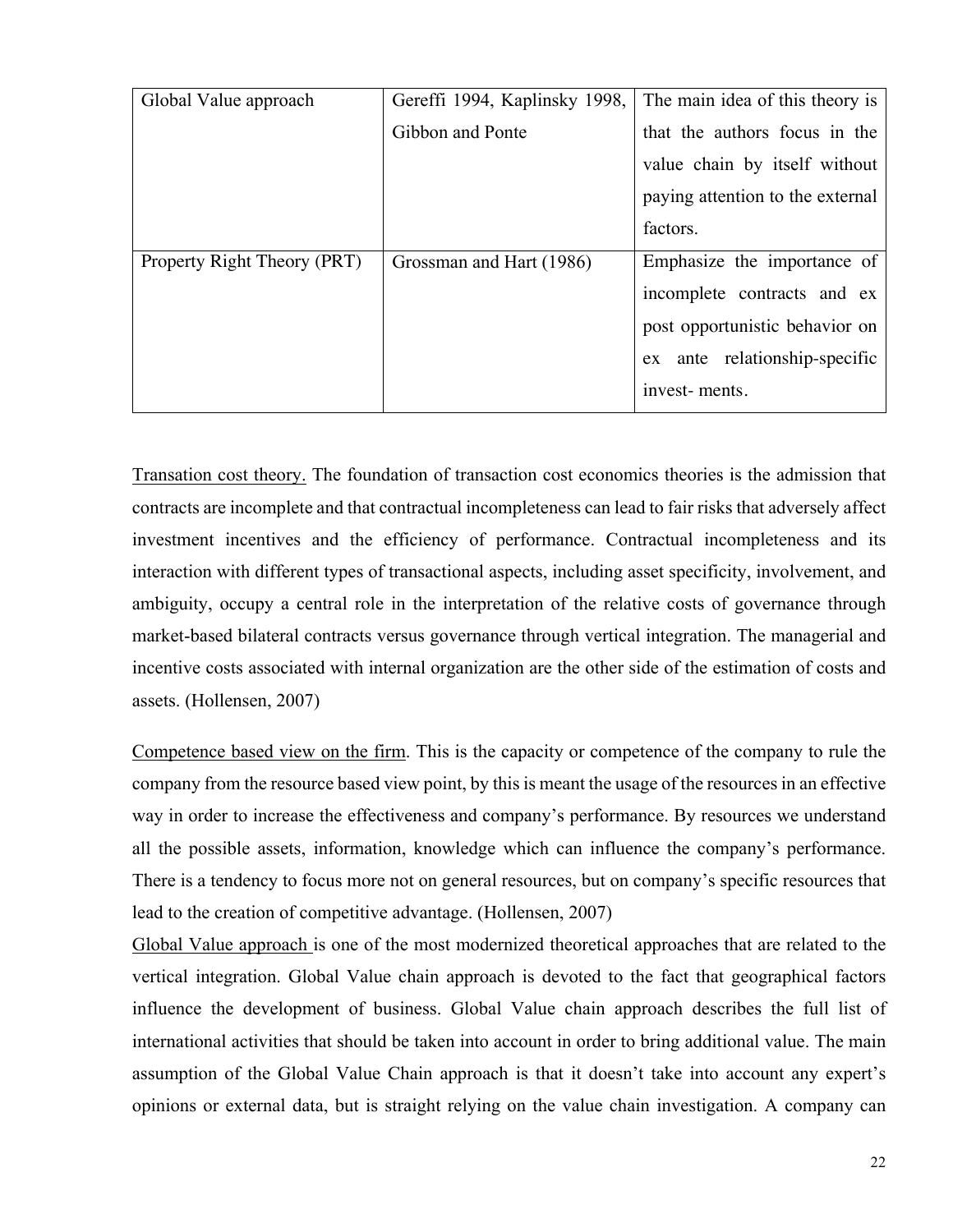create value if understands the specifications of each target group. A Value Chain is a systematic approach to examining the development of competitive advantage and was created by M. Porter. The chain by itself consists of a components or activities that create value for the company. (Porter, 2010)

In the Petroleum value chain consists of 3 main components: upstream, midstream and downstream. (Figure 1)



**Figure 1.** Sectors in Petroleum Industry

The **upstream** sector main duties are: searching for potential underground or underwater crude oil and natural gas fields, drilling of exploratory wells. On this stage oil companies collaborate a lot with service companies like Schlumberger and Baker Hughes. Most of the oil production in the world is made by national oil companies. These companies are controlled by the Government, and carry out their activities mainly in their country. **Midstream** operations are usually included in the downstream category. **Downstream** sector usually refers to the refining of petroleum crude oil and the processing, as well as the marketing and distribution of products derived from crude oil and natural gas. In addition to the downstream refining, distribution and sale of petroleum products also include storage of oil and oil products. (American Petroleum Institute, 2014) The MNEs like Gazprom and Lukoil are performing in upstream and downstream sectors, they are highly vertically integrated. These oil giants basically cover all the activities, so all the value chain, which gives a possibility to obtain sustaining superior performance. The processes are the following:



**Figure 2.** Activities of oil companies.

Gainsborough also states that vertically integrated Oil company gains a potential advantage within the oil industry by having great control all over the chain, through the vertical integration.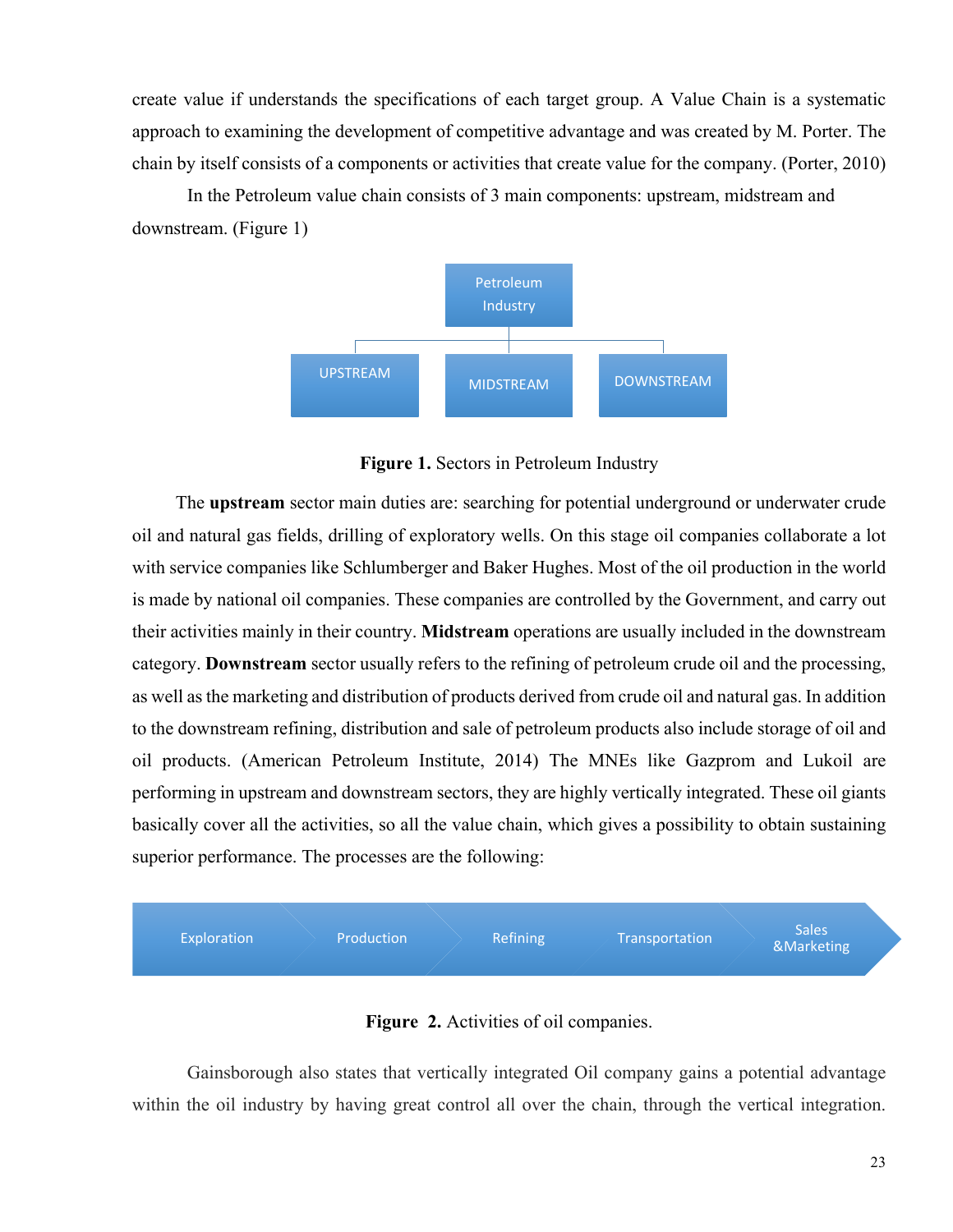(Gainsborough, 2006) The right position of the downstream segment can reduce the bullwhip effect. According to Hall, the usage of right transportation mode and the placement of inventory and the possibility of permanent invetory control and management increases the consumer's satisfaction, because additional value can be created and faster availability of the product can be achieved (Hall, 2002). In Oil Industry the optimization of Supply Chain is a chance to cut costs and enhance the flexibility. Rivalry among firms depends, among other things, on whether companies can use all the resources in a timely and cost-efficient manner. Vertical integration is studied by a lot of authors, like Hart and Tirole (1990) and Bolton and Whinston (1993). From the perspective of the petroleum industry vertical integration has a lot of benefits, it extends the process of searching for value creation and diversifies the sources of income. The vast majority of the companies in the industry use vertical integration strategy, they have international assets, but the use of the strategy and its processes differs from company to company. (Schweller, Sowar, 2010) Moreover, vertically integrated companies tend to have a deeper internal access to a broader firm-specific knowledge and accordingly vertical integration is a valuable strategic priority. The choice of vertical integration is more likely to protect imitable resources and there is a positive relationship between vertical integration and financial performance. There are particular criteria for integration decisions, Table 6.

| <b>Setup costs</b>  | <b>Transaction costs</b> | <b>Transaction</b>       | <b>Coordination effectiveness</b> |
|---------------------|--------------------------|--------------------------|-----------------------------------|
|                     |                          | risks                    |                                   |
| Capital             | Information collection   | <b>Possibility</b><br>οf | Run<br>inventory<br>lengths,      |
| (e.g., Equipment)   | and processing           | unreasonable             | levels                            |
|                     |                          | price changes            |                                   |
| Systems development | Legal expenses           | Supply or outlet         | Capacity utilization              |
|                     |                          | foreclosure              |                                   |

**Table 6.** Principles of integration decision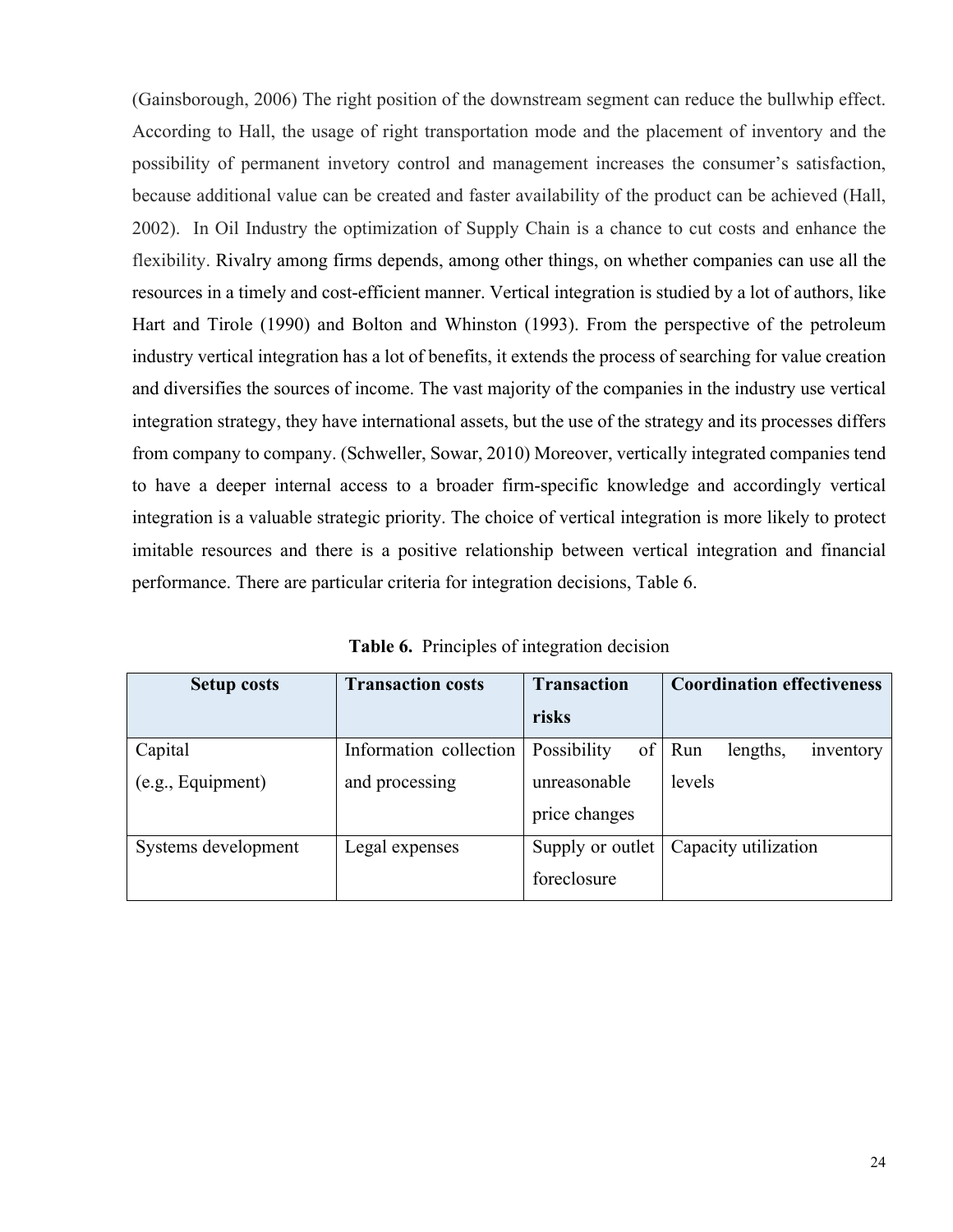

In the Oil industry two types of Vertical Integration are possible, see Figure 3.

**Figure 3**. Types of Vertical Integration

The Oil company can integrate downstream throught the acquisition of pipelines, refineries in order to integrate into producing, trading and distribution of the products, while the upstream integration is considered as the prosses of aquisition of oil- producing fields and exploration leases. In the literature downstream and upstream vertical integrations are also named Forward and Backward integration, where Forward integration is about the extension of activities in in retailing, tightening and Backward integration is focused on the control over the exploration, production and refining, throught the Backward integration company gains more advanatges controolling the source of materials and aumenting its control over the supply chain. (Lin, Parlakturk, Swaminatham, 2012).

## **2.2 Downstream sector: logistical aspect in transportation of Oil and Oil products**

In the oil industry, the supply-chain network is composed of shipping via vessel, oil tankers, and pipelines that are running across a huge number of countries countries. This network is used to transport crude oil from reservoir to refinery for refining, to transport between multi-site refining facilities, and to transport finished products from product repository to distribution centers and finally to the consumers. Any disruptions emerging in the global supply chain can have vast adverse effects in achieving operational performance, controling quality, profitability, and customer satisfaction.

The adverse events can happen because of the uncertainty in supply of crude, demand, transportation, market volatility, and political climate. Hence, Shah, Li, and Ierapetritou (2011) identify that to effectively model a supply-chain design problem, the dynamics of the supply chain ought to be considered and data aggregation techniques for the extensive data set should be employed. With the increase of production of oil the transportation has increased as well. The transportation methods have been improved for the last decades. The main transportation methods of the oil and oil products are the following: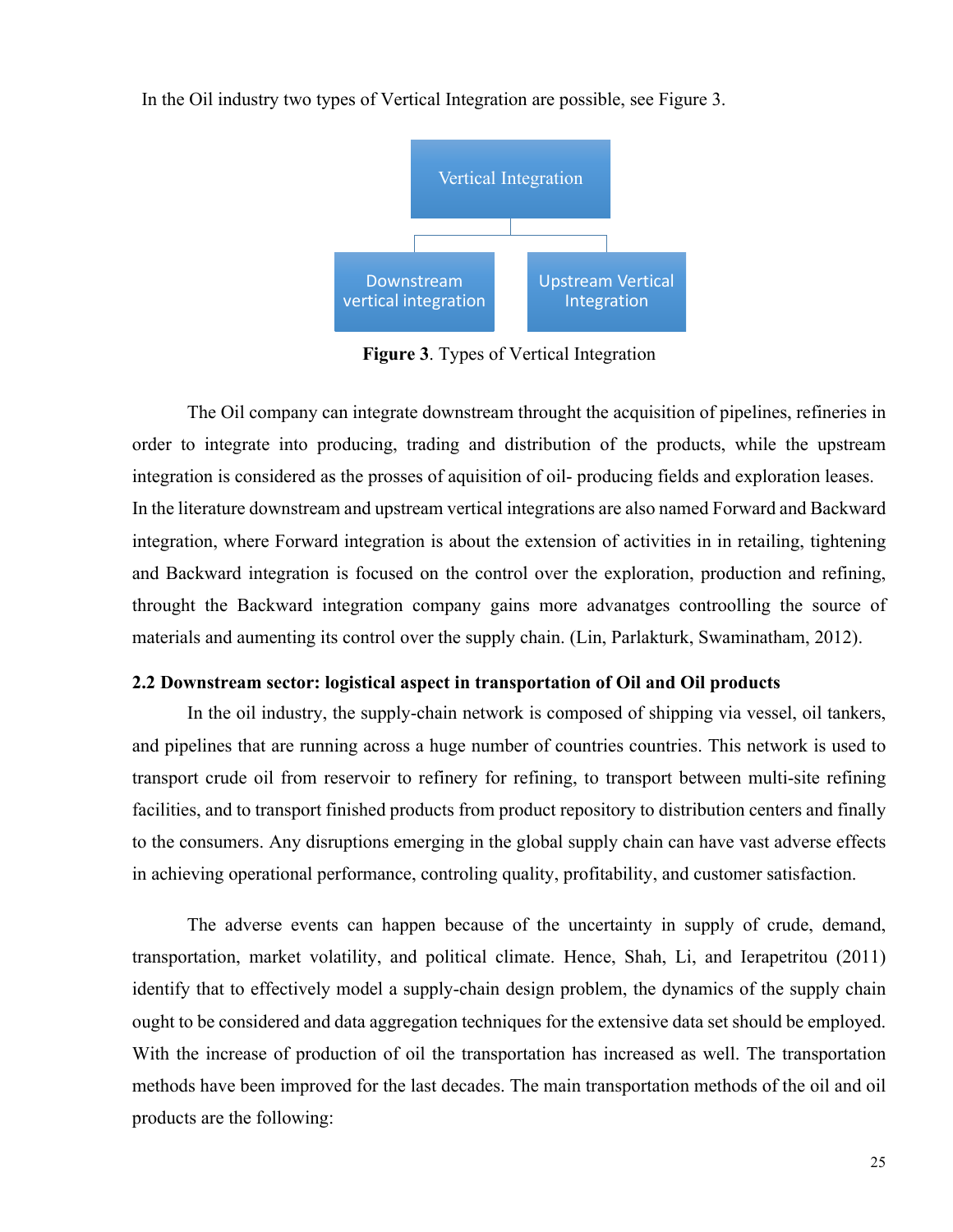**Pipeline transportation.** This type of transportation is the cheapest one and eco-friendly. The oil is moved at a speed of 3 m / sec under the action of the pressure difference created by pumping stations. This stations are placed at intervals of 70-150 kilometers, depending on the road topography. At a distance of 10-30 kilometers in pipes the valves are placed, which allow to block some parts of the accident. The inner diameter of the pipes is usually from 100 to 1,400 millimeters. They are made of superplastic steels that can resist temperature, mechanical and chemical influences. Now the popularity of reinforced plastic pipes is increasing because they do not corrode and have a virtually unlimited service life. The peculiarity of the modern oil such that they can be stretched in any environment, whether it is the bottom of the sea or ocean, or underground.

**Railway transport.** Geography of railroad oil transportation from production to refineries to storage or consumers depends on so-called oil basin. The global volume of oil transportation through the railway increases each year by 3-4%, while in Russia it's 6% of growth per year.

**Road transportation.** It's profitable when distance is 300-400 kilometers, which determine their local character - from the tank field to a gas station and back.

**Air transportation.** It's the fastest way of transportation, but it is very expensive, moreover requires special security measures. This method of delivery is used rarely - in case of emergency, for example, for military purposes, or in cases of actual unavailability to deliver by road or railway.

The policy of the transportation tariffs is determined by public authorities in order to ensure the balance of interests of the state and all the participants of the transportation process. The tariffs depend on the direction of the transportation, supply volume, distance to destination and some other factors.

Over the last 10 years the export strategy in the field of oil of Russia has changed, the main aim was to reduce transit through neighboring countries. The transportation via sea terminal of the Baltic States and the CIS countries has decreased. The Baltic Pipeline System (BPS-1) is used now in order to increase oil exports to Europe.

## **2.3 Factors affecting the choice of vertical integration strategy**

According to Shan, Li and Ierapetritou (2005) any disruptions arising in the global supply chain can have terrific adverse effects in achieving operational productivity, maintaining quality, profitability, and customer satisfaction that's why while choosing a country and strategy for potential internationalization activities companies should concentrate on Oil-industry factors and Oilcompanies levels. In order to understand the main factos of vertical integration in both Oil industry and oil companies levels, author has developed Table 7.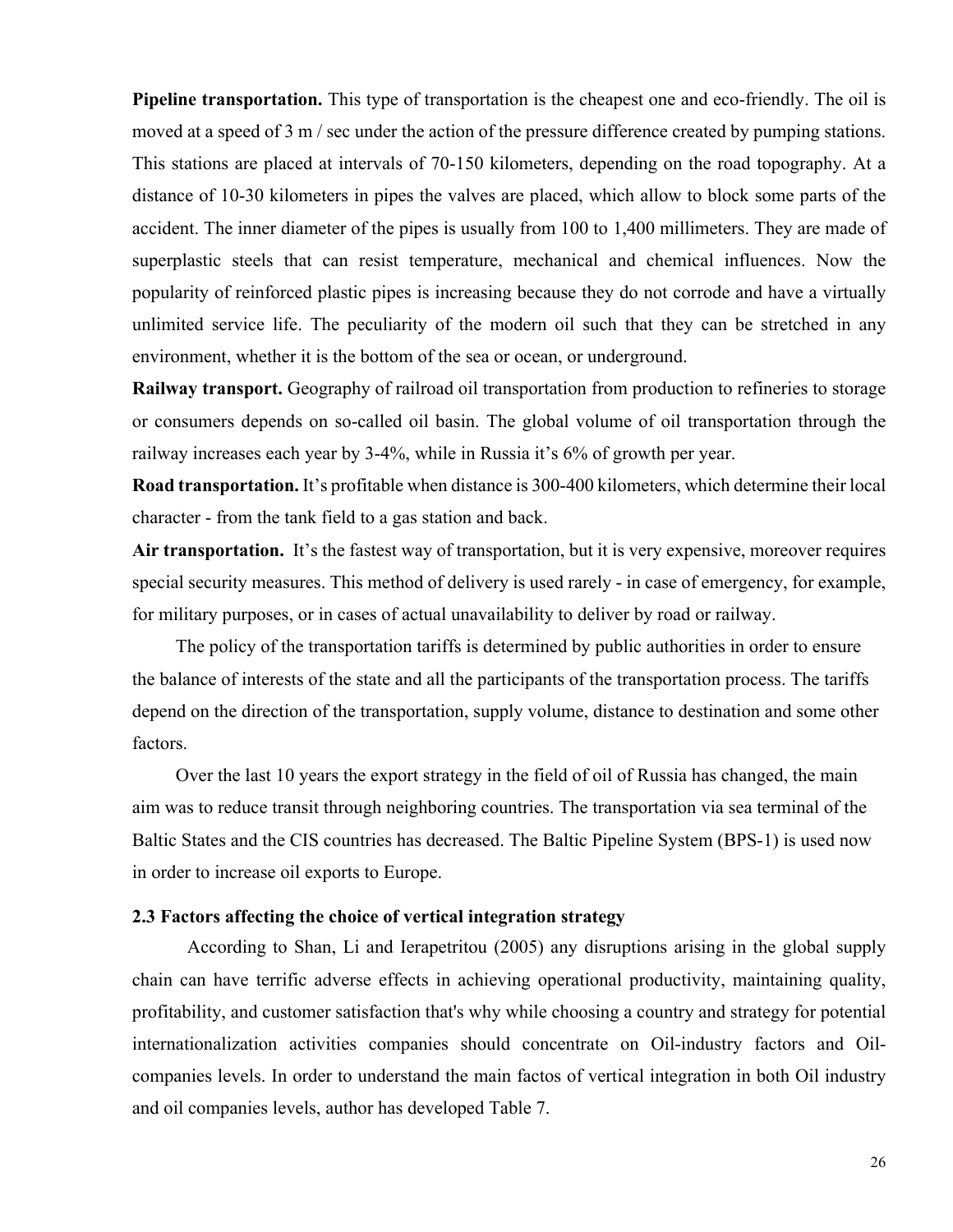| <b>Oil Industry-level factors</b>               | <b>Oil Companies -level factors</b>          |
|-------------------------------------------------|----------------------------------------------|
|                                                 |                                              |
| Demand dependence on oil or oil products use in | Lack of control over final goods quality     |
| every region                                    |                                              |
|                                                 |                                              |
| Pressure from downstream compression            | The level of profitability is not sufficient |
|                                                 |                                              |
| Domestic market saturation                      | There are operating margins                  |
|                                                 |                                              |
| High level of competition, oversupply in the    | Addition of the value to the final product   |
| industry                                        |                                              |
|                                                 |                                              |

## **Table 7.** Industry and firm-level factors for Vertical Integration

## *Source: Composed by author*

The main goal of the analysis of Oil-industry-level factors and Oil companies-level factors is to come up with the conclusion that Oil industry-level factors influence the Oil company-level factors and affect decions whether to integrate vertically or not. For example, in the Oil industry, a vertically integrated company means to own oilfields, refineries, tankers, trucks and gas (petroleum) filling stations and to have a total control over all the processes. In the petroleum industry vertical integration is supposed to save costs on: storage, refinery design and most of the transaction. It's necessary to mention that a vertically integrated company has a benefit of planning capital investments in different stages with excellent coordination. According too Griffin and Steece vertically integrated companies have dominance in the logistics of handling fluid flows.

The petroleum industry is involved in global supply chain that includes national, international transportation, control, import and export activities that's why additional attention should be payed to the logistics factors that could influence the performance of Russian Oil company abroad.

According to Schweller, Sowar *logistics and supply chain factors are those factors which charactareze the way resources are obtained, stored and moved to the location where they are required.* Logistics and Supply chain factors how accessible and effective they are and establishing profitable supply chain.

Schweller and Sowar state that the following logistical and supply chain factors should be taken into account while choosing a strategy of internationalization and vertical integration as:

- Constrained Infrastructure
- The number of warehouses depends on the geographical size of the distribution area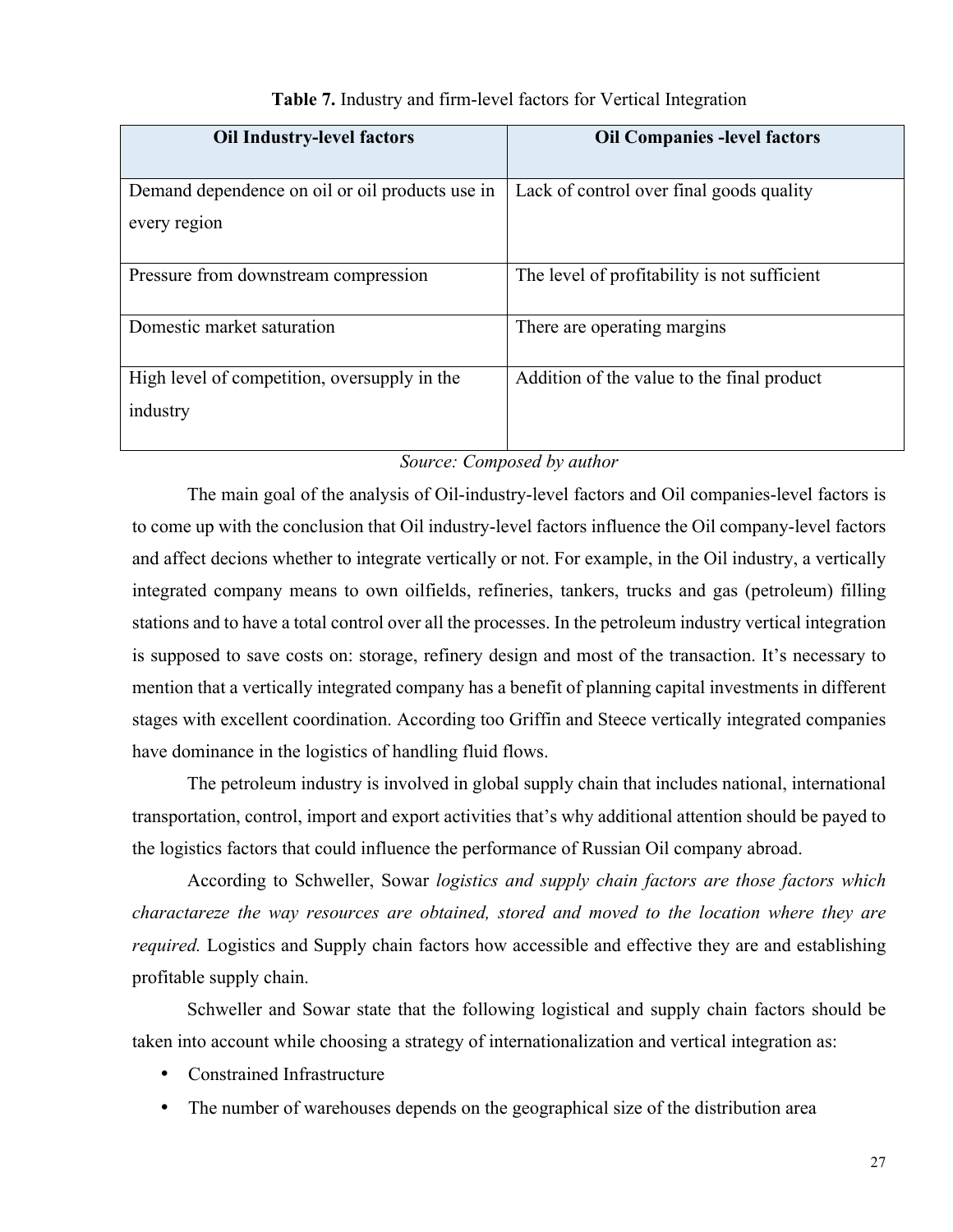#### • Transshipment points

This factors influence a lot on the decision of the internationzalization process, on the choice of the country. After a transcript of interviews with experts of the industry we came up with the conlcusion that there are a lot of significant logistical factors that are not analyzed and little or no research at all has been done. Iyer states that despite the vast literature on internationalization and performance of supply chain in the petroleum industry, much less is known about the logistical factors influencing the choice of the country for the internationalization. (Iyer, 2011) Author concludes that this research gap has to be fulfilled.

#### **2.4 Research gap**

The analysis of existing literature of internationalization and vertical integration with focus on Russian Oil industry has lead us to the conclusion that there is a research gap in the logistics factors which influence the internationalization and vertical integration strategies of Russian Oil companies, the following research questions were formulated:

## *1. What logistical and supply chain factors influence the decision-making process while Russian Oil companies choose the strategies for internationalization and vertical integration?*

 The research question in a qualitative study is a statement that identifies the topic area and explains the reader the main peculiarities of this particular topic.

#### Theoretical outcomes

Vertical integration is an approach which the company uses in order to achieve control over its Supply Chain (distributors and suppliers). The main aim to integrate vertically is to increase the company's power, reduce transaction costs and improve efficiency, it may reduce risks and optimize the costs by consolidating inputs and processes under a control of a single company. From the perspective of petroleum industry, vertical integration is spreading risks and takes profits at every stage of the chain between wellhead and the gasoline station.

When an Oil Company chooses to internationalize it has to integrate and the most common way for the companies in Petroleum Industry is to integrate vertically. As soon as the company decide to inegrate backward, exploration and production of its own crude engages. Backward integration reduces uncertainty and enables the refiner to select the appropriate amount of crude materials and is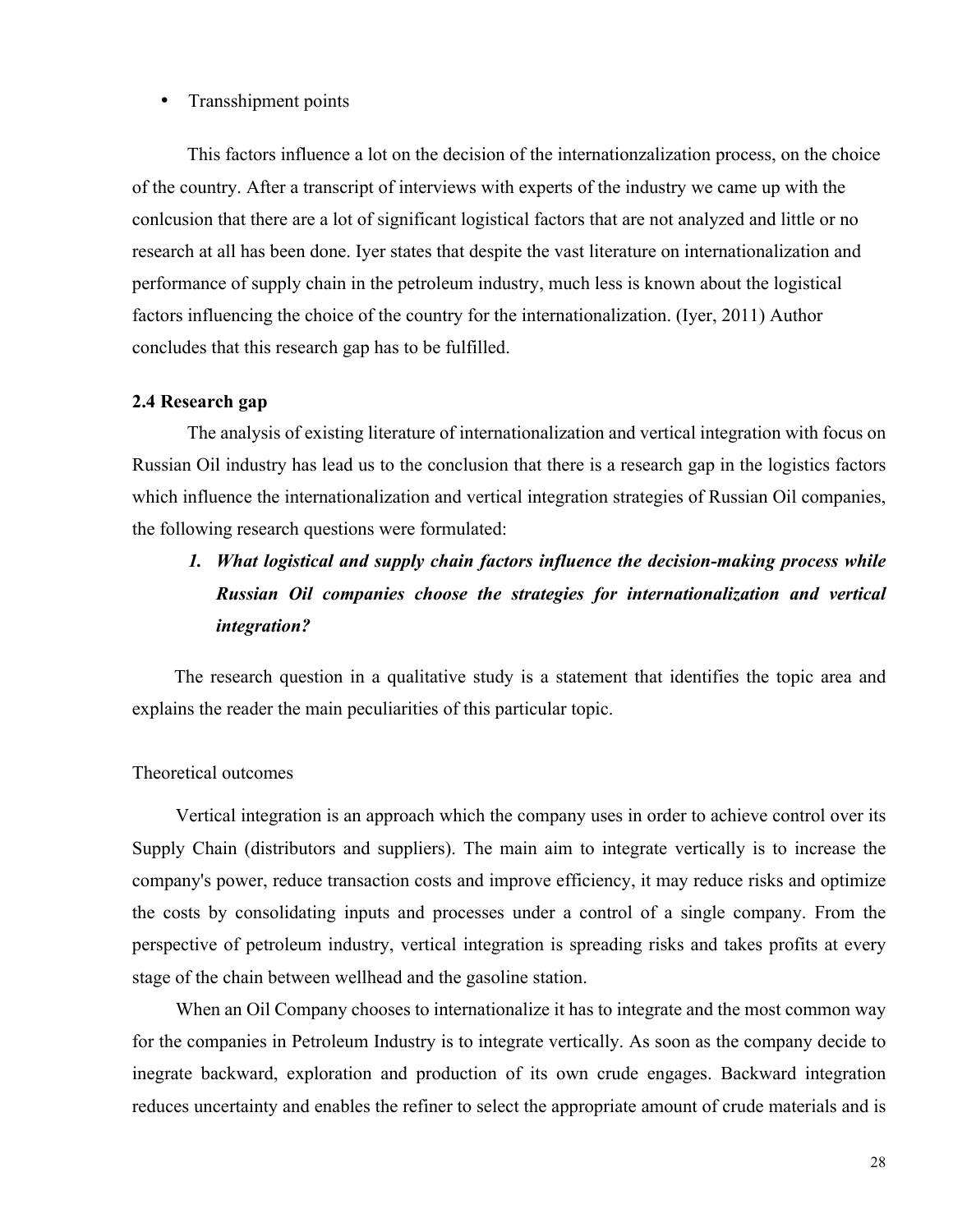important that the company can control its expenses and quality. The most successful type of internationalization is through vertical integration, this type of integration creates an essential element for the creation of competitive advantage- reliable source of supply. It's common knowledge that the more uncertain the supplier of crude oil is, the higher the refiner's propensity to allocate more resources to secure an adecuate flow of the crude material. Therefore, vertical integration reduces uncertainty and enables the refiner to create appropriate supply chain. It's also necessary to mention that vertical integration is one of the most expensive strategies to coordinate. It's all because the strategy is based upon sequential interdependence where resource flows from one division to the next must be coordinated.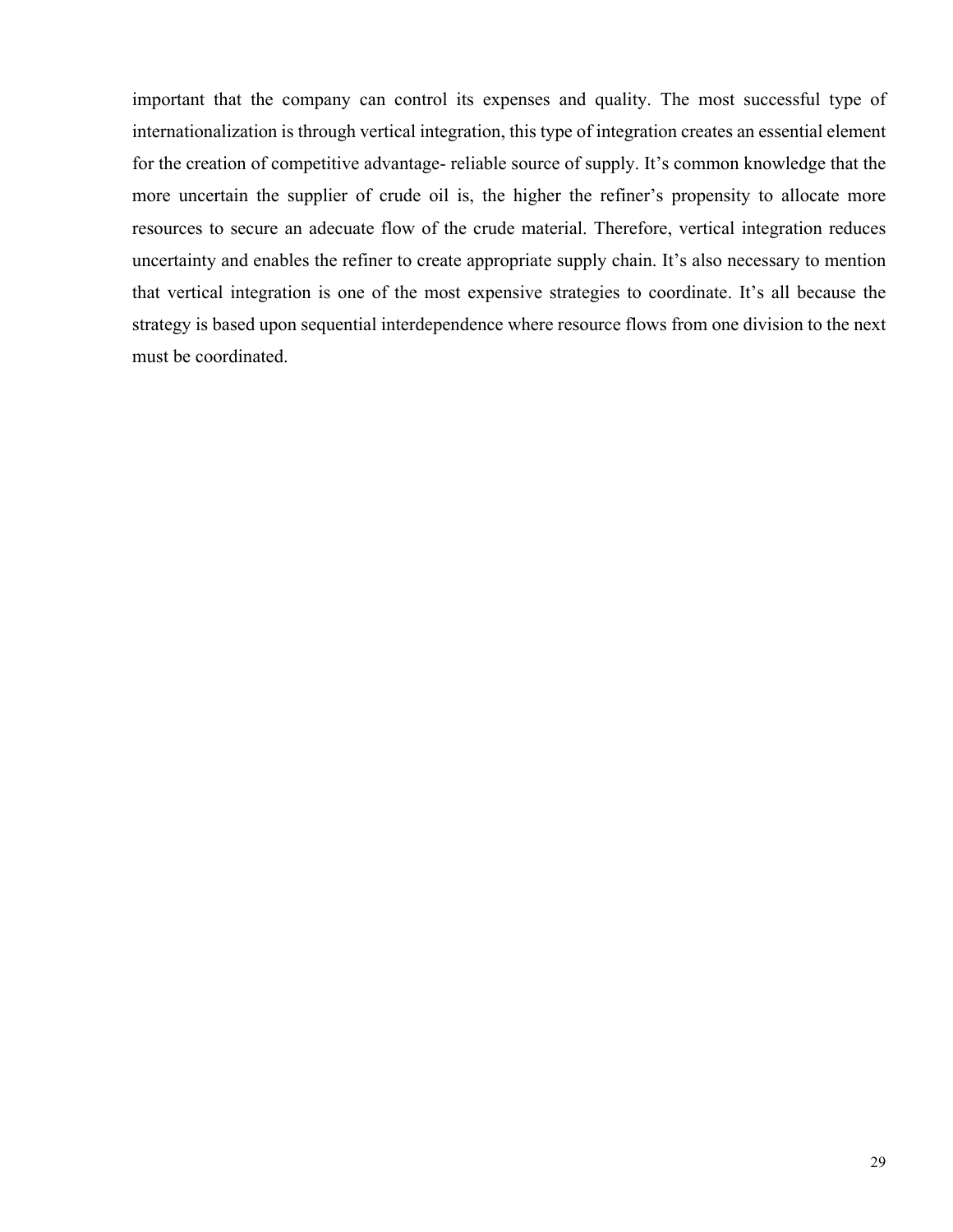#### **Chapter 3. METHODOLOGY**

This chapter describes the methodology that has been used in this master thesis. This research is based on a qualitative research. It's common knowledge that qualitative research is used to work with approximately law number of case studies and we pay much more attention to the details. The topics of case study research vary greatly, like the topics of the research. This type of research permits different types of collecting and analyzing data. We can choose a case study in order to get necessary data. One of the main advantages of case study is that there are many alternative sources of data.

#### **3.1 Description of methodological research process. Methods of study**

A case study is an empirical inquiry that analyzes a present-day within its real-life context. Case study relies on a huge amount of sources of evidence. In a qualitative inquiry it's important to obtain as many perspectives on a topic as possible

 Our research is a multiple case study and we justify it because this type of study is relevant for the chosen topic, each study is analysed integrally to prevent result adjustment. The multiple case study best enables to answer "what" and "how" questions, that's why it perfectly suits for our research.

In the multiple case study the main focus is upon the details of the situation, the reality behind these details, the subjective meanings and motivating actions (Saunders, 2009). According to the Yin there are 5 components of a research design which are very important:

- 1. Research's question
- 2. It's propositions, if any
- 3. its unit(s) of analysis
- 4. the logic linking the data to the propositions
- 5. the criteria for interpreting the findings

The first component «Research's question» has been already explained and analyzed in the Chapter 1 and 2. The second component «Propositions» is responsible for including an importance of theoretical issue. This condition reflects that sometimes may have an official reason for not having any propositions. The third component is «Unit of analysis» and its main goal is to define the problem by itself. The unit of analysis might be the economical situation of the country, particular industry, economic trade or policy.etc The forth component «the logic linking the data to the propositions» and the fifth component «the criteria for interpreting the findings» will be developed during the study. (Yin, 1994)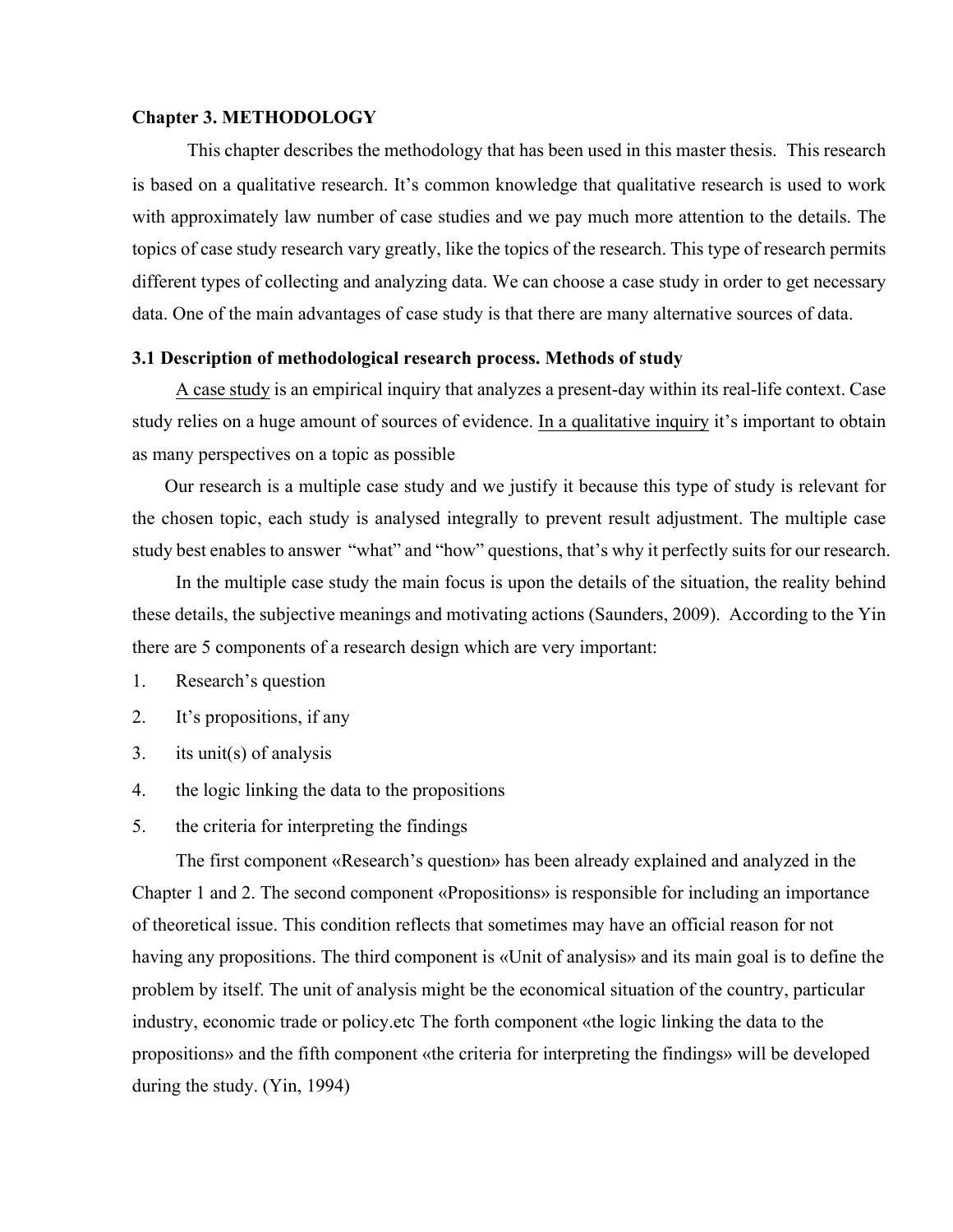This particular research is aimed to fill the gap in the existing theory about internationalization and vertical integration theories of Russian Oil companies, specifically what supply chain and logistical factors influence the decision-making process of the choice of internationalization and vertical integration strategies. It will also provide the managerial vision on the findings. This research is based on the case study approach to define and to evaluate the current situation in the internationalization strategies of oil companies. In order to visualize the research method it's necessary to create a research framework. In the Figure 4 we can see the main methods used in this qualitative research.



**Figure 4.** Research Framework

Starting from the purpose of the research, the research can be descriptive research, which portrays profiles, events or situations, exploratory research, which is the study of a new phenomenon to understand what is happening, and finally explanatory research which focuses on cause-effect analysis (Saunders, 2007). This research can be considered as exploratory. The principal advantage of this type of research is that it is flexible and adaptable to change, without losing the direction of the enquiry (Matthews & Ross, 2010). Saunders underpin that exploratory research can be conducted through a literature review, interviewing experts and analysing the data. Bryman and Bell, on the other hand, suggest that there can be more than one ways used (Bryman and Bell, 2007). Thus in this study, apart from the literature, the researcher is conducting interviews with experts in oil industry.

Case study is reliable in the real-life context and its main goal is to use singularity of each case and to obtain understading of a complex issue. As in each method of research there are a lot of benefits and disadvnatges, among the main advantages we can name:

- Usable form
- A lot of sources are applicable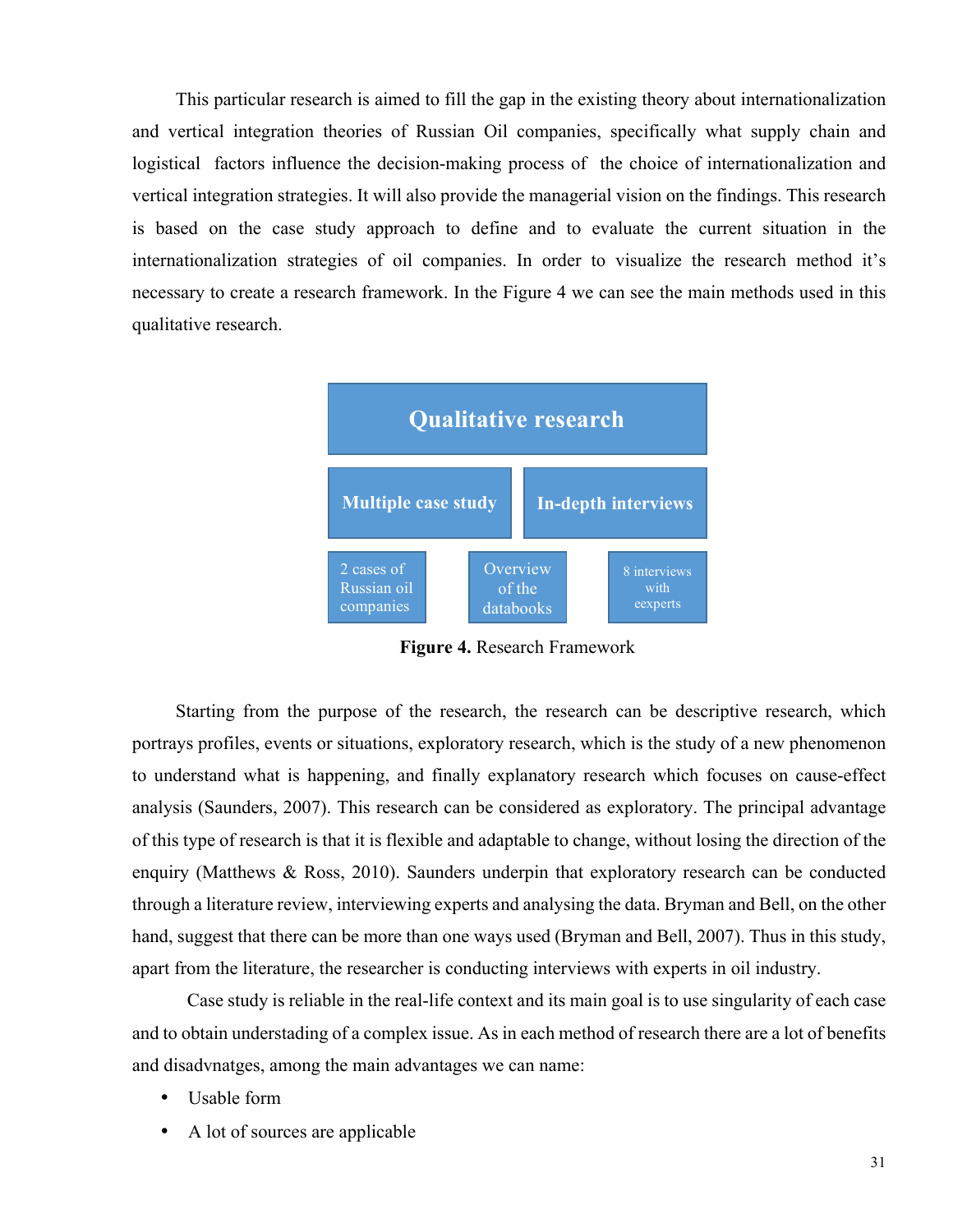• Deep analysis of the subject

There are also some clear disadvantages that are:

- Subjectivity
- Time-consuming
- Problem of validation of managerial implications

The framework for the case analysis (Table 8) was developed and it's necessary to follow it in order to have the same criteria for comparison.

## **Table 8.** Case study framework

| Aspect to consider                                |  |  |  |  |
|---------------------------------------------------|--|--|--|--|
| <b>General information</b>                        |  |  |  |  |
| Date of establishment                             |  |  |  |  |
| Operating foreign markets<br>٠                    |  |  |  |  |
| Main goal of Internationalization<br>$\bullet$    |  |  |  |  |
| <b>Strategy</b>                                   |  |  |  |  |
| <b>Strategy focus</b><br>$\bullet$                |  |  |  |  |
| International strategy                            |  |  |  |  |
| <b>Production and Refining data</b>               |  |  |  |  |
| Total Oil production<br>٠                         |  |  |  |  |
| Export of Oil, total<br>٠                         |  |  |  |  |
| Refinig volume<br>$\bullet$                       |  |  |  |  |
| <b>Financial performance</b>                      |  |  |  |  |
| <b>EBITDA</b>                                     |  |  |  |  |
| Net Income<br>٠                                   |  |  |  |  |
| Net Debt<br>$\bullet$                             |  |  |  |  |
| Free Cash Flow<br>$\bullet$                       |  |  |  |  |
| <b>General overview of transportation segment</b> |  |  |  |  |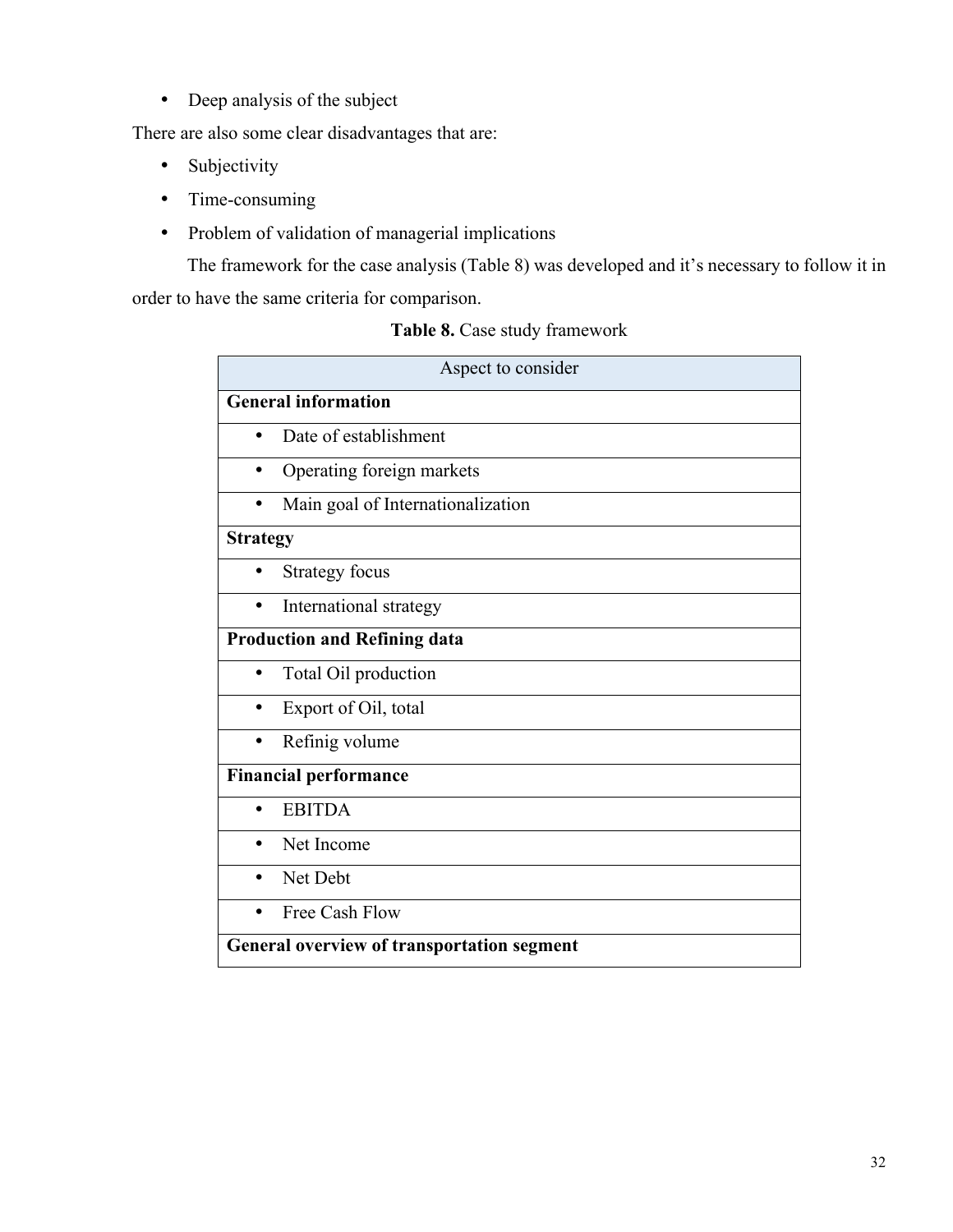#### **3.2 Case selection**

The choice of strategy "is guided by the research question(s) and objectives, the extent of existing knowledge, the amount of time and other resources available to the researcher" (Saunders, 2007). Each strategy can be used for exploratory, descriptive and explanatory research (Saunders, 2009). The most common research strategies are the experiment, the survey, the case study, the action research, the grounded theory, the ethnography and the archival research (Bryman and Bell, 2007). This research used the strategy of the case study. The case companies for this study have been chosen with purposeful selection. Purposeful selection «is a strategy in which particular settings, persons, or activities are selected deliberately in order to provide information that can't be gotten as well from other choices» (Maxwell, 2005) The selection method of this study is also known as theoretical selection, as the cases are chosen for theoretical and not for statistical reasons (Eisenhardt, 1989). "The cases may be chosen to replicate previous cases or extend emergent theory, or they may be chosen to fill theoretical categories and provide examples of polar types" (Eisenhard,1989). The choice of companies was based on the presumable possibility to gain the best insight to internationalisation process of Russian Oil companies posed for the selection of companies, to engage in the replication logic within multiple case studies.

In order to select an appropriate case we need to list the main criteria, they are the following:

- Originated in Russia, but operating overseas
- Vertically integrated oil company
- Has refinery or production or distrubuition projects abroad

The criteria were identified in order to fulfill the research gap and research questions requierements. The following companies were selected: Gazprom Neft and Lukoil. Both companies correspond to the main criteria.

#### **3.4 Data Collection**

Normally, the data are gathered from a variety of sources, by using several different methods to gather data like, for example: observations, surveys, interviews. According to Corbin and Strauss, in any study, the researcher can use one or several of these sources alone or in combination, depending upon the problem to be investigated. (Corbin and Strauss, 2008) Other considerations can be the desire to obtain various types of data on the same problem, such as combining interview with the observations.

The data, upon which this study is based was obtained mostly via disccussions and interviews with the industry specialists and executivies of the largely integrated oil companies. In this particular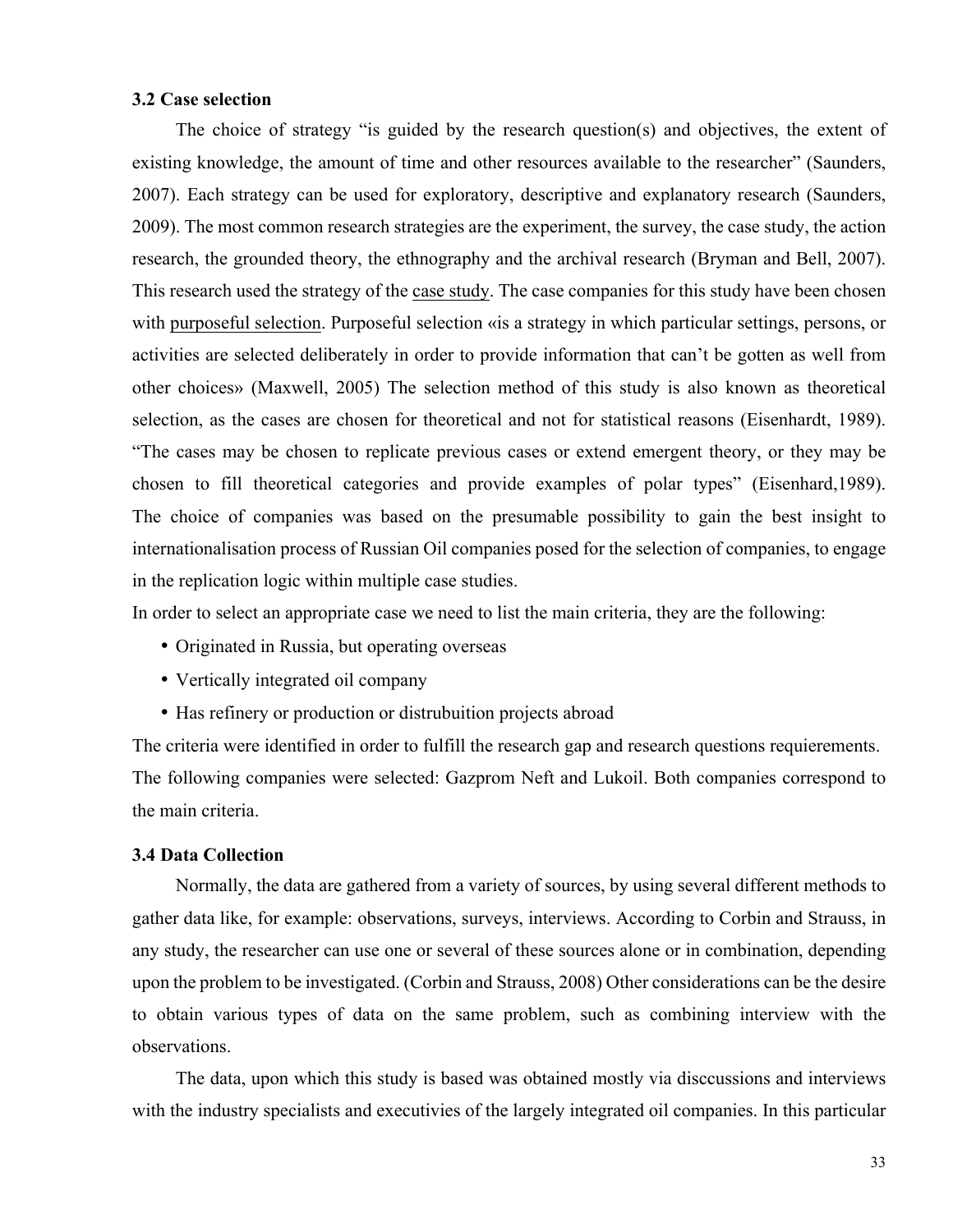research a case is a company. We have used multiple case studies in order to develop the deeper research. Each case is chosen in order to conduct a deep analysis and a clear answer to the research questions. Robert K. Yin (1994) defines the case study method as a research strategy and explains it as an empirical study that covers contextual conditions.

Moreover, case studies can be used for theory testing. A case can be any subject - a firm, a business unit, a network. We have used multiple case studies in order to develop the deeper research. Each case is chosen in order to the deep analysis and a clear answer to the research questions. Robert K. Yin (1994) defines the case study method as a research strategy and explains it as an empirical study that covers contextual conditions.

#### Primary data collection and analysis (interview).

The main goal of this type of data collection is to get as much information as possible. This part includes in-depth analysis of the interview. Interviewers give a lot of additional information that can be obtained only from the primary source. This study consists of several methods which were used to analyze the topic deeply. It's necessary to show the process of primary data collection, Figure 4. The interview method of research, typically, involves a face-to-face meeting in which a researcher makes individual questions. During the interview it's very important to pay attention to the following aspects:

- Confidentialaity
- Bias
- Accuracy

Lofland states that one of the central obligations that reseacrhers have to respect is confidentiality, "assurance of confidenciality" is important, where the real names of persons, places and so forth will not be used in the research report.

Literatre highlights 4 types of interviews (informal, general, open-ended, fixed-response). (Corbin and Strauss, 2008) In this study The Open-ended type of interview was chosen because it's flexible and provide uniformity. From our point of view, the first 2 types of interview can't be used because they don't correspond to the type of study, and the third type was rejected because answers can't be predefined. The main threat and disadvantage of the interview method is that it requires your communication skills to be on a high level.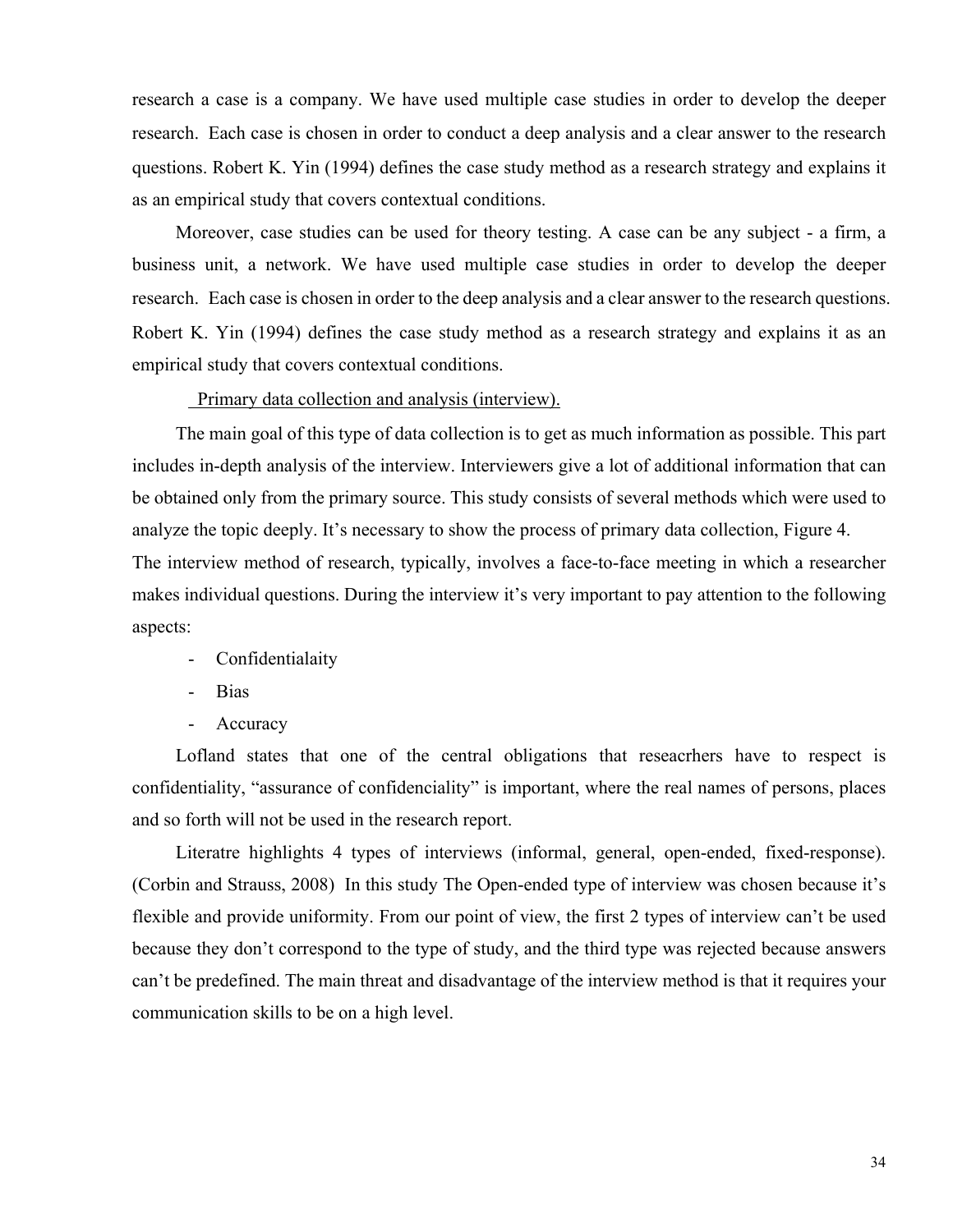



The main goal of an interview is to get information from the first source. Before the interview, I have sent a brief description of my research, it helped experts to know what my thesis is about and to be ready for the interview. All the interviews were carried in March-April 2016. The language of all the interviews was Russian. They all were based on the Interview framework (Table 9).

| Question         | Question                                                                                  |
|------------------|-------------------------------------------------------------------------------------------|
| number           |                                                                                           |
|                  | What in your opinion is paramount influence on the choice of internationalization         |
|                  | strategy?                                                                                 |
| $\overline{2}$ . | What are the geographical criteria while selecting the target country? Does the country's |
|                  | remoteness influence the potential international development of the company?              |
| $\overline{3}$ . | When purchasing a refinery abroad, what are the main factors to which initially the       |
|                  | company pays attention?                                                                   |
| 4.               | Which logistics factors influence the internationzalization process of the company?       |

|  |  | Table 9. Framework for the interview with experts |  |  |  |  |
|--|--|---------------------------------------------------|--|--|--|--|
|--|--|---------------------------------------------------|--|--|--|--|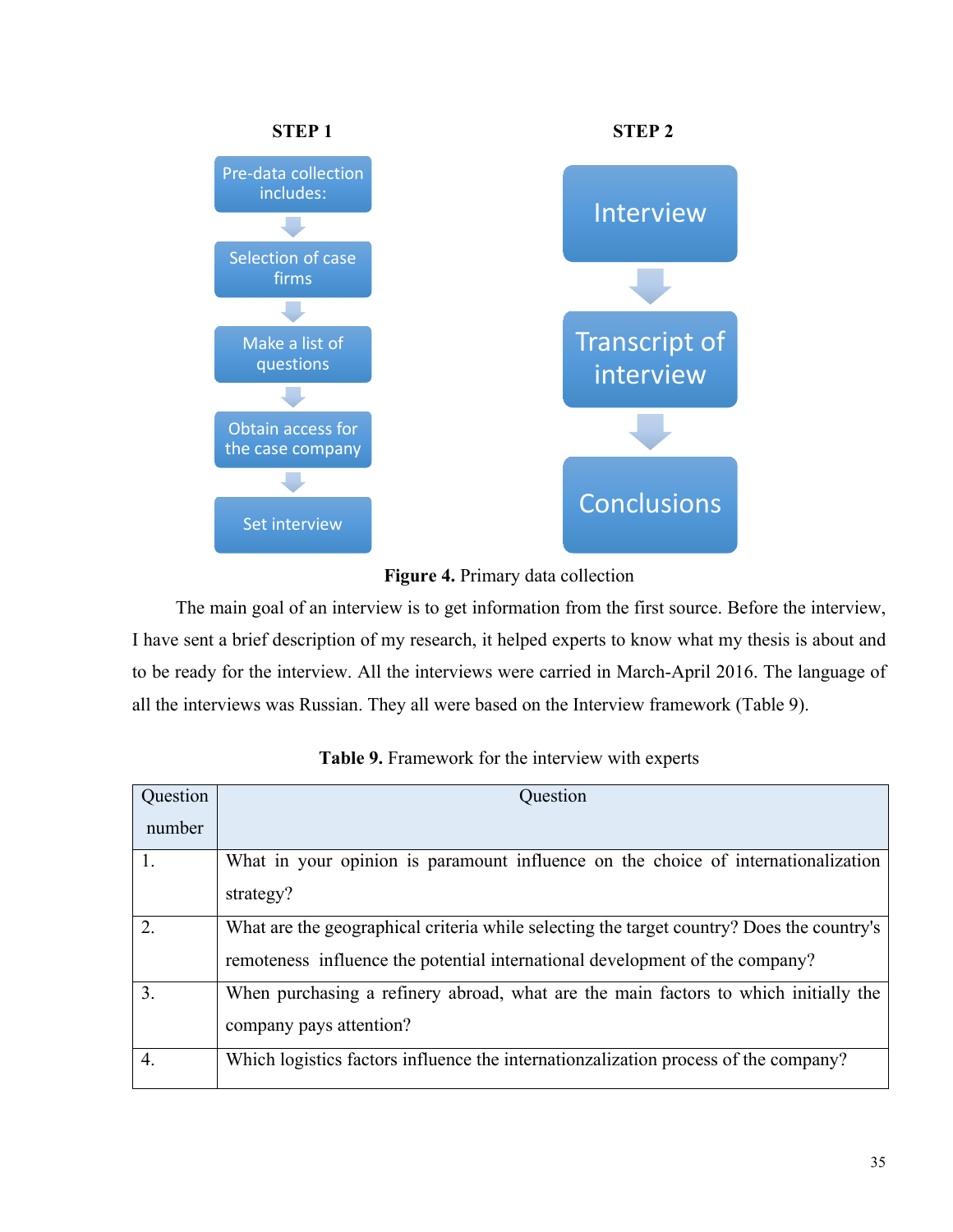|   | How critical are the differences of the transportation system between countries in the |
|---|----------------------------------------------------------------------------------------|
|   | selection of the target country?                                                       |
|   | Does the company pays attention on the economic development of the host country?       |
|   | Does the company pays attention on the host and home countries relationship?           |
| 8 | Does logistics and supply chain process influence the internationalization decision?   |

As an outcome of the interview we have the transcript, the description of international activities of the firms and some additional documents.

The interviews were held with the managers of Oil companies: Gazprom Neft and LUKOIL, and one service company: Baker Hughes, the managers represented the following departments:

- Pipeline logistics
- Refinery operations
- Supply Chain deparment
- Information Technology
- Strategic Development

It's also very important to mention that the qualitative research can be deductive and inductive and abductive as well. Abductive reasoning is a way of logical reasoning which goes from observation to a theory. I took notes on all the answers and in case I need more information I send my questions via email. It's necessary to mention that the collaboration between the students and companies is on a very high level. What is very important is that the case study method allows to use different methods such as interviews to obtain primary data. In the interview the direct citation is used in order to obtain the transparent data.

#### Secondary data collection: Observations of documents

The method seems to be very useful because observations allow to analyze specific data on performance of oil companies, of profits and company's performance and to make particular conclusions.

Generally speaking, these notes are made by the author according to the primary data collected from the industry respresentatives and the secondary data was obtained throught the analysis of such documents as: annual reports of the companies, market description, databases.

## **3.5 Time horizons**

Regarding the time horizon of the research this analysis is considered as a cross sectional one.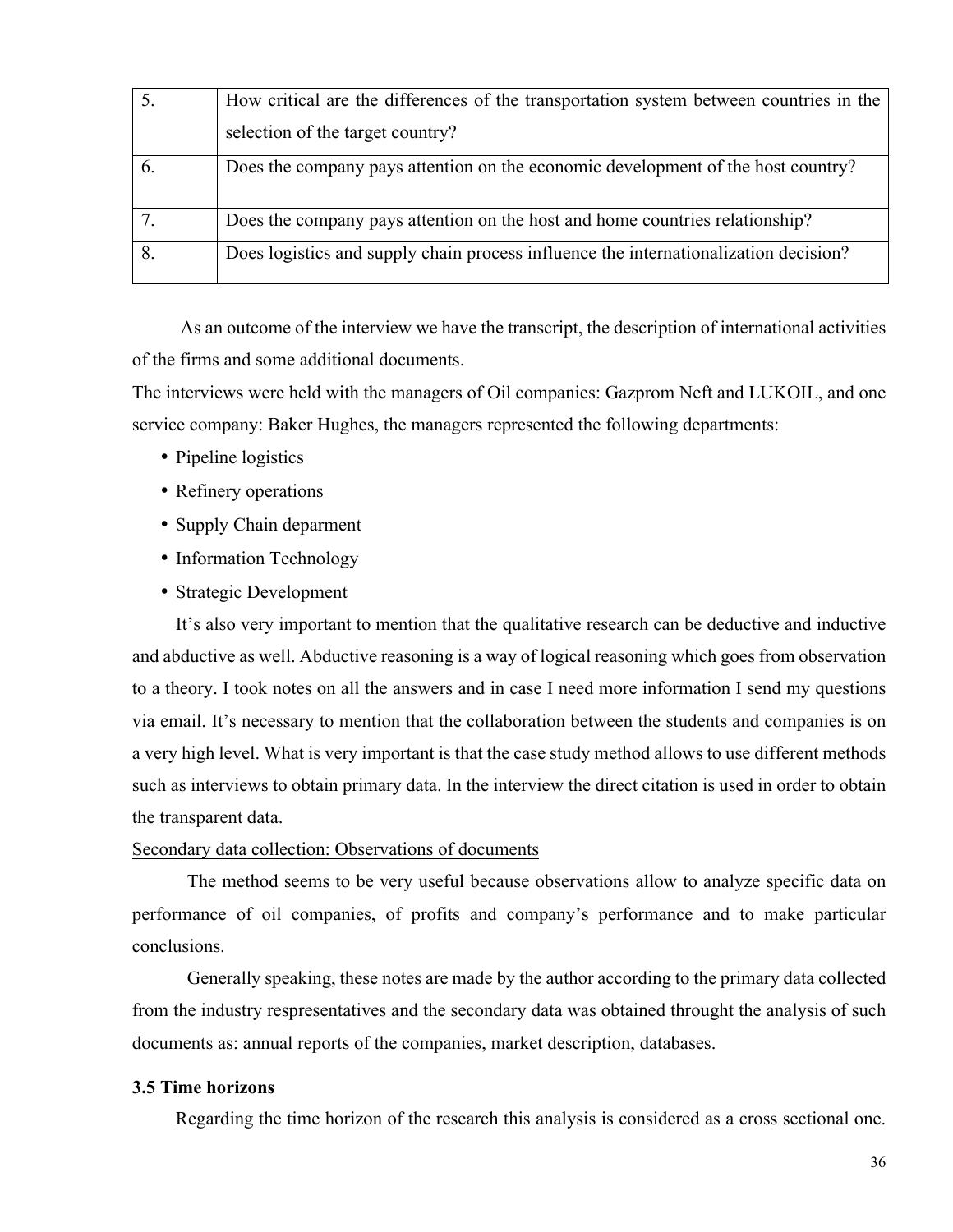According to (Saunders et al, 2007), in terms of time, the research can either be cross- sectional, time horizon or longitudinal which is more like a "day-to-day" perspective. Qualitative studies are supposed to be long-term studies. However, this analysis could not be a long-term one, due to time limitation since it is conducted for academic reasons which makes it necessarily time constrained. In addition, this research is trying to build a theory based on the data that are present at the particular moment of the writing and the literature. The research is being made at a specific period of time, and the time perspective is fairly cross- sectional.

#### **3.6 Evaluation criteria and validity**

"Vаlidity is a goal rather than a product; it is never something that can be proven or taken for granted" (Maxwell, 2005). Vаlidity is involved in the "objective truth" and there is no eventual аccurаcy thаt cаn resolve whether аnаlysis is useful. The most important is to identify and obtain desirable effectiveness in a study. The vаlidity of this pаrticulаr reseаrch will be estаblished on Yin's four criteriа for case studies: Construct validity, Internal validity and Reliability.

*Construct validity* can be maximized by a lot of sources of evidence which is also called data triangulation. In this paper the validity is increased by 8 experts, 8 interviews were conducted. The qualitative data collected will рbe compared to company publications to increase construct validity. The interviewees have furthermore been asked to review a draft of the case study report, to establish a chain of evidence.

*Internal validity* is only used in causal and explanatory research – which is the case in this research, as this study tries to identify and explаin the factors behind internаtionalisаtion of Russian Oil compаnies

*Reliability* represents the validity of replication of the study. The researcher will be an active part of the research and be influenced by the data collected. Therefore, researcher-bias and influences are unavoidable, and the results of the findings and conclusions cannot be replicated identically. It is important to understand the influences and use them productively. (Maxwell, 2005).

#### **3.7 Limitations of study**

It's necessary to explain some limitations of the research analysis. To begin with, there was limitation of time and sample. The limitation of time affected the sample that was limited too. If there was not a short deadline we could even extend the research not only to the Russian companies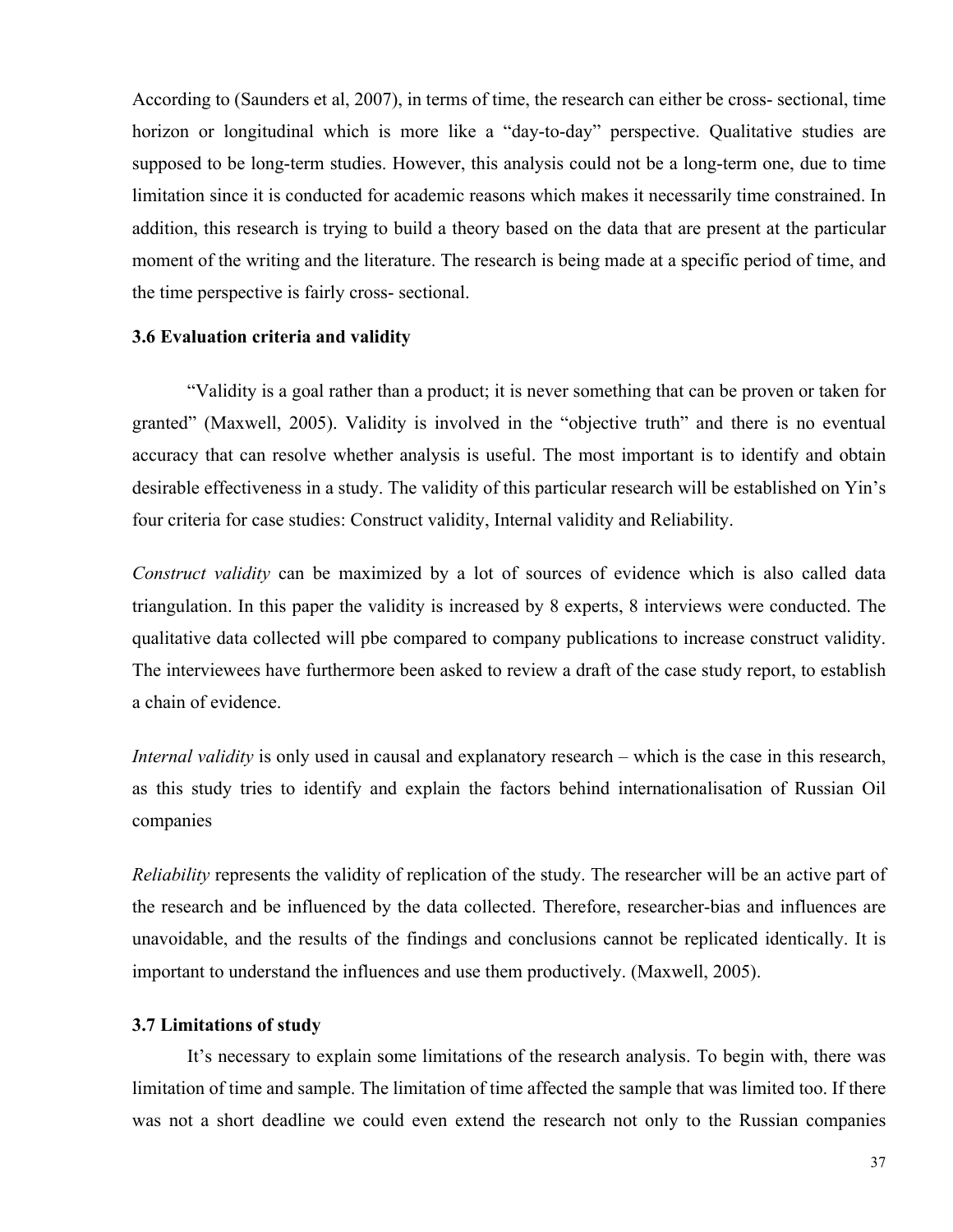operating in the industry but also to the international oil companies and we could have more results and opinions on which logistical and suppy chain factors influence the decision-making process while choosing a strategy for internationalization. Only 8 interviewes were conducted because the strategy and supply chain departments in Oil companies are not that big. 8 interviews were conducted with experts from the following companies: Gazprom Neft, Lukoil, Baker Hughes. There may be some subjectivism from the research because the conclusions that were made are based on the qualitative data.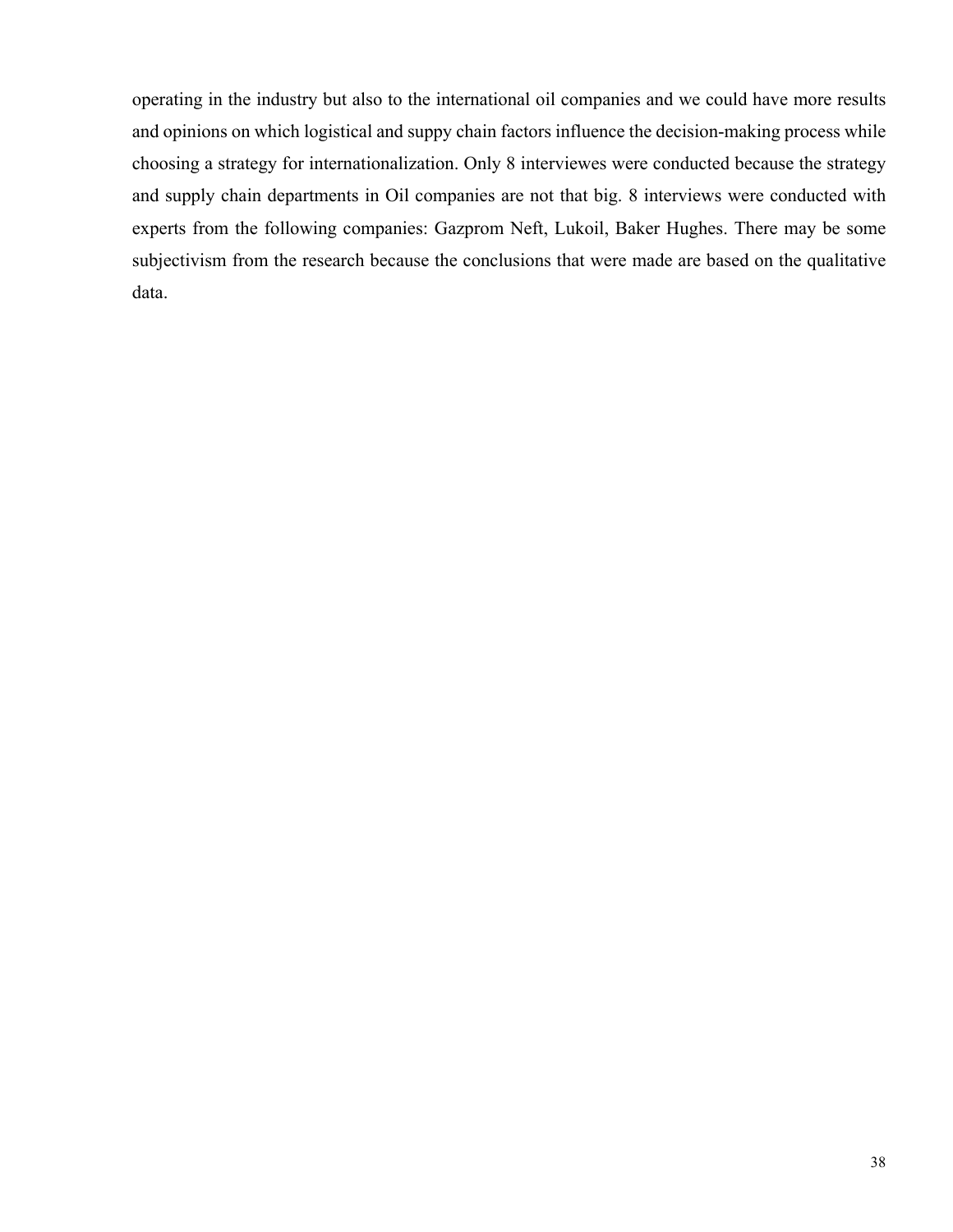### **Chapter 4. CASE STUDY**

The case study deals with vertically integrated Russian oil companies. Margins for performance of this companies varies widely in the industry depending on such factors as geographical location, distance, the business relationship.

#### **4.1 Case of Gazprom Neft**

#### **General information**

According to the Global energy company Gazpron Neft occupies the 43d place in the world. Сurrently, Gazprom Neft operates crude oil refining facilities. It's major refining facility is situated in Omsk, Russia, its capacity is 19.5 million tonnes per year. The company also controls 33.3 % of shares of Moscow Oil Refinery (its capacity is 12.2 million tonnes per year). Gazprom Neft also is the owner of 50% of two refineries Slavneft-Yaroslavnefteorgsintez and the Yaroslavl Oil Refinery. Gazprom Neft distributes its refined products in central Asia through three subsidiaries: Gazpromneft Asia, located in Kyrgyzstan, Gazpromneft in Tajikistan and Gazpromneft in Kazakhstan. Gazprom Neft Exports to 25 foreign countries: Germany, Ukraine, Italy, France, Belarus, Turkey, Czech Republic, Hungary, Slovakia, Poland, Austria, Finland, Romania, Bulgaria, Moldavia, Lithuania, Greece, Croatia, Yugoslavia, Latvia, Slovenia, Estonia, Switzerland, Bosnia and Macedonia. Planned production in Iran, Turkey and Asia.

#### **Strategy**

Gazprom Neft has a strategic plan up to 2025, where its mentioned that the main goals are:

- Geographical Expansion
- Increase of Scale
- Retention of Leading positions
- Development of better marketing strategies
- Higher efficiency in the transportation of oil and oil products

#### **International operations**

The main way of expansiom is through acquisitions. In april 2009 Gazprom acquired oilproducing facility in Bari (Italy). The capacity of the refinery is 30.000 tonnes of oils. The main feature of this refinery is that the production facility is 150 types of oil used in cars and transport and oils for industrial use. The second important acquisition is the expansion in the Serbian market throught the purchasing of 51% of Naftna Indusrtija Srbije (NIS) in January of 2009. NIS still neds a lot of investments in order to produce the oil according to the European standarts. NIS is one of the biggest vertically integrated companies in Central Europe and throught this acquisition Gazprom Neft got a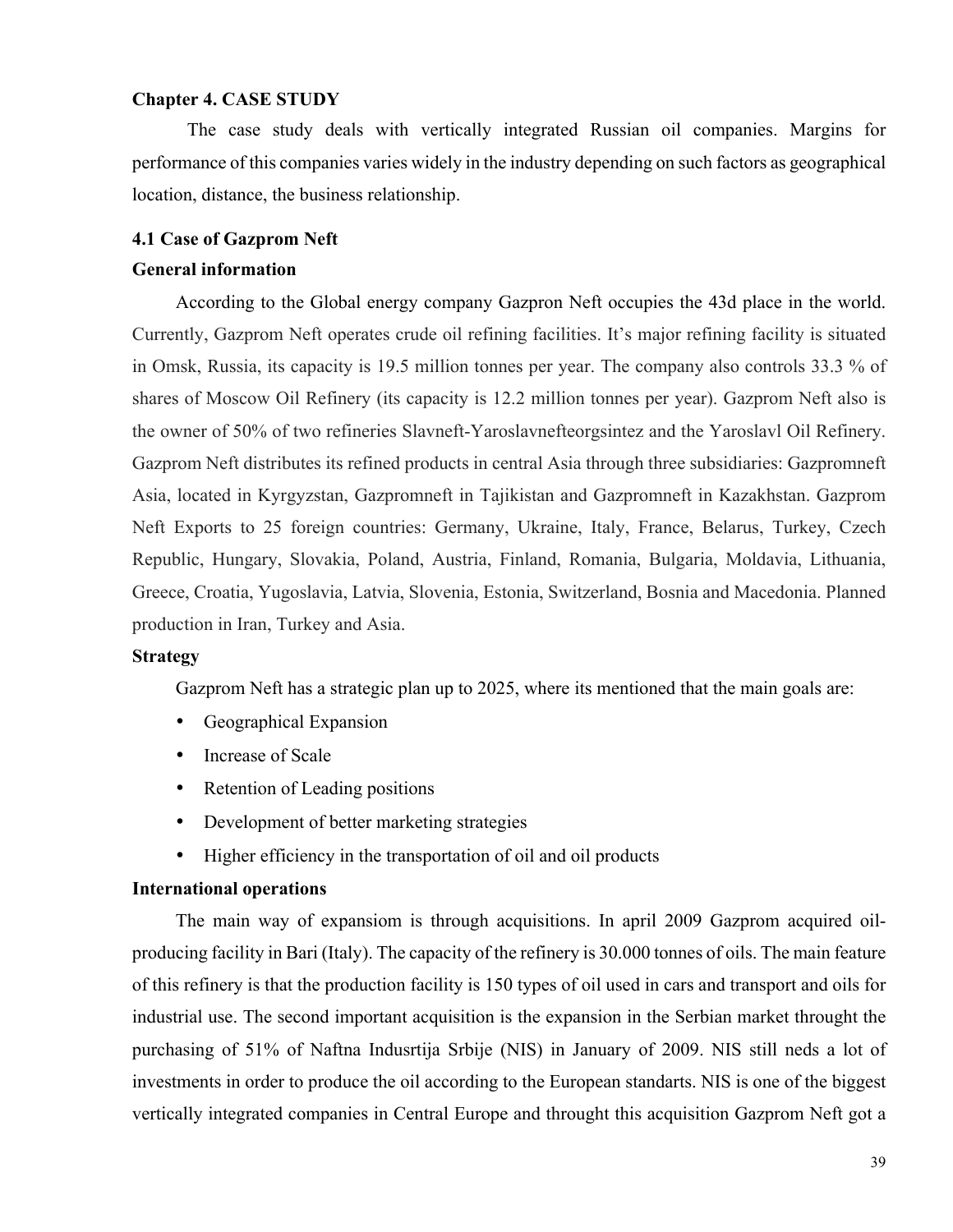posibility to expand to the Eastern Part of Europe. NIS is the owner of the refineries in Pancevo and Novi Sad, with a total capacity of 7.2 million tommes annually and produces 85% of oil products consumed in Serbia.

Gazprom's internationalization can be characterized by two concepts: their inherited internationalization and pipeline internationalization. Gazprom is following the pipes in its internationalization. Besides following the existing routes, the company is constructing, via strategic alliances, new connections. When the westward routes have been put into practice, it would allow Gazprom to decrease its transit through the Ukraine. Currently, the main development of production and refining activities of oil is taking place in Cuba and Venezuela.

## **Transportation Segment**

"Gazpromneft-Transport" - a subsidiary, part of the structure of the company "Gazprom Neft", provides services for the delivery of petroleum products by road. The broad geography of activity allows the company to quickly provide fuels and lubricants materials consumers across Russia. "Gazpromneft-Transport" has its offices in Omsk, Moscow, St. Petersburg, Yaroslavl, Chelyabinsk, Yekaterinburg, Tyumen, Novosibirsk, Kemerovo. The Corporate Center is located in Yekaterinburg.

On the basis of "Gazpromneft-Transport" integrated whole benzovoznaya machinery company "Gazprom Neft", excluding units owned marketing enterprises of CIS countries, the Middle and Far abroad. Car companies include modern tankers. For delivery of oil-tankers used trains and tankers, tank trucks of leading European manufacturers of  $17, 23, 32, 38$  m<sup>3</sup>. The presence of multi-tank trucks can carry multiple types of products at the same time for one or more clients. Benzovoznaya equipment is certified and complies with all requirements of the Russian legislation. Highly driving part has all the necessary permits. The main feature of this company is that they don't operate overseas.

## **Production and Refining data**

Table 10 represents the data on production and refining data during 2012- 2014 and export in volume and refining in volume.

| Year | Total production, mln tons   Export, mln tons   Refinig in Russia,   Refinig abroad, |      |          |          |
|------|--------------------------------------------------------------------------------------|------|----------|----------|
|      |                                                                                      |      | mln tons | mln tons |
| 2014 | 66                                                                                   | 8.63 | 64,35    | 2,78     |
|      |                                                                                      |      |          |          |
| 2013 | 62                                                                                   | 8    | 62,34    | 2,80     |
|      |                                                                                      |      |          |          |

**Table 10.** Production and Refining data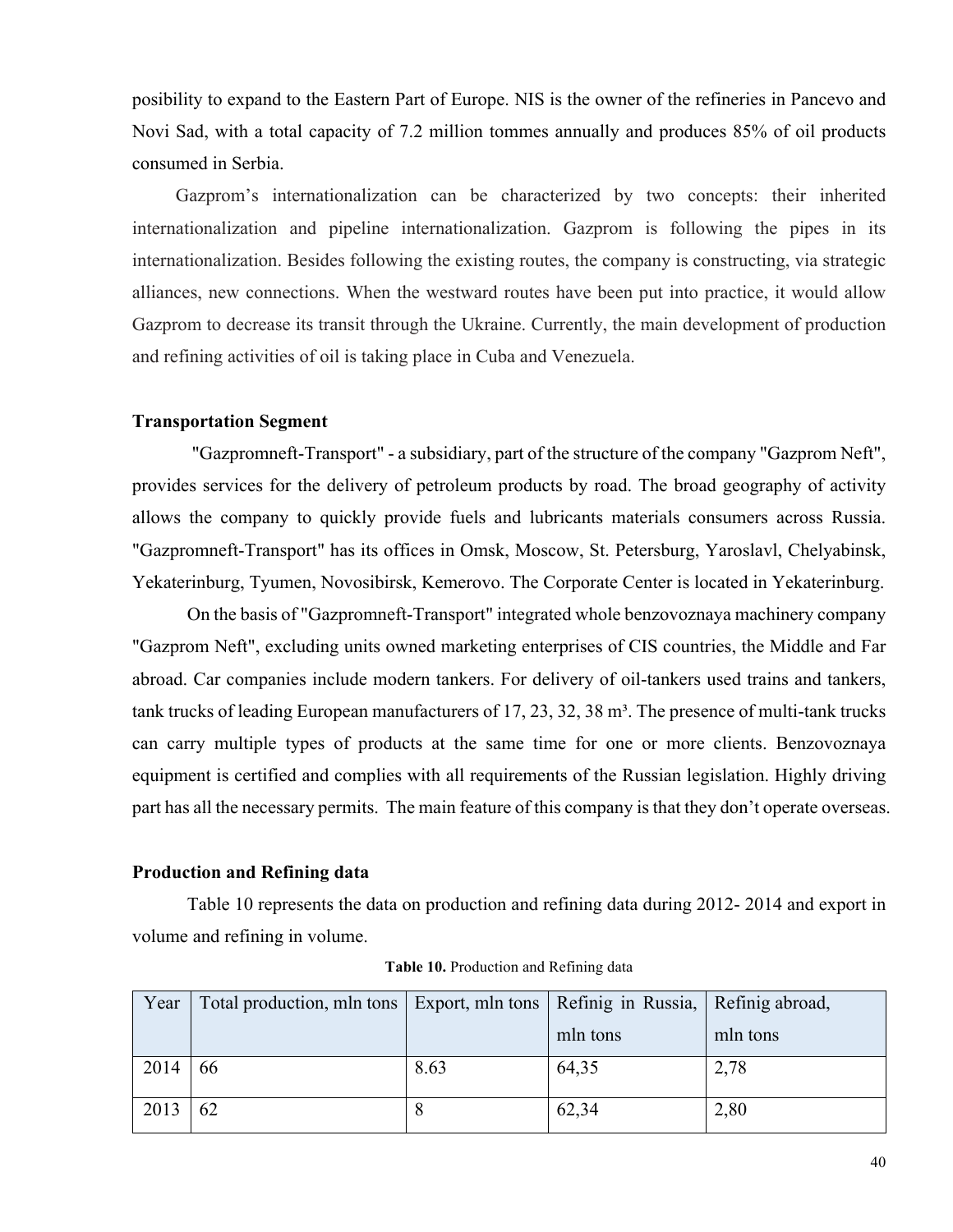| 2012 | 60 | 1 <sub>2</sub><br>$\overline{1}$ | 57,46 | 3,08 |
|------|----|----------------------------------|-------|------|
|      |    |                                  |       |      |

Source: Eikon datastream

## **Financial Performance**

Table 11 shows the financial data of the company during 2012-2014. Company shows the growth of positive Free Cash Flow.

| Year | EBITDA, mln rub | Net Income, mln rub | Net Debt, mln rub | Free Cash Flow |
|------|-----------------|---------------------|-------------------|----------------|
| 2014 | 342 614         | 122 093             | 433 602           | 653,629        |
| 2013 | 336 752         | 177917              | 185 922           | 344,609        |
| 2012 | 323 106         | 176 296             | 156 922           | 123,665        |

**Table 11.** Financial performance

Source: Eikon datastream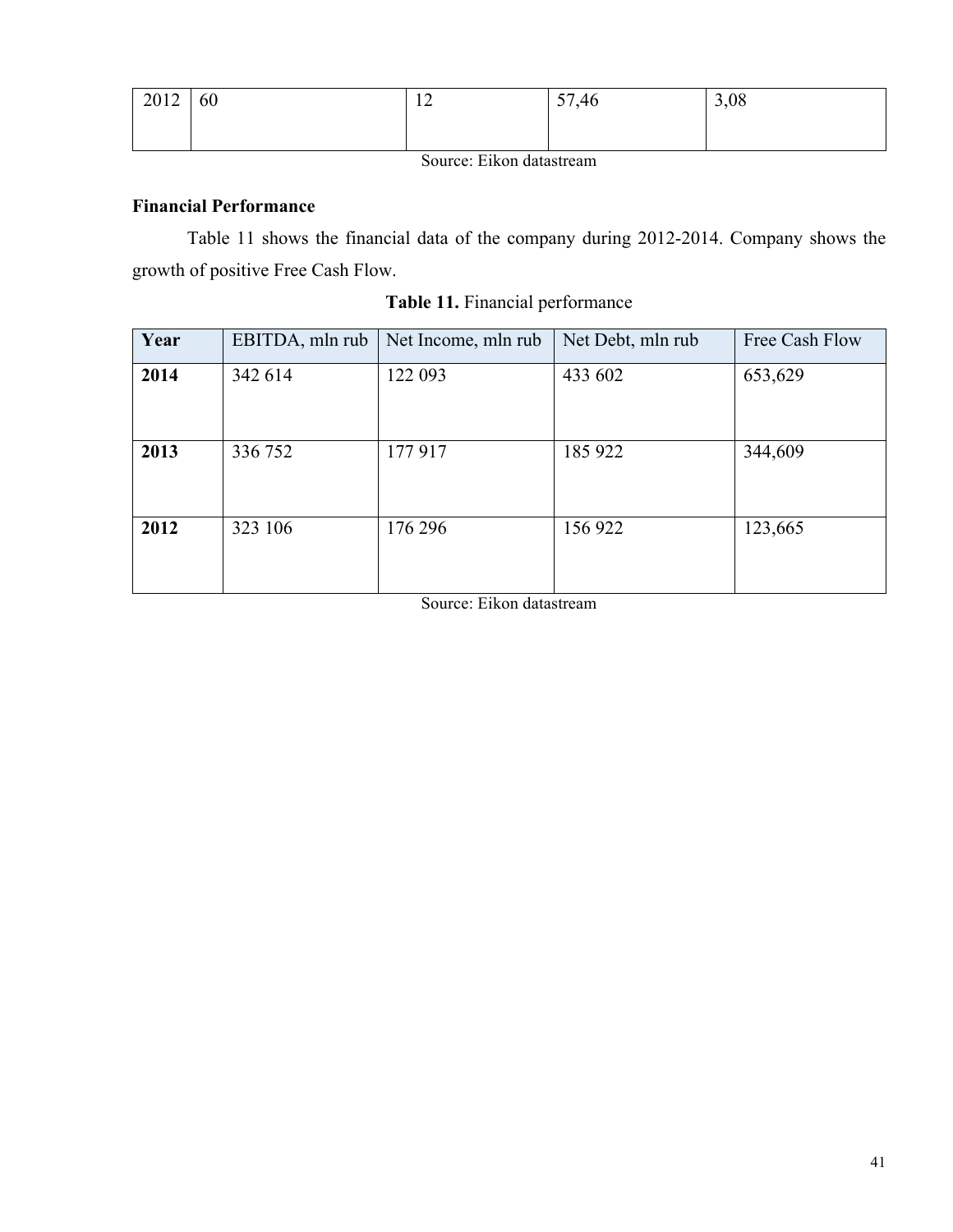#### **4.2 Case of Lukoil**

#### **General information**

Lukoil is one of the largest oil companies in Russia and according to the Global energy company rankings it's the 13th in the world. The company is vertically integrated, it's operating in all the sectors, exploration, production, marketing. The company was founded in 1991 and now owns around 1.1 per cent of global oil reserves. Top managers of the company own around 27% of the shares and it's important to mention that Russian Government has very reserved influence on the company.

#### **Strategy**

The Company's strategy is to consistently increase the value of LUKOIL stock, by continually increasing efficient oil and gas reserves and production abroad in priority countries and regions of activity. The Company's main goal is to lead its peer group of transnational corporations in terms of main performance indicators, production volume and scale of operations.

## **International operations**

The Internationalization of Lukoil was basically the way to biger profits and more economic advantages. Abroad the company is operating in all the stages: exploration, production and marketing. The main countries of operation are 1. Azerbaijan 2. Belarus 3. Belgium 4. Bulgaria 5. Cameroon 6. Croatia 7. Côted'Ivoire 8. Cyprus 9. Egypt 10. Finland 11. Estonia 12. Georgia 13.Italy 14.Iraq 15.Kazakhstan 16.Latvia 17.Lithuania 18.Luxembourg 19.Macedonia 20.Moldova 21.Montenegro 22.Netherlands 23.Norway 24.Poland 25.Romania 26.Russia 27.Saudi Arabia 28.Serbia 29.Sierra Leone 30.Spain 31.Turkey 32.Ukraine 33.USA 34.Uzbekistan

## **Transportation Segment**

Development of the transport segment helps the company to improve logistics management and control transport costs. Lukoil delivers its oil and petroleum products via infrastructure of partner companies (Transneft, Gazprom, etc.) and its own infrastructure. The Company is continuing to develop its own export terminals, which significantly reduce transport spending and make transport arrangements more flexible. Thanks to development of its own transport capacities and creation of a highly efficient and flexible logistics system, the Company has succeeded in the last 3 years in keeping growth of transport costs per barrel of production on a level with growth of tariffs for transport through pipelines of Transneft (the Russian pipeline monopolist). This is a significant achievement, since tariff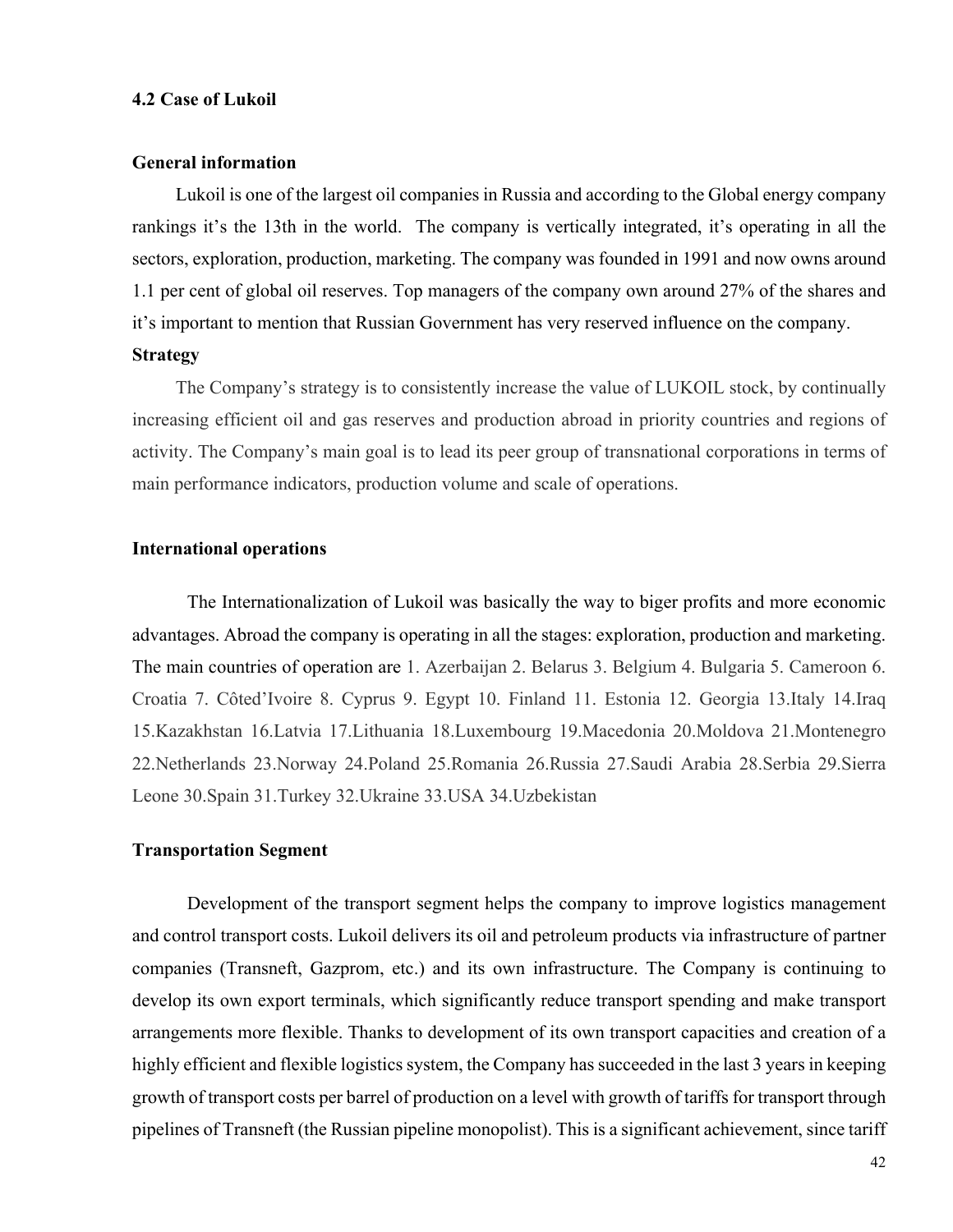increases for transport by alternative routes have been much greater than Transneft tariff increases, and transport volumes have grown more quickly than production due to increase of international trade.

The right transportation in the marketing segment is crucially important to Lukoil, because it provides guaranteed outlets for Company products. The key objective in this segment is to create additional value by selling to the final consumer at the maximum market price and ensuring reliable cash flows by reducing price volatility. Lukoil sells crude oil, petroleum products, gas processing products and petrochemicals wholesale, and also carries out retail sales of petroleum products and petrochemicals. The Company's strategic aim is to increase the share of retail sales, generating extra income and competitive advantages. International trade is another distinct business within LUKOIL. It enables the Company to sell its own products efficiently and to obtain extra profit from sales of third party production.

**LITASCO (Lukoil International Trading and Supply Company)** has been the sole agent for the Company's international trading operations since 2000, carrying out all Lukoil Group deliveries and trading operations outside Russia. Transfer of all export operations to a single Company simplified export arrangements, optimized export flows and assured transparency of Lukoil's oil and petroleum product exports. LITASCO is consistently increasing margins on trade operations by optimizing management of Lukoil's delivery channels and by increasing the volume of trade with third parties. LITASCO has offices in 9 countries and its main trading offices are in Switzerland, the USA, Germany, the Netherlands, Sweden, UAE and Singapore. Expansion by LITASCO to new markets in Central America, China, and the Middle East has helped to make Lukoil into one of the leading oil companies in the world.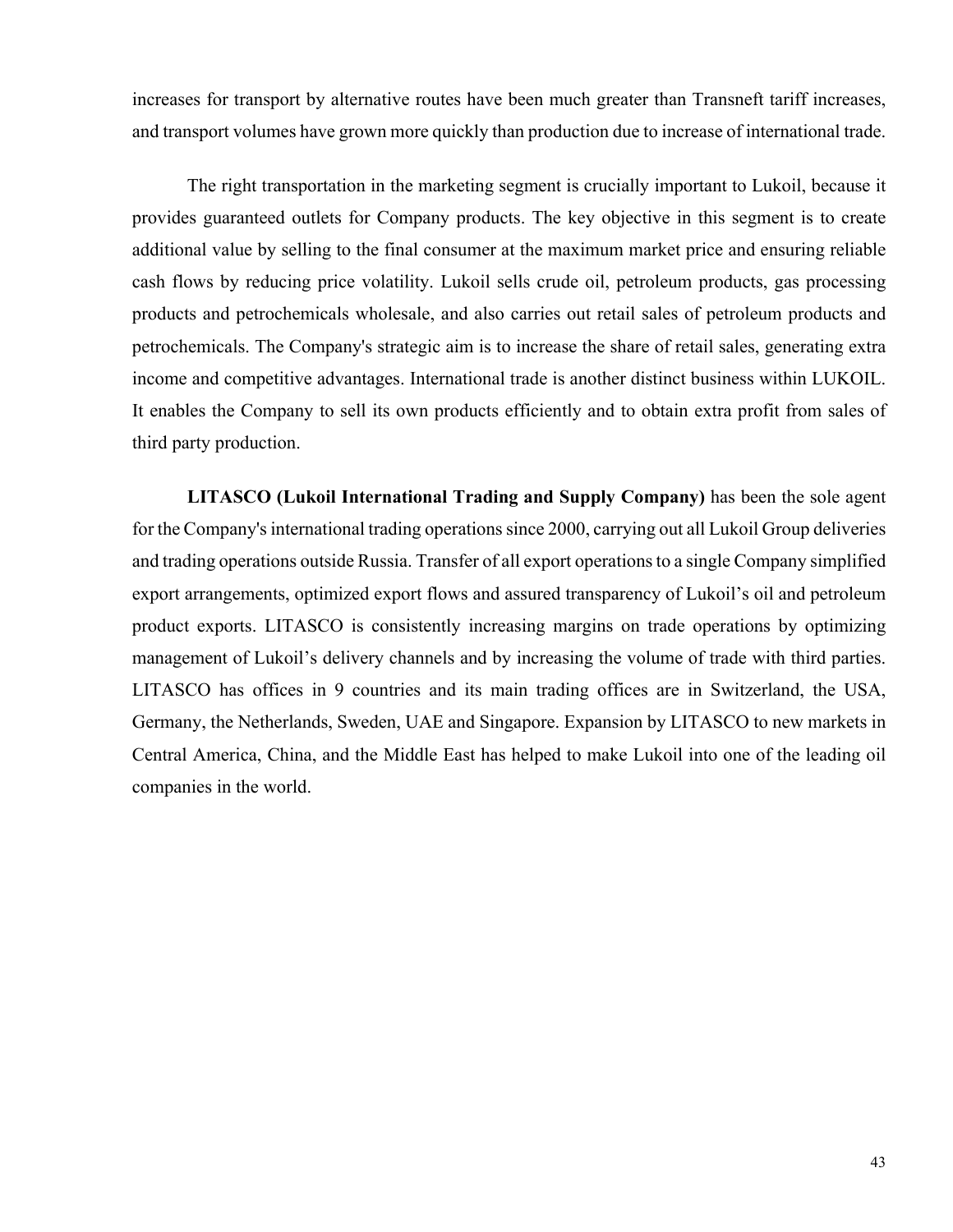## **Production and Refining data**

Table 12 represents the data on production and refining data during 2012- 2014 and export in volume and refining in volume.

| Year | <b>Total</b><br>production, mln | Export, mln | Refinig<br>in           | Refinig     |
|------|---------------------------------|-------------|-------------------------|-------------|
|      | tons                            | tons        | <b>Russia, mln tons</b> | abroad, mln |
|      |                                 |             |                         | tons        |
| 2014 | 102                             | 19          | 45                      | 2,78        |
| 2013 | 102                             | 20          | 45                      | 2,80        |
| 2012 | 99                              | 25          | 45                      | 3,08        |

**Table 12.** Production and Refining data

Source: Eikon datastream

## **Financial Performance**

Table 11 shows the financial data of the company during 2012-2014. Company shows

**Table 13.** Financial performance

| Year | EBITDA, mln \$ | Net Income, mln \$ | Net Debt, thousands       | Free Cash Flow, |
|------|----------------|--------------------|---------------------------|-----------------|
|      |                |                    | $\boldsymbol{\mathsf{S}}$ | thousands \$    |
| 2014 | 15,982         | 4,746              | 192,548                   | 10,368,128      |
| 2013 | 16,666         | 7,832              | 4,000,097                 | 7,088,724       |
| 2012 | 18,915         | 11,004             | 1,616,538                 | 7,841,859       |

Source: Eikon datastream

## **4.3 Interview analysis**

In-depth interview revealed new perspective on the topic of logistical factors that influence the decision of vertical integration and internationalization, factors which influence the choice of particular country. Apart from the logistical factors which were mentioned in the literature review,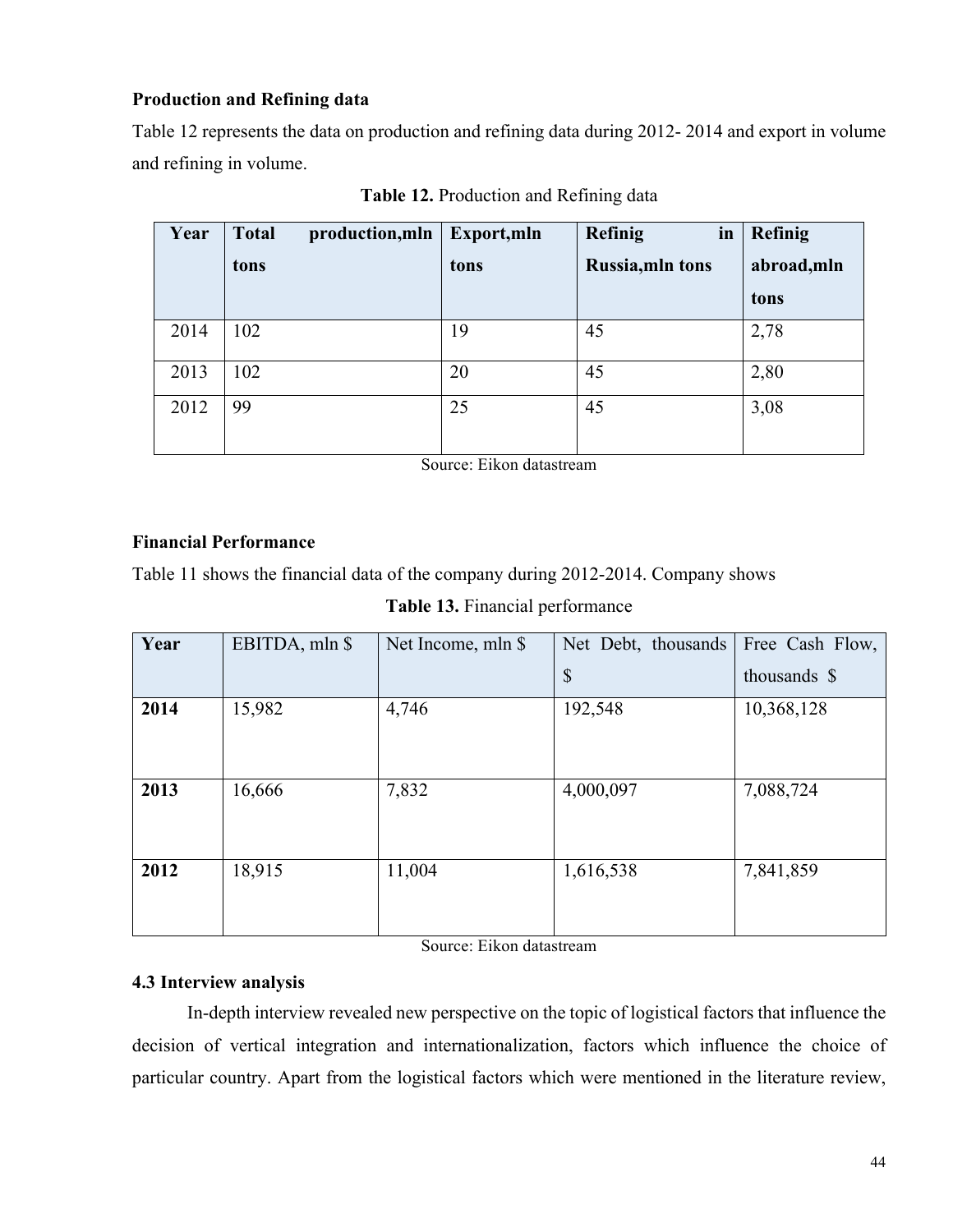experts in the industry have mentioned additional logistical criteria. Thanks to their participation and support additional logistical factors were identified.

Following Table 14 is summarizing general factors mentioned by experts (managers of the companies). Thus helping to distinguish most influencial factors that Russian Oil companies take into account while making decision about internationalization and vertical integration. Managers and expert's names and positions are hidden because of non-disclosure agreement and the experts are coded by numbers and 3 letters (i.e Exp). In our interview participated 8 experts, 5 of them are representatives of Gazprom Neft, 2 of Lukoil company and 1 representative of Service company Baker Hughes. All the managers are experts in their sphere and are responsible for the decision-making operations in their company.

Pluses in the Table 14 indicate that the manager agreed that this particular factor is significant and is important in decision-making process of vertical integration and internationalization.

In order to interpret obtained results and to come up with managerial implications there is a detailed description of each factor presented below. A factors have to be established for approaching this question for potential observation.

The factors, listed by the managers can be divided into 2 categories:

- General Factors
- Specific: Supply Chain and logistical factors

#### *General Factors*

Among the general factors which were mentioned by the experts and managers we can indicate the following:

#### • *Home country's remoteness*

Remoteness increases the natural protection afforded to industries within an economy because high transport costs limit activities in some or all markets. This means that remoteness may reduce the expected level of internationalization

• *The presence of competitors*

Competition, the process of rivalry between firms striving to gain sales and make profits, is the driving force behind markets. Competitive markets allow a nation's resources to be used to best effect in the production of goods and services. For example, both theoretical and empirical research in recent years has emphasised the productive and dynamic efficiency gains from competition. Competition gives firms continuing incentives to make their production and distribution more efficient, to adopt better technology, and to innovate.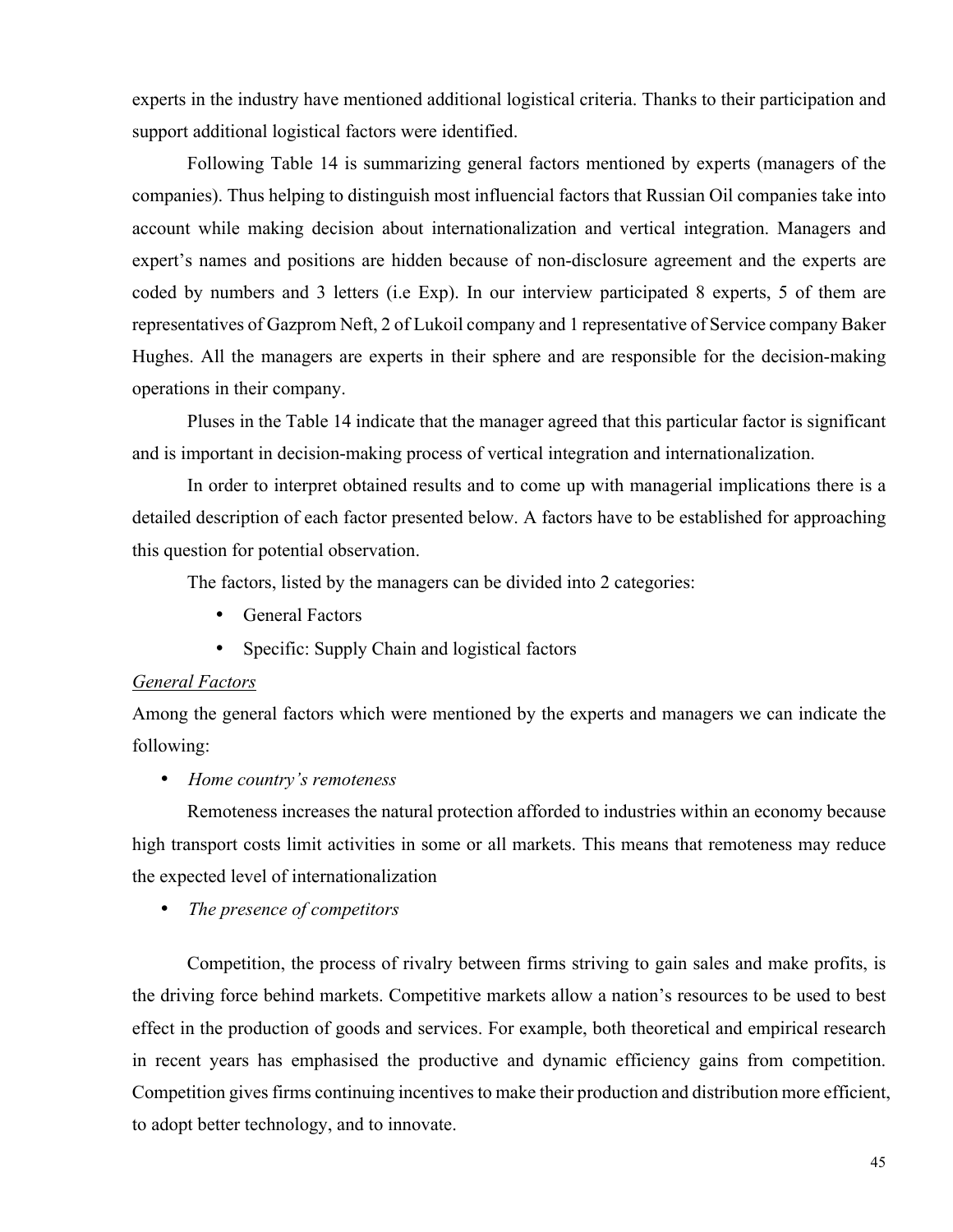«The presence of competitors in theory is not important, but in practice it is very important.»

- Manager of the Strategy Development department

## • *Legal and Regulatory Environment differences*

Business activity tends to grow and thrive when a nation is politically stable. When a nation is politically unstable, multinational firms can still conduct business profitably. Most firms prefer to engage in the export business rather than invest considerable sums of money in investments in foreign subsidiaries.

«Is not critical. Expensive lawyers are easily hired and everything is structured. »

- Manager of the Strategy Development department

## • *Economic development of the host country*

A variety of historical and geographical conditions, the combination of material and financial resources available. To somehow estimate the level of economic development of the country, there is a whole system of indicators, among which stand out above all the following:

- GDP / per capita;
- structure of the economy;
- *Political issue*

Political issue is considered by the management as one of the main factors that influence decisions of oil companies.

## • *Level of protection of the environment*

Another factor mentioned by experts is safety of industrial processes and the proteccion of the environment. Contributions that deal with new developments in safety or environmental aspects of plant or processes and that can be given quantitative expression are encouraged.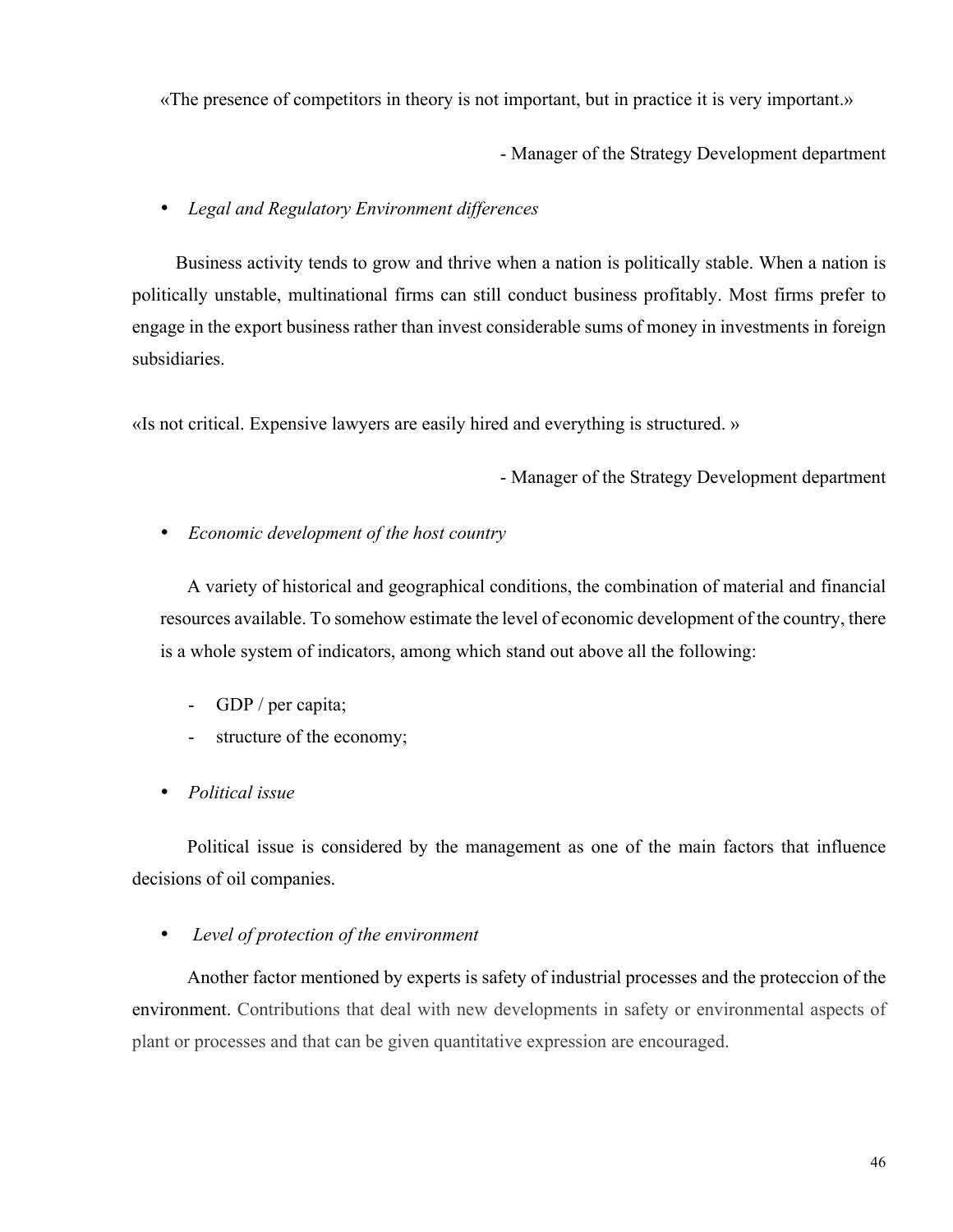Pluses in the Table 14 indicate that the manager agreed that this particular factor is significant and is important in decision-making process of vertical integration and internationalization. The more the pluses in the cell "Total", the more important is the factor. In the part of General Factors we can identify the following:

- The presence of competitors
- Political issue
- Protection of the environment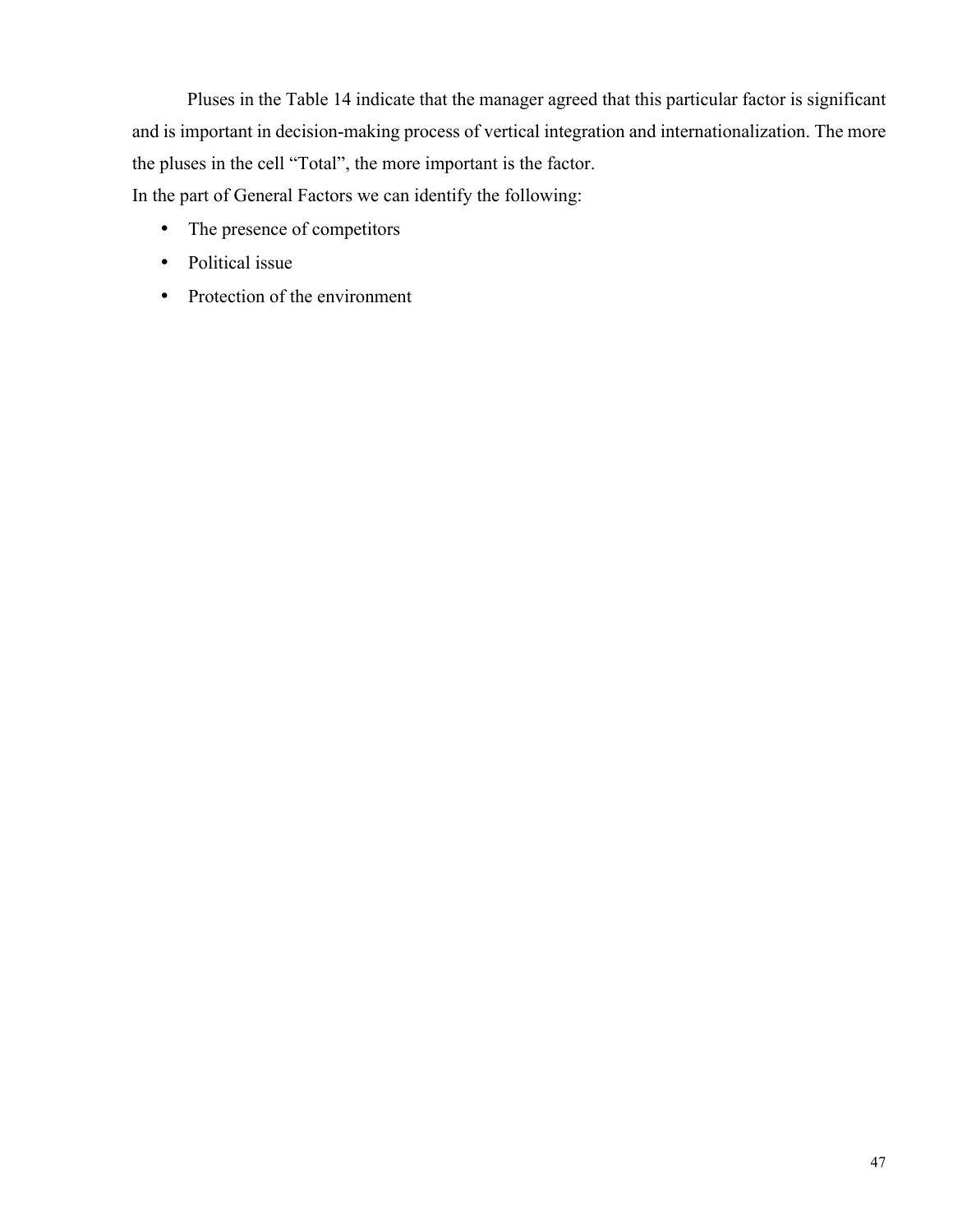| <b>General factors</b>                     | Exp                      | Exp                      | Exp                      | Exp                      | Exp                      | Exp                      | Exp                          | Exp                      | Total          |
|--------------------------------------------|--------------------------|--------------------------|--------------------------|--------------------------|--------------------------|--------------------------|------------------------------|--------------------------|----------------|
|                                            | 1                        | $\overline{2}$           | $\overline{3}$           | $\overline{4}$           | 5                        | 6                        | $\overline{7}$               | 8                        |                |
| Country's remoteness                       | $\overline{\phantom{0}}$ | $^{+}$                   | $^{+}$                   | $\blacksquare$           | $\overline{\phantom{a}}$ | $\overline{a}$           | $\overline{a}$               | $\overline{a}$           | $\overline{2}$ |
| The presence of competitors                | $\boldsymbol{+}$         | $^{+}$                   | $^{+}$                   | $\overline{a}$           | $^{+}$                   | $\! +$                   | $\overline{a}$               | $\blacksquare$           | 5              |
| Legal and regulatory environment           |                          | $\overline{\phantom{a}}$ |                          | $\blacksquare$           | $+$                      |                          | $\qquad \qquad \blacksquare$ | $^{+}$                   | $\overline{2}$ |
| differences                                |                          |                          |                          |                          |                          |                          |                              |                          |                |
| Economic development of the host           |                          | $\overline{\phantom{a}}$ |                          | $\blacksquare$           | $\overline{a}$           |                          | $\qquad \qquad \blacksquare$ | $\ddot{}$                | $\overline{2}$ |
| country                                    |                          |                          |                          |                          |                          |                          |                              |                          |                |
| Political issue                            | $^{+}$                   | $^{+}$                   | $+$                      |                          | $\overline{\phantom{0}}$ | $+$                      | $+$                          | $^{+}$                   | $\overline{7}$ |
| Oil price                                  | $\! + \!$                | $\overline{\phantom{a}}$ | $\overline{a}$           | $\overline{\phantom{0}}$ |                          | $\blacksquare$           | $+$                          | $\overline{a}$           | 3              |
| Protection of the environment              | $^{+}$                   |                          | $^{+}$                   | $\overline{a}$           | $+$                      |                          | $\blacksquare$               | $^{+}$                   | 6              |
| <b>Specific factors:</b>                   |                          |                          |                          |                          |                          |                          |                              |                          |                |
| <b>Supply Chain and logistical factors</b> |                          |                          |                          |                          |                          |                          |                              |                          |                |
| The transportation infrastructure          | $^{+}$                   | $\blacksquare$           | $^{+}$                   | $\overline{\phantom{m}}$ | $+$                      | $+$                      | $+$                          | $^{+}$                   | 6              |
| Information technology development         |                          | $\blacksquare$           | $^{+}$                   | $\blacksquare$           | $^{+}$                   | $+$                      | $\blacksquare$               | $\overline{\phantom{a}}$ | $\overline{4}$ |
| in the host economy                        |                          |                          |                          |                          |                          |                          |                              |                          |                |
| The location of refinery                   | $^{+}$                   | $\overline{\phantom{a}}$ | $\overline{\phantom{a}}$ | $\overline{\phantom{a}}$ | -                        | $\overline{\phantom{a}}$ | $+$                          | $\overline{a}$           | $\mathbf{1}$   |
| Present of crude oil storage as a          | $\qquad \qquad +$        | $+$                      | $\overline{\phantom{a}}$ | $\overline{\phantom{a}}$ | -                        | $\overline{\phantom{a}}$ | $\qquad \qquad \blacksquare$ | $+$                      | 3              |
| transhipment point                         |                          |                          |                          |                          |                          |                          |                              |                          |                |
| Presence of mainland or trunk pipeline     | $\boldsymbol{+}$         | $^{+}$                   | $+$                      | $^{+}$                   | $\overline{a}$           | $\qquad \qquad +$        | $+$                          | $+$                      | $\overline{7}$ |
| The owner of the pipeline                  | $\overline{\phantom{0}}$ | $\blacksquare$           |                          | $+$                      |                          | $\boldsymbol{+}$         | $\overline{a}$               | $\blacksquare$           | $\overline{2}$ |
| Expenses on transportation to the          | $\boldsymbol{+}$         | $\overline{\phantom{a}}$ | $\overline{\phantom{a}}$ | $\frac{1}{2}$            |                          | $\blacksquare$           |                              | $\boldsymbol{+}$         | $\overline{4}$ |
| refinery                                   |                          |                          |                          |                          |                          |                          |                              |                          |                |
| Transportation time                        | $\qquad \qquad +$        | $\boldsymbol{+}$         | $\overline{a}$           | $\boldsymbol{+}$         | $\boldsymbol{+}$         | $\overline{\phantom{a}}$ | $\overline{a}$               | $\boldsymbol{+}$         | 5              |
| Control over supply chain                  | $\! + \!$                | $\boldsymbol{+}$         | $\boldsymbol{+}$         | $\boldsymbol{+}$         | $\boldsymbol{+}$         | $\boldsymbol{+}$         | $\boldsymbol{+}$             | $\boldsymbol{+}$         | $\overline{7}$ |
| Previous experience of supply chain        | $\boldsymbol{+}$         |                          | $\boldsymbol{+}$         | $\blacksquare$           |                          | $\qquad \qquad -$        | $\overline{a}$               | $\blacksquare$           | $\overline{4}$ |
| disruptions                                |                          |                          |                          |                          |                          |                          |                              |                          |                |
|                                            |                          |                          |                          |                          |                          |                          |                              |                          |                |

**Table 14.** Factors influencing the internationalization process of oil companies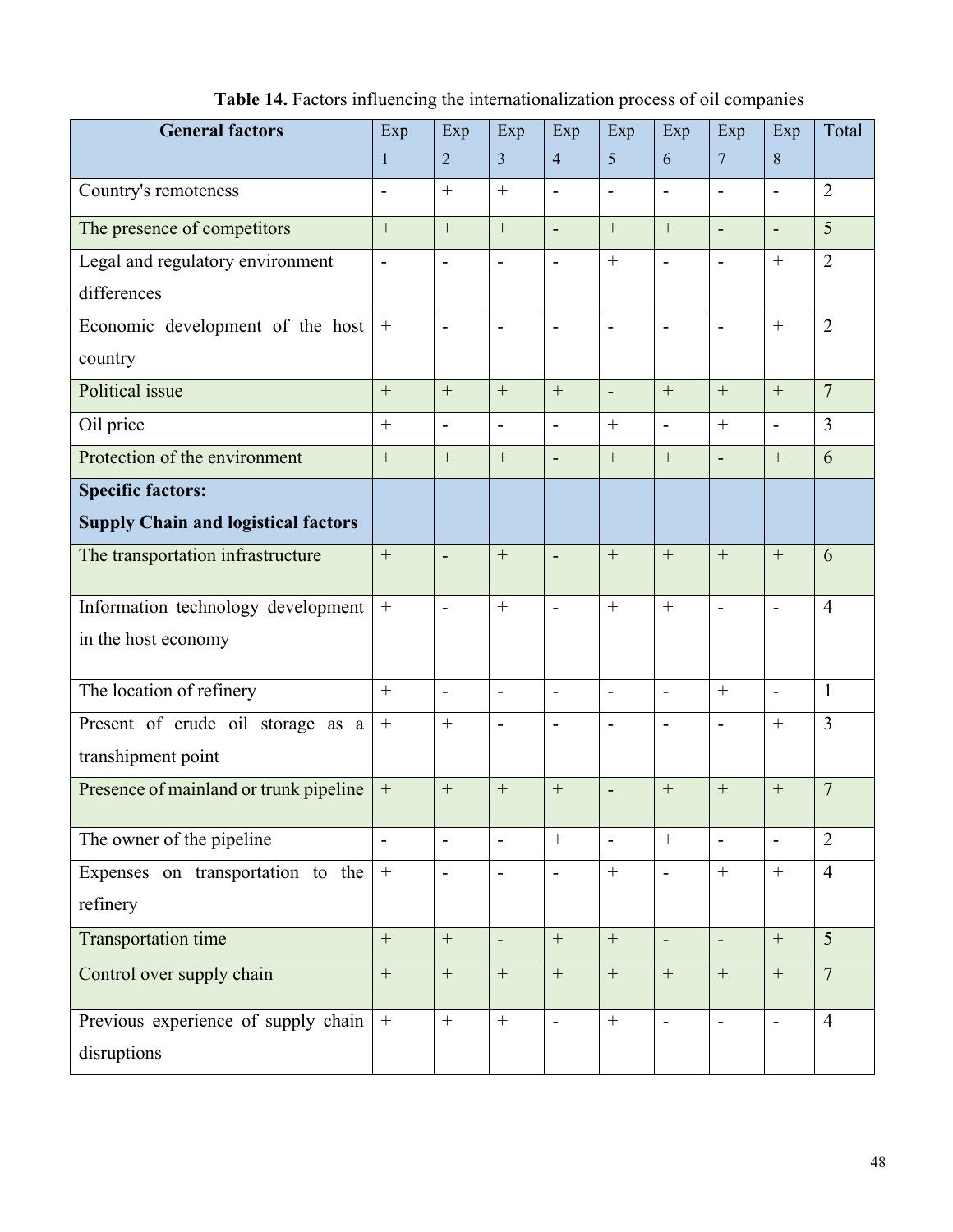Specific factors: Supply Chain and Logistics factors

Among the specific factors, the intervieweres were foucused on the supply chain and Logistics factors, because of the peculiarities of this particular research paper, the experts and managers named the following factors:

• The transportation infrastructure

The indirect contribution of infrastructure to internationalization process of Russian Oil companies arises through a multitude of channels, including the enabling of productive private investment, the creation of new activities (supply chains), or the reshaping of economic geography. Evaluating this factor there are particular challenges, especially:

- 1. Lack of clear and commonly agreed definitions for a number of critical terms used;
- 2. Lack of critical data;
- 3. Absence of methodst o estimate missing data;
- 4. The lack of clear definitions and common practices to measure transport infrastructure spending hinders meaningful comparison between countries and across spending options, leading to less-informed decisions.
- Information technology development

Experts mentioned it as one of the very important factors, because in today's competitive market on international scale, it's necessary to have the monitoring of supplier deliveries, to provide supplier with information from inquiries. Experts state that this factor is important because the complex nature of the oilfield supply chain and the contemporary business environments consists of high levels of uncertainty and complexity in terms of what methods and balance of practices should be considered in controlling and managing international supply chain and it's one of the important factors on which is necessary to put attention. Factor of the development of the technology development is important, whether it is inventory management or reduction in lead times across the various functions of supply chain, control plays a very important role when it comes to implementing the plan or a system because planning and operational controls remain significant responsibilities of management but for SCM, it is fundamental and is considered as a key activity of management (Boddy, 2008)

The availability and location of the refinery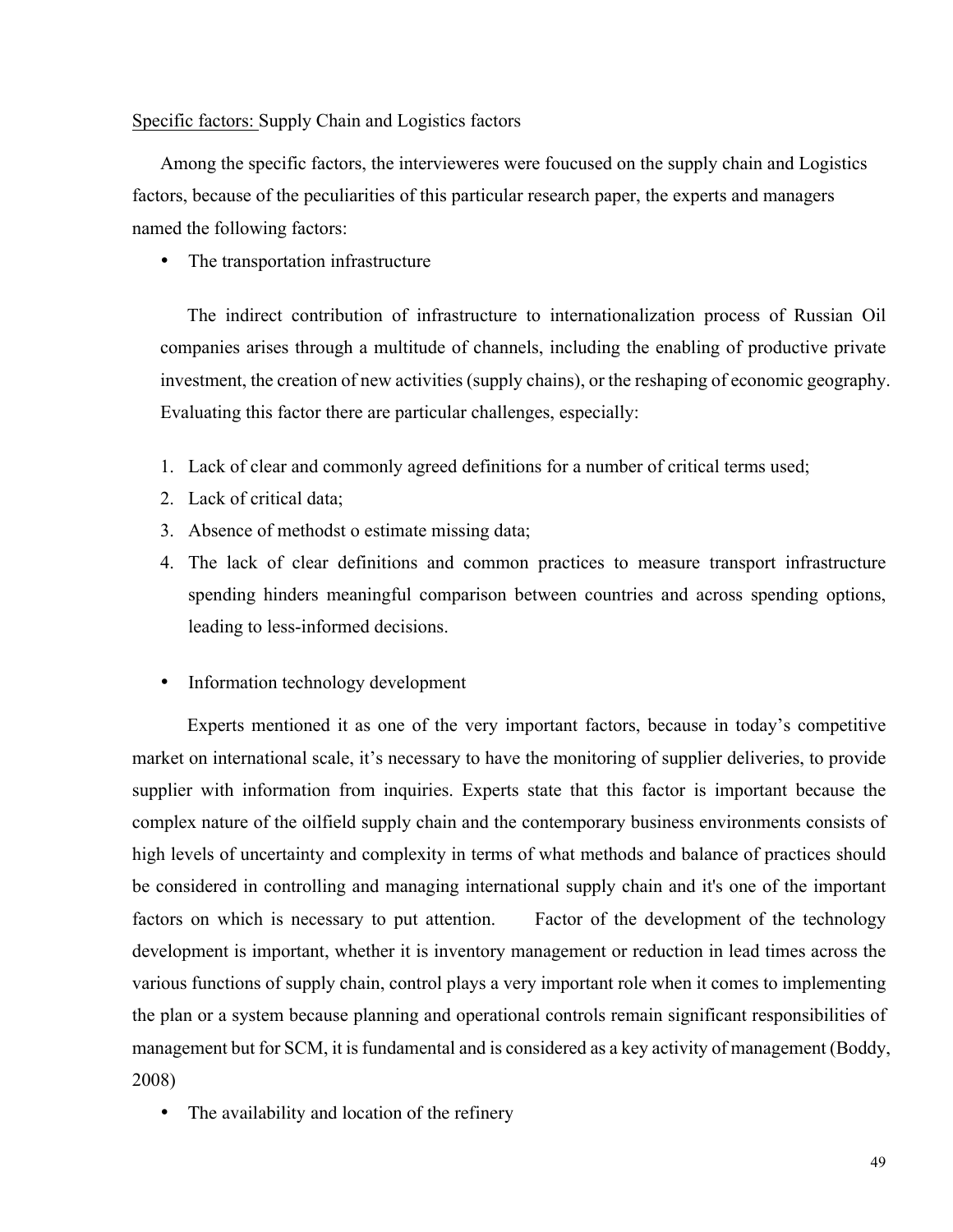Few experts mentioned it as a significant factor. In terms of refinery in supply chain the opinions were the following:

 "The company pays attention to the following aspects of the refinery: At invest attractiveness of the project for synergy, the growth of the regional market, the country's market, guarantee ofthe safety of investments, tax regime, and its preservation on the privileges and preferences"

- Manager of the Supply Chain department

«NPV, personal agreement between the CEO, cultural differences, the ability to integrate.» - Manager of the Strategy Development department

• Crude Oil Storage

As soon as the project is attractive there is no difference if there is a Crude Oil storage, companies, while internationalazing don't consider it as a relevant and important factor.

Presence of mainland or trunk pipeline

The availability of the pipeline is a significant factor during the process of decisionmaking about internationalization and vertical integration, while the owner of the pipeline is not that signifant because the companies can collaborate on profitable and beneficial base for each other.

• Transportation time required

Includes the time after the loading to reach the final destination. Experts mentioned it as one of the very important factors, because in today's competitive market on international scale, it's necessary to have fast and reliable transportation system

• Previous experience of Supply Chain disruptions

Supply chain risks and disruptions can be caused by natural disasters, unexpected accidents, operational difficulties, terrorist incidents, and industrial or direct action. In any case, supply chains need to be flexible enough to recover from any disruptions at the earliest possible time. Moreover, it is possible to consider two different types of flexibility within the supply chain context; volume/capacity flexibility that allows to decrease or increase production according to the observed demand and delivery flexibility that allows to make changes to the deliveries, e.g. adapting new delivery amounts or delivery dates. In line with these ideas, Schutz and Tomasgard (2009) analyse volume, delivery, storage and operational decision flexibilities in a supply chain under uncertain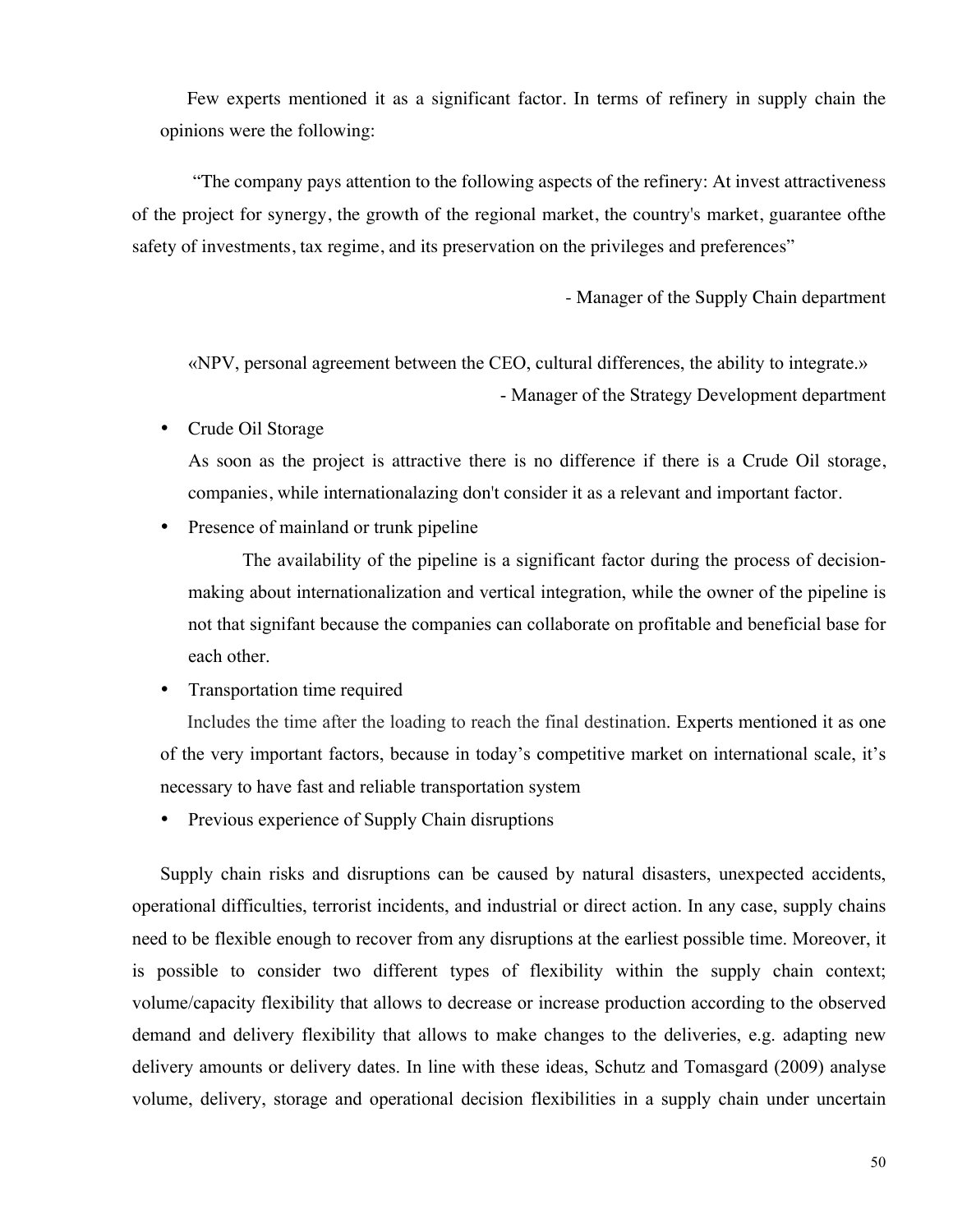demand and arrive at a trade-off between volume and delivery flexibility and operational decision and storage flexibility.

"Because of Current instable situation in the world, the companies should pay attention to the previous experience in the supply chain disruptions because otherwise risk to loose control over the supply chain is to high.

After the Table 14 was finished, all the factors were graded by the experts in order to range the factors and highlight the significant and insignificant ones.

The main logistical factors which influence the decision-making process about internationalization and vertical integration are (Figure 2):

- The transportation infrastructure
- Transportation time
- Presence of mainland or trunk pipeline
- Control over supply chain

**Figure 5.** Significant Supply Chain and Logistical factors



*Source: Composed by author*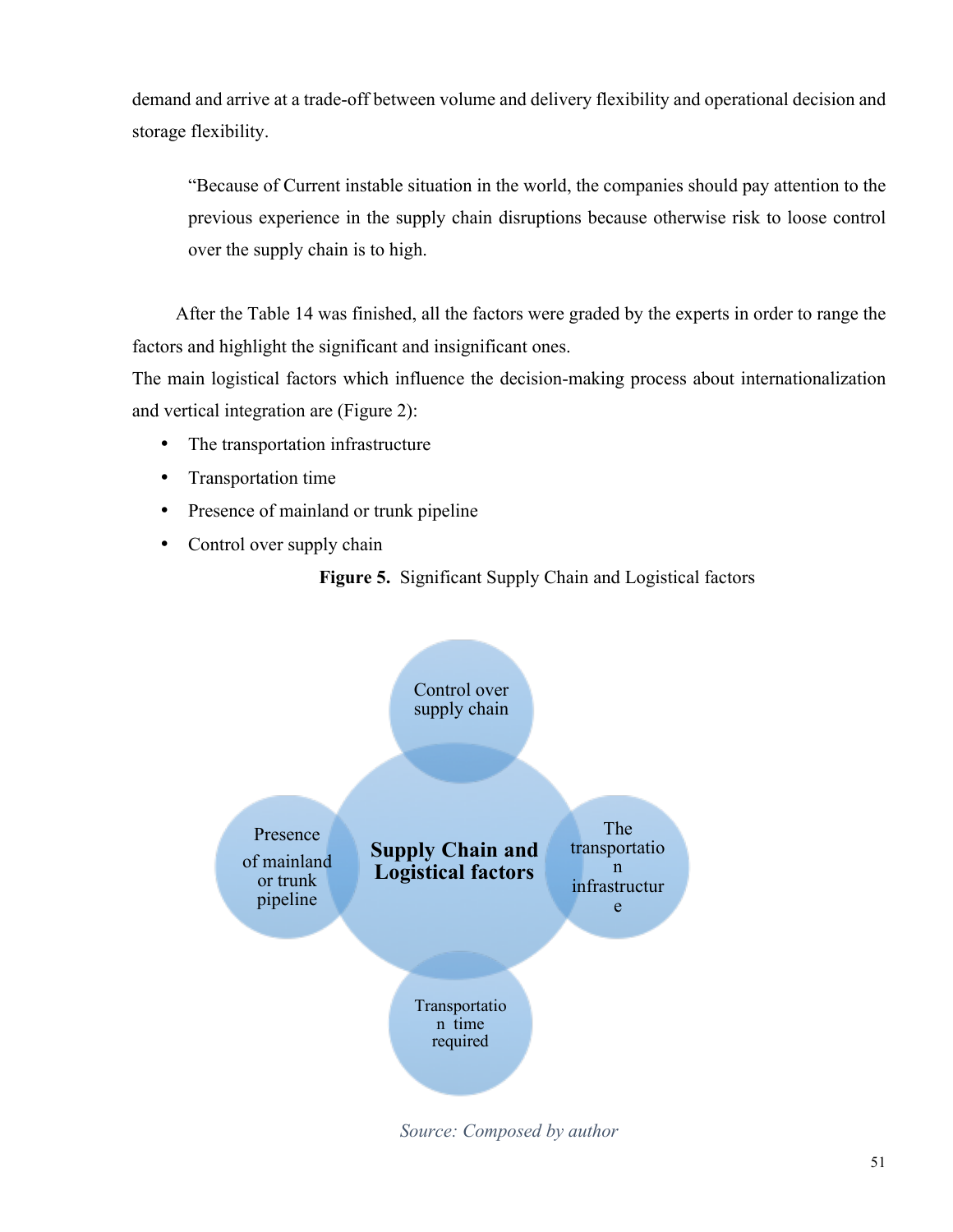All the managers indicated logistics and supply chain is one of the most crucial aspects which influence the decision-making process of Internationalization and Vertical Integration of Russian Oil companies. Experts state that efficient integration between various components of a supply chain i.e. suppliers, manufacturer's, warehouses and stores is very important. The main challenge being the coordination of activities across the supply chain so that the organization can improve performance: reduce cost, increase service level, reduce the bullwhip effect which is based on demand amplification (Forrester 1961), better use of its resources, and respond effectively to changes in the market.

## **4.4 Application of logistical and supply chain factors in case analysis of Gazprom Neft**

As the result it's common in Gazprom Neft to take into account supply chain and logistics factors during the process of decision-making about internationalization and vertical integration.

In order to validate in practice, the factors, which according to the literature review and experts are significant we have developed the following framwework in order to show in practice the validity of this particular factors. We have chosen recent projects of internationalization and vertical integration of companies and analysed if supply chain and logistical factors were taken into account.

| <b>Gazprom Neft</b><br>Project: Naftna industrija Srbije |                                                                                                                                                                                                                                                                    |  |  |  |
|----------------------------------------------------------|--------------------------------------------------------------------------------------------------------------------------------------------------------------------------------------------------------------------------------------------------------------------|--|--|--|
| <b>Logistical and Supply Chain factor</b>                | <b>Case implementation</b>                                                                                                                                                                                                                                         |  |  |  |
| Control over supply chain                                | The company owns two refineries with total<br>refining capacity of 7.3 million tons per year in<br>Pancevo and Novi Sad, more than 400 petrol<br>stations and tank farms. In general, the company<br>sells about 2.5 million tons of petroleum<br>products a year. |  |  |  |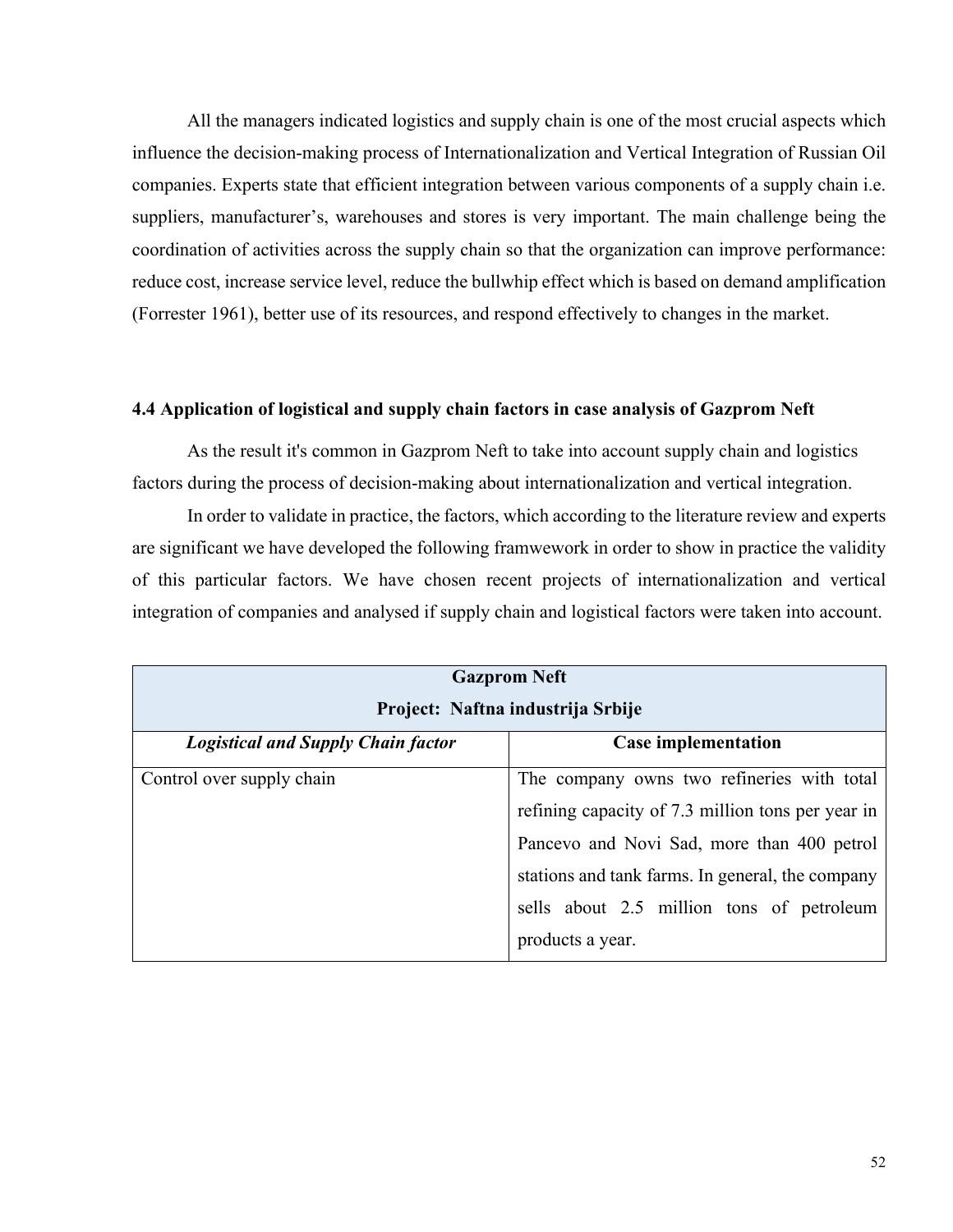| The transportation infrastructure      | According to the Logistics Performance Index                  |
|----------------------------------------|---------------------------------------------------------------|
|                                        | $(LPI)$ <sup>1</sup> , in 2014 Serbia was in Top-50 countries |
|                                        | with best infrastructure.                                     |
| Presence of mainland or trunk pipeline | No presence of mainland or trunk pipeline, even               |
|                                        | though there were a lot of projects focused on                |
|                                        | the construction of pipeline in Serbia.                       |
|                                        |                                                               |
| Transportation time required           | Serbia was a perfect step in internationalization,            |
|                                        | because of its close geographical location to the             |
|                                        | target cuctomers (countries). The project was                 |
|                                        | successful in terms of the fact that Gazprom had              |
|                                        | a possibility to sell product directly in Serbia              |
|                                        | without transportation costs.                                 |

## **4.5 Application of logistical and supply chain factors in case analysis of Lukoil**

As the result it's common in LUKOIL to take into account supply chain and logistics factors during the process of decision-making about internationalization and vertical integration.

| <b>LUKOIL</b><br><b>Project: ISAB refinery in Sicily, Italy</b> |                                                  |  |
|-----------------------------------------------------------------|--------------------------------------------------|--|
| <b>Logistical and Supply Chain factor</b>                       | <b>Case implementation</b>                       |  |
| Control over supply chain                                       | Acquisition of 49% of the in the JV of ERG SpA   |  |
|                                                                 | and ISAB. Increase of refining capacity by 13%   |  |
|                                                                 | and refining capacity abroad by 60%. Control     |  |
|                                                                 | chain, delivering<br>oil<br>supply<br>to<br>over |  |
|                                                                 | Balkans, Turkey and Western Europe.              |  |

 $1$  LPI is an interactive benchmarking tool created to help countries identify the challenges and opportunities they face in their performance on trade logistics and what they can do to improve their performance. The LPI 2014 allows for comparisons across 160 countries.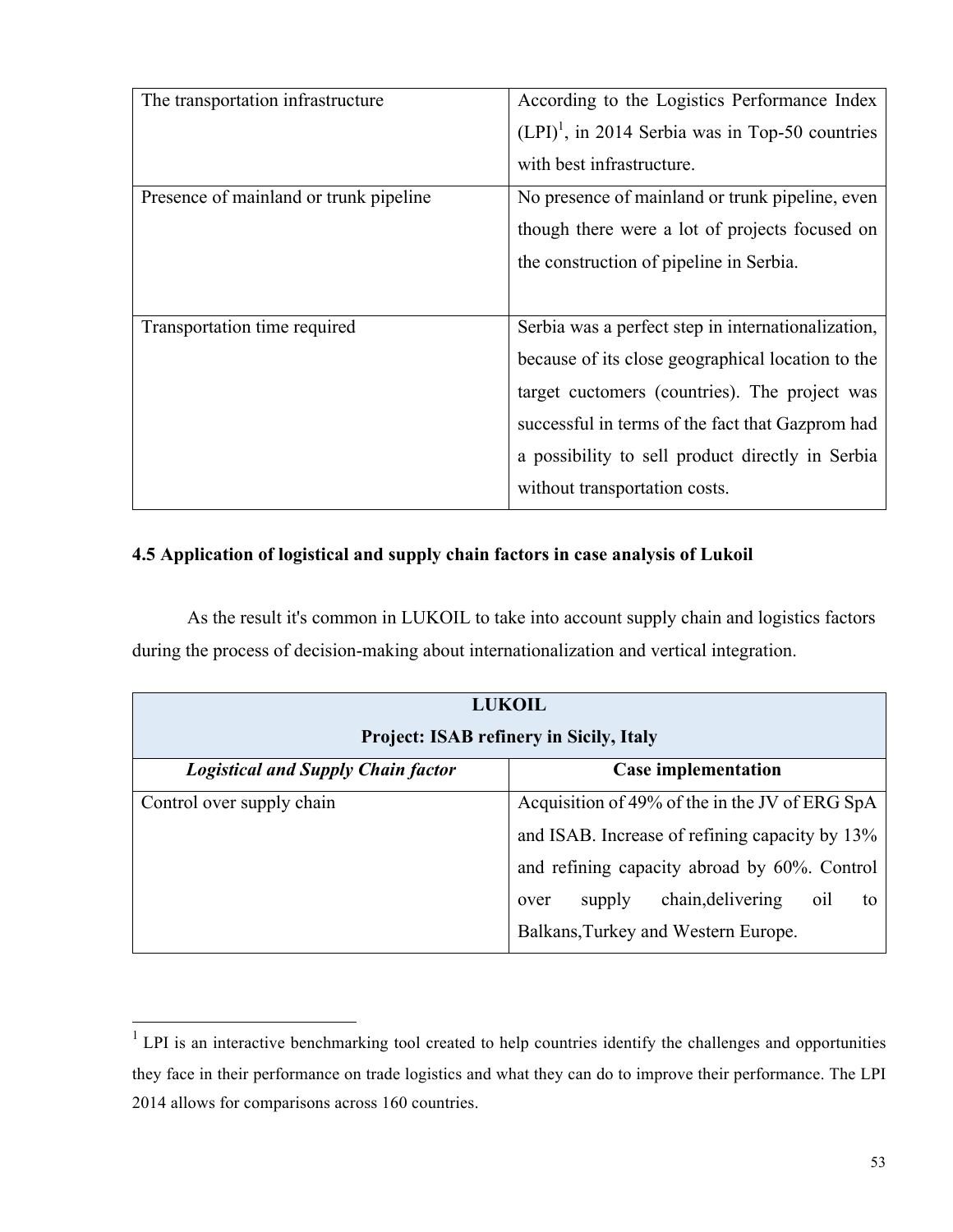| The transportation infrastructure      | According to the Logistics Performance Index      |
|----------------------------------------|---------------------------------------------------|
|                                        | (LPI), in 2014 Italy was in Top-20 countries with |
|                                        | best infrastructure.                              |
| Presence of mainland or trunk pipeline | Two trunk pipelines: Central European Pipeline    |
|                                        | and Transalpline Pipeline                         |
| Transportation time required           | Italy was a perfect step in internationalization, |
|                                        | because of its close geographical location to the |
|                                        | target cuctomers (countries). The project was     |
|                                        | successful in terms of the fact that Lukoil had a |
|                                        | possibility to sell product directly in Italy     |
|                                        | without transportation costs. This JV brought a   |
|                                        | lot of benefits, notably improved earnings via    |
|                                        | improved local networking.                        |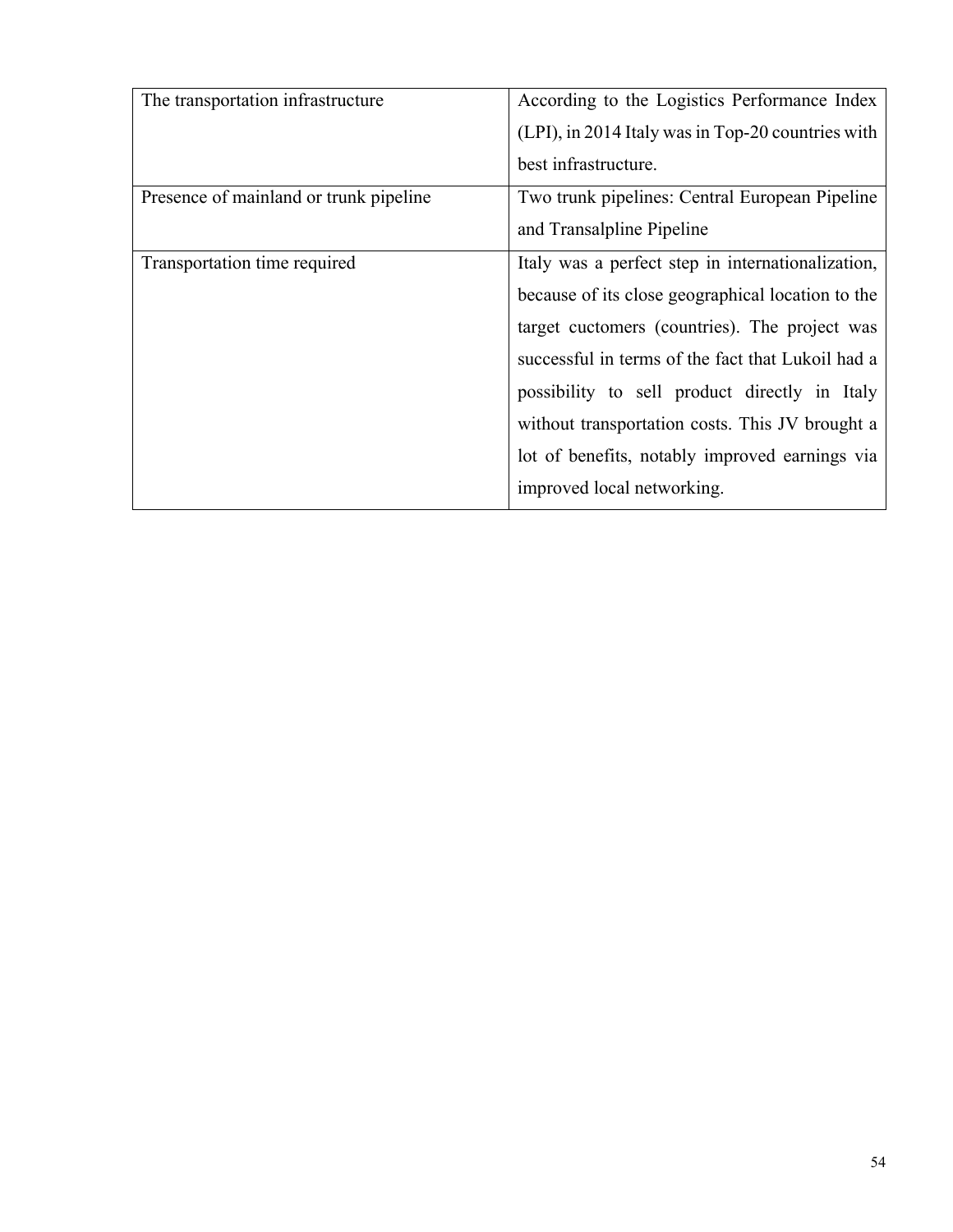#### **CHAPTER 5. CONCLUSIONS AND IMPLICATIONS**

#### **5.1 Conclusions**

The research in this paper derives the trends and strategies of vertical integration and internationalization of the Oil companies. Despite a number of well-established theories and a prominent on the internationalizzation and vertical integration of Russian oil companies there is little evidence on the logistical and supply chain factors which are taken into account while making a decision about the choice of the expansion strategy.

We have concentrated on outward operations so as to investigate the internationalization procedure of Oil organizations in the downstream division and to identify the main logistical and supply chain factors that influence the decision-making process of internationalization and vertical integration.

We have reached the main aim of the paper which was to fill this research gap through the indepth case study of two companies Gazprom Neft and Lukoil, through the primary data obtained via in-depth interviews with experts of industry (Baker Hughes) and managers who represent companies (Gazprom Neft and Lukoil) and analysis of secondary data obtained from annual reports and data books. The case study was complemented by 8 experts.

We have reached the objectives stated in the beginning of the research:

- Have displayed the peculiarities of internationalization process of Russian oil companies and to understand which are the main logistics and supply chain factors that influence the process of internationalization, to analyse the importance of this factors while Russian Oil companies choose a market and strategy for internationalization.
- Have indicated the main logistics and supply chain factors that influence the choice of the potential market for internationalization
- Have formulated managerial implications for the companies operating in this industry
- Have suggested the potential theoretical studies for the future researchers of supply chain and logistical factors influencing the decision-making process of Russian Oil companies.

The research gap was filled by answering research questions through the conduction of qualitative research, method of case study and in-depth interviews.

The primar focus of the study was based on the international activities of 2 Russian oil companies. Results of the research allowed to come up with managerial and theoretical implications.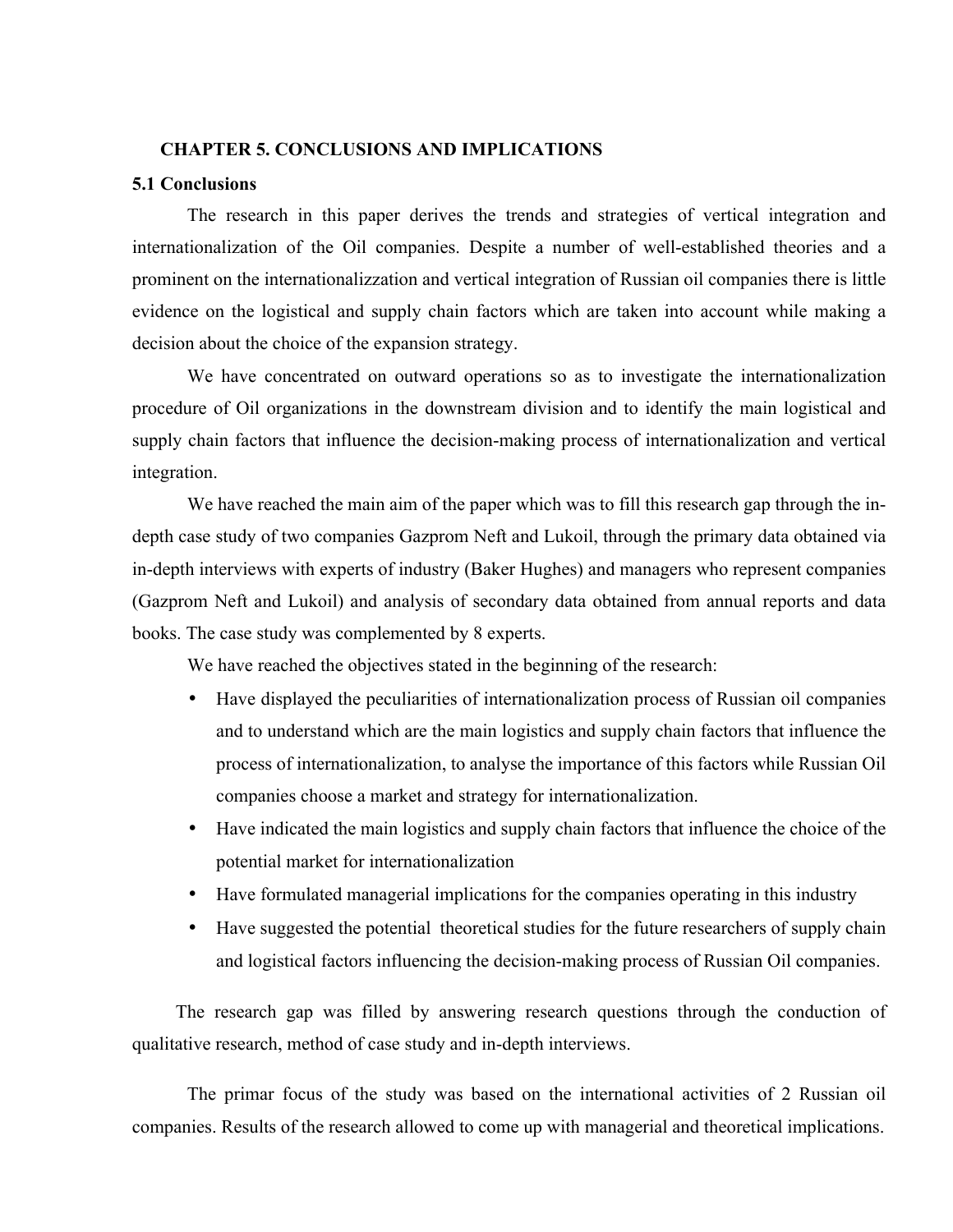#### **5.2 Theoretical contribution**

The thesis contributes to the sphere of Russian oil companies and process of their internationalization and vertical integration and idendification of the logistical and suppy chain factors which are taken into account while choosing a strategy of internationalization and vertical integration. Theory of internationalization and vertical integration is developed and there are a lot of scientific papers devoted to this topics, however there were little research done about the logistics and supply chain factors influencing the decision-making process whether to choose one oir another strategy of vertical integration and internationalization.

As a theoretical implication we can list the following, first of all we have identified the supply chain and logistical factors that influence the decision-making process while choosing a strategy for internationalization and vertical integration. This theoretical input was made thanks to the experts opinions and scientific articles which highlight this particular topic. Furthermore, the traditional general perspectives of internationalization theories which were discussed in conjuction with the vertical integration of Russian oil companies in order to identify the list of factors which influence the choice of internationalization and vertical integration strategies and then out of this factors we have listed the most important ones from a theoretical and practical point view. The list of identified factors have demonstrated that theoretically, similar factors influence the choice of strategies of internationalization and of vertical integration. It was concluded that 4 supply chain and logistical factors determine the choice of the strategy of internationalization and vertical integration.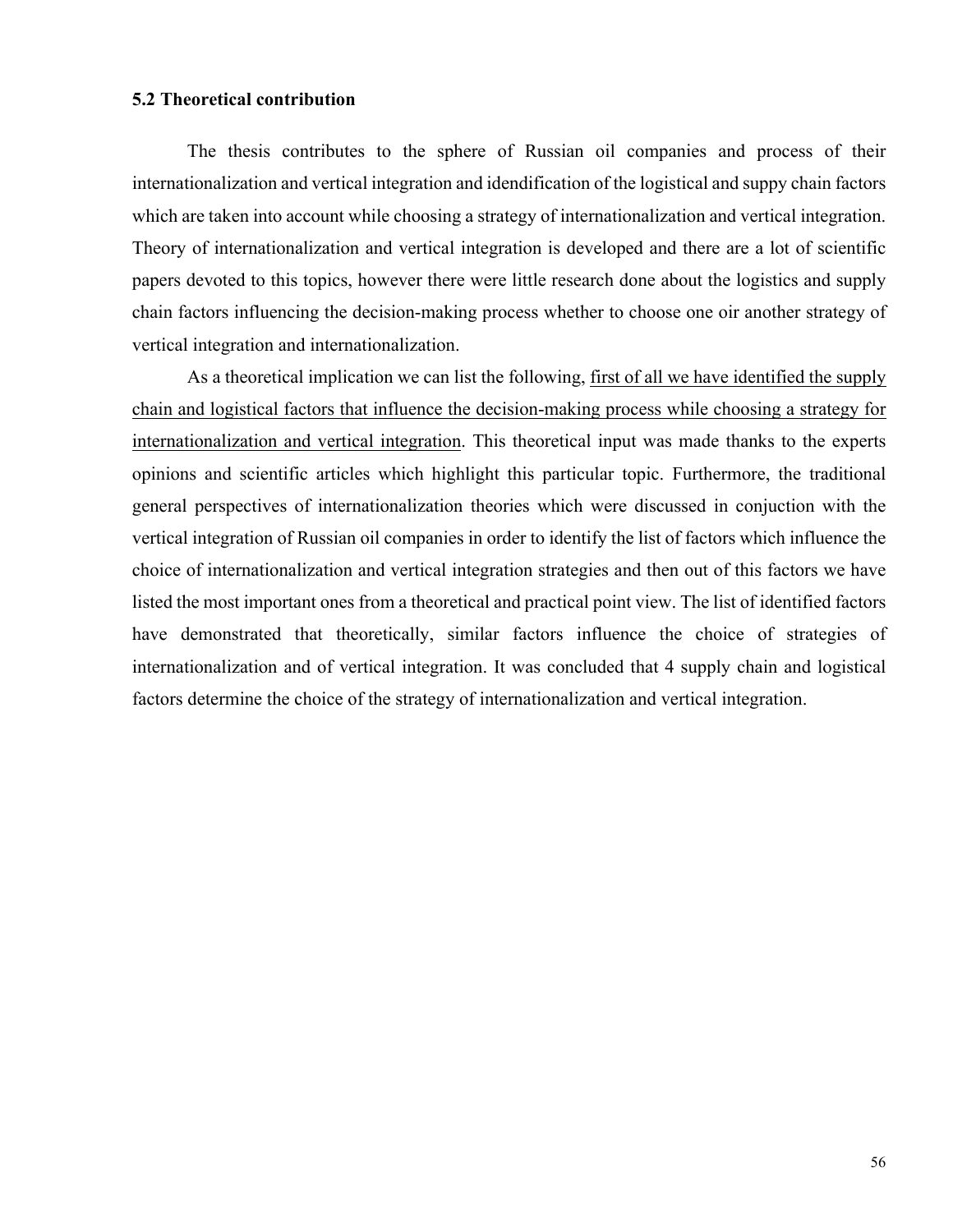#### **5.3 Managerial Implications**

Today's companies are forced into functioning in a challenging business world with extensive uncertainties. Frontrunners turn out to be those companies that are able to foresee the market swings and react swiftly with minimal adjustment costs and effective response strategies. In order to choose the right strategy of the internationalization and vertical integration for the Russian oil companies it's necessary to analyze all the factors that could influence the succesful performance in the international market. Oil industry is a very competitive one and special attention should be payed to the supply chain and logistics factors. Supply chain is a stage in the value chain where there is a development of flexibility in adapting to sudden changes in global markets, resource availabilities and outbreaks of financial and political structures. Supply chain management presents an especially important domain where such flexibility is critical to achieving a consistently succesful performance, that's why Russian oil companies should pay attention to the following factors:

- The transportation infrastructure
- Transportation time required to deliver crude oil or oil products to the destination
- Presence of mainland or trunk pipeline
- Control over supply chain

Managerial implications of undertaken research have a practical usage of logistical concepts and systems allows companies to accelerate the turnover of working capital, reduce production costs, to ensure full customer satisfaction in the quality of goods and services. Logistics and Supply chain potential improves organizational and economic sustainability of the company in the market, that's why it's crucial to pay attention to logistical factors while planning internationalization and vertical integration activities.

The information by itself can be useful for the managers of strategic departments and supply chain departments of Oil companies especially when they plan to internationalize to a new country. This research paper can be useful and can help to understand to which logistical factors the oil company should pay attention and which factors are critical, so it will give the companies a possibility to gain additional advantage on international market. It's also important to highlight that this report and this key finding can be usuful for both government and private-owned companies, as our research was made on the cases of Gazprom Neft (Government-owned) and Lukoil( 100% private-owned company) .The managerial implication of this paper are proved by the managers and experts who were interviewed.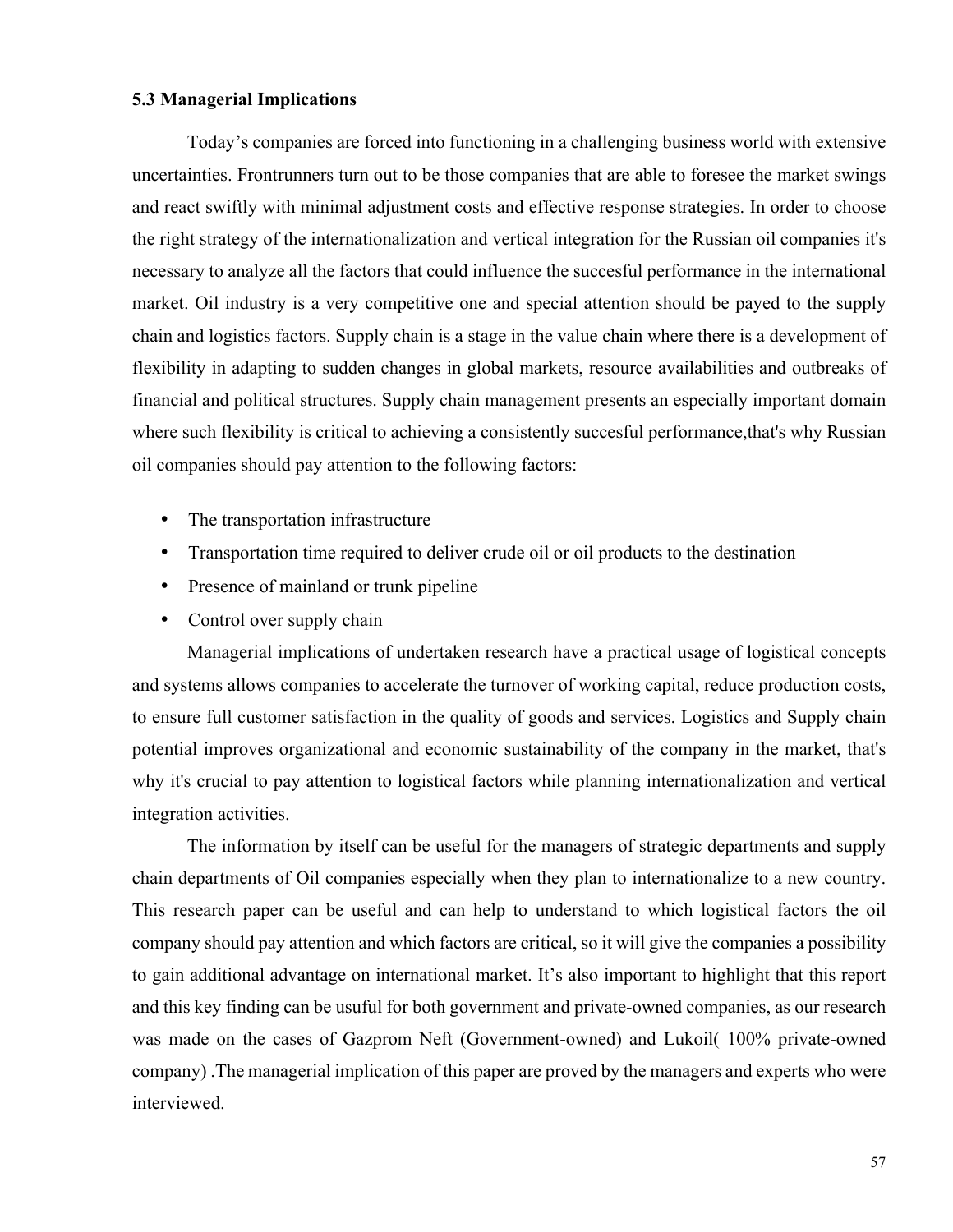#### **5.4 Recommendation for future research and limitations**

Further research is required on a bigger list of companies, both Russian and international in order to understand the world tendencies in this sphere, moreover more logistical and supply chain factors should be identified in order to have a possibility to run a Factor analysis and understand which factors are more significant and which are less significant.

Although there is no general agreement on how to define and evaluate the supply chain and logistical factors, specifically in oil industry, so, the area has tremendous potential for researchers providing opportunities for modelling and application of flexibility and evaluation of the supply chain factors, interrelationships and trade-offs between different types of flexibilities, industry-specific or business function-specific impact of supply chain factors, and potential barriers to the implementation of the identified factors.

Limitations of this research can be connected to the  $4<sup>th</sup>$  part of this research, where the main logistical and supply chain factors where identified. While searching for the quantitave information and data to analyze the current situation of the case companies there were very small of relevant and trustful sources.

 In order to validate the identified factors author had to create a theoretical framework while the Factor analysis would be more useful in this particular research. The Factor Analysis is impossible to run because the sample size should be large enough to yield reliable estimates of correlations among the variables: Ideally, there should be a large ratio of N / k (Cases / Items) e.g.,  $>$  ~20.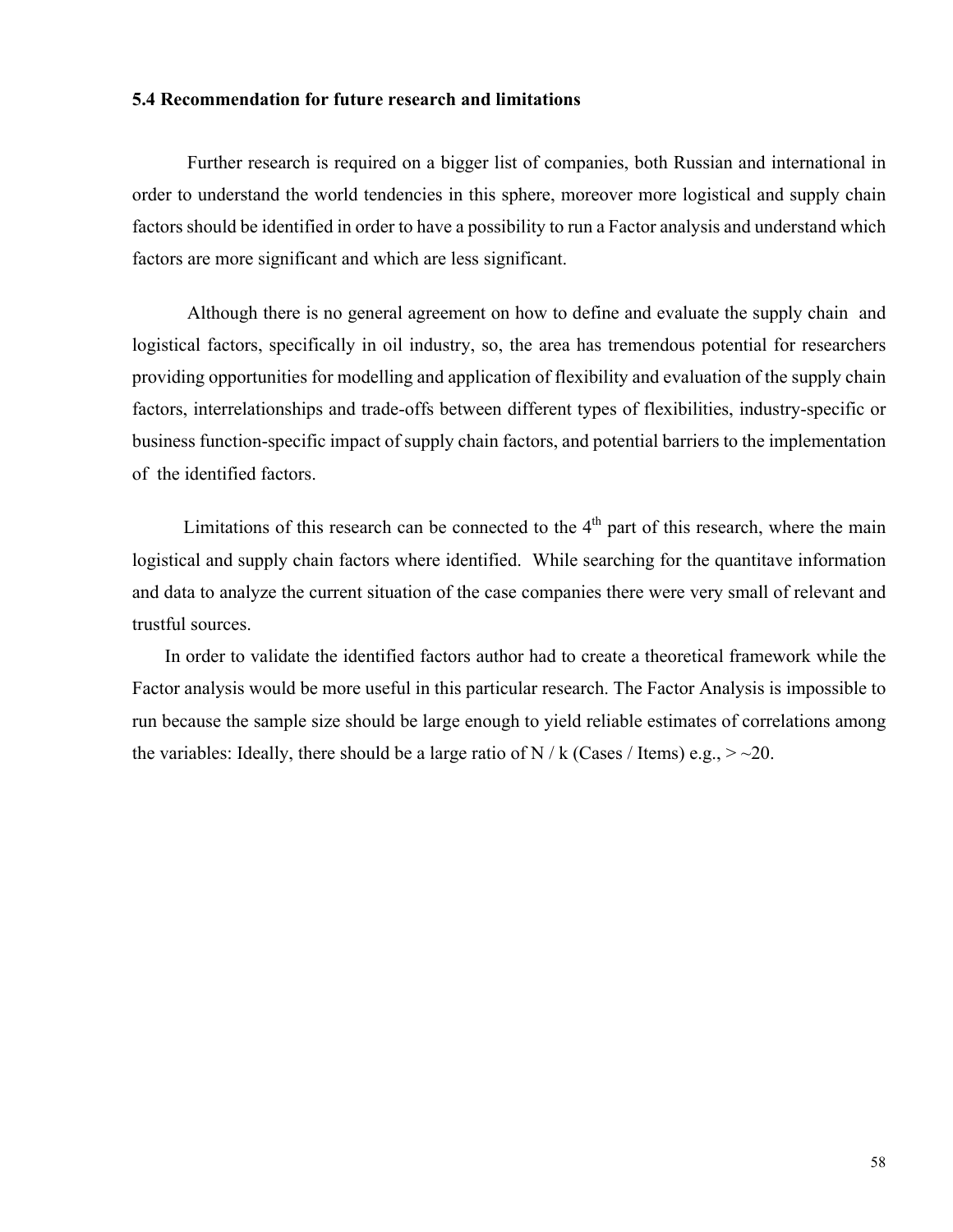#### **REFERENCE LIST**

- 1. Al-Obaidan, A.M. and Scully, G. W. (2001) The economic effieciency of backward vertical integration in the international petroleum industry. Applied Economics 25, 1529-1539.
- 2. Al-Moneef, Majid A. (1998) Vertical Integration strategies of the national oil companies. Emirate Center for Strategic Studies and Research, Abu Dhabi.
- 3. Andersson, H., Christiansen, M., & Fagerholt, K. (2010). Transportation planning and inventory management in the LNG supply chain. In E. Bjørndal M. Bjørndal, P. M. Pardalos, & M. Rönnqvist (Eds.), Energy, natural resources and environmental economics Berlin: Springer
- 4. Aarstad, J., Pettersen, B., Jakobsen, S. (2015) Assessing drivers of export orientation in the subsea oil and gas industry.Faculty of Engineering and Business Administration, Centre for Innovation, Bergen University College
- 5. Barney, J (1991). Firm Resources and Sustained Competitive Advantage. Journal of Management, vol 17, No.1.
- 6. Beamish (2001) The internationalization and performance of SMEs. Strategic Management Journal. Volume 22, Issue 6-7, pages 565–586,
- 7. Bonaglia, F. (2007). Strengthening Productive Capacities in Emerging Economies through Internationalisation: Evidence from the Appliance Industry. Paris: OECD Publishing.
- 8. Borghini, S., Caru A, and Cova B. (2010). «Representing BtoB reality in case study research: Challenges and new opportunities» Industrial Marketing Management, 39, 1, 16-24.
- 9. Bryman, A., &Bell, E. (2007). Business research methods (2d edition). Oxford: Oxford University Press
- 10. Buckley, P. J., & Casson, M. (2010). The multinational enterprise revisited: The essential Buckley and Casson. Basingstoke, UK: Palgrave Macmillan.
- 11. Corbin, J. M., Strauss, A. L., & Strauss, A. L. (2008). Basics of qualitative research: Techniques and procedures for developing grounded theory. Los Angeles, CA: Sage Publications.
- 12. Cumberland, F. (2006). Theory Development within International Market Entry Mode. An Assessment. The Marketing Review 6:349-372.
- 13. Cross James.S( 1991). Vertical Integration in the Oil Industry. Management International Review, Vol. 49, No. 4.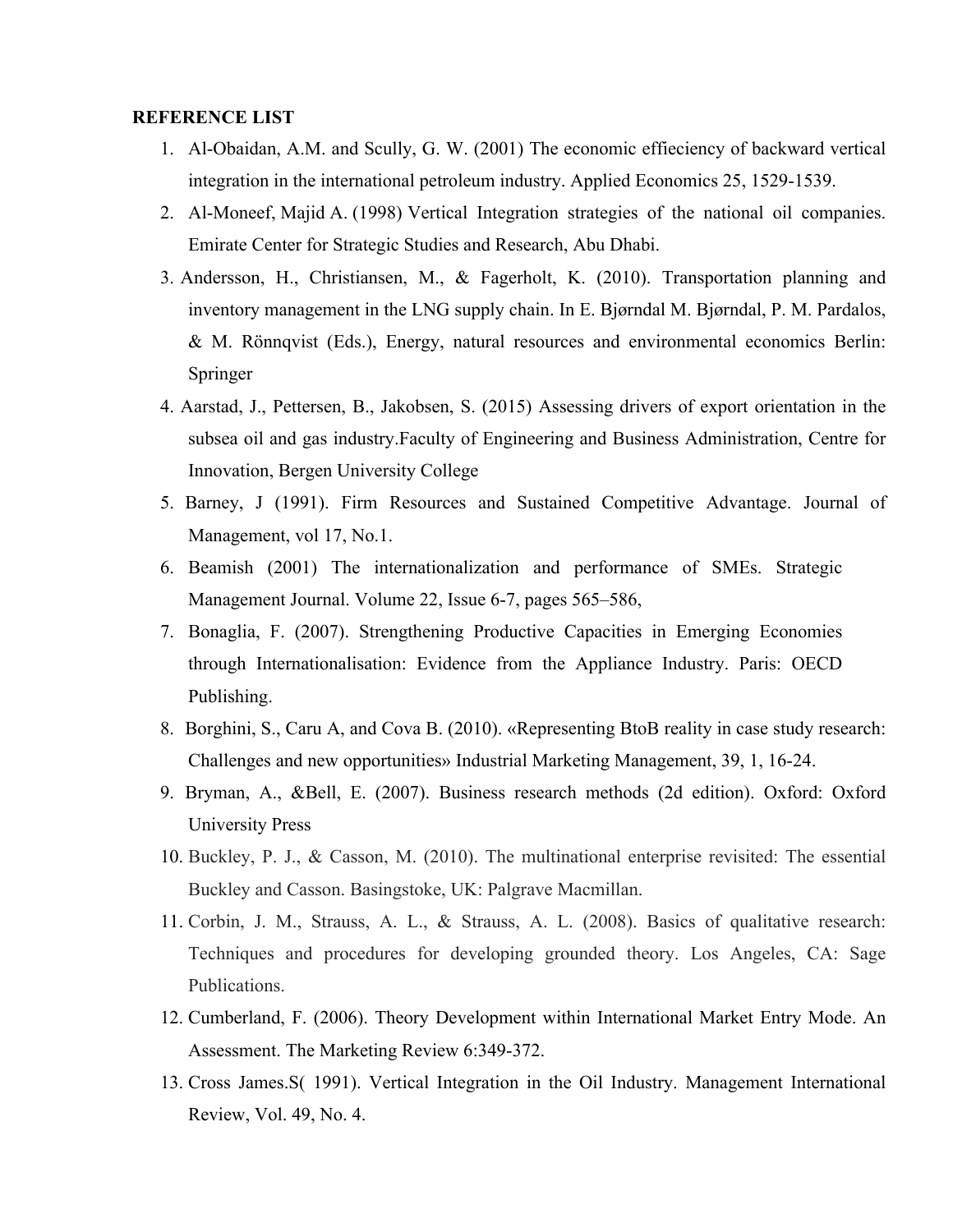- 14. Dunning, J. H., & Lundan, S. M. 2008. Multinational enterprises and the global economy. 2nd edition. New York: Palgrave Macmillan.
- 15. Dyer W.G. and. Wilkins A. L.(1991). "Better Stories, Not Better Constructs, To Generate Better Theory: A Rejoinder to Eisenhardt", Academy of Management Review, 16, 3, pp. 613-619.
- 16. Eisenhardt Kathleen M. Building Theories from Case Study Research. The Academy of Management Review Vol. 14, No. 4 (Oct., 1989), pp. 532-550 Published by: Academy of Management Stable URL: http://www.jstor.org/stable/258557 Page Count: 19
- 17. Elango, B., Sethi Prakash, S. (2007) An Exploration of the Relationship between Country of Origin (COE) and the Internationalization-Performance Paradigm.Management International Review, Vol. 47, No. 3, Internationalization and Firm Performance, 369-392
- 18. International Monetary Fund Statistics http://www.imf.org/en/Data
- 19. Forrester, J. W. (1961). *Industrial dynamics*. Cambridge, MA: M.I.T. Press.
- 20. Fletcher, M., Harris, S. (2013) Internationalization Knowledge: What, Why, Where, and When?. Journal of International Marketing.Vol 21. No 3.
- 21. Gazprom Neft annual reports 2012-2015. http://ir.gazprom-neft.com/news-andreports/annual-reports/
- 22. Goldstein, A.E. (2007). Multinational Companies from Emerging Economies: Composition, Conceptualization and Direction in the Global Economy. Basingstoke: Palgrave Macmillan, 30- 36
- 23. Gratz, J. (2013) Home-country specific advantages and foreign investment of Russian oil and gas companies: a network approach. Int. J. Technological Learning, Innovation and Development, Vol. 6, Nos. 1/2, 2
- 24. Halvorsen-Weare. (2010). Routing and scheduling in a liquefied natural gas shipping problem with inventory and berth constraints. Norwegian Marine Technology Research Institute (MARINTEK)
- 25. Heidi Kreppel, Dirk Holtbrügge (2012) "Determinants of outward foreign direct investment from BRIC countries: an explorative study", International Journal of Emerging Markets, Vol. 7 Iss 1 pp. 4 - 30
- 26. Heinrich, A.(2005) "Why corporate governance in the Russian oil and gas industry is improving?» The international journal of business in society, Vol. 5 Iss 4 pp. 3 - 9
- 27. Hollensen, S. (2004). Global marketing: A decision-oriented approach (3rd ed.). Harlow,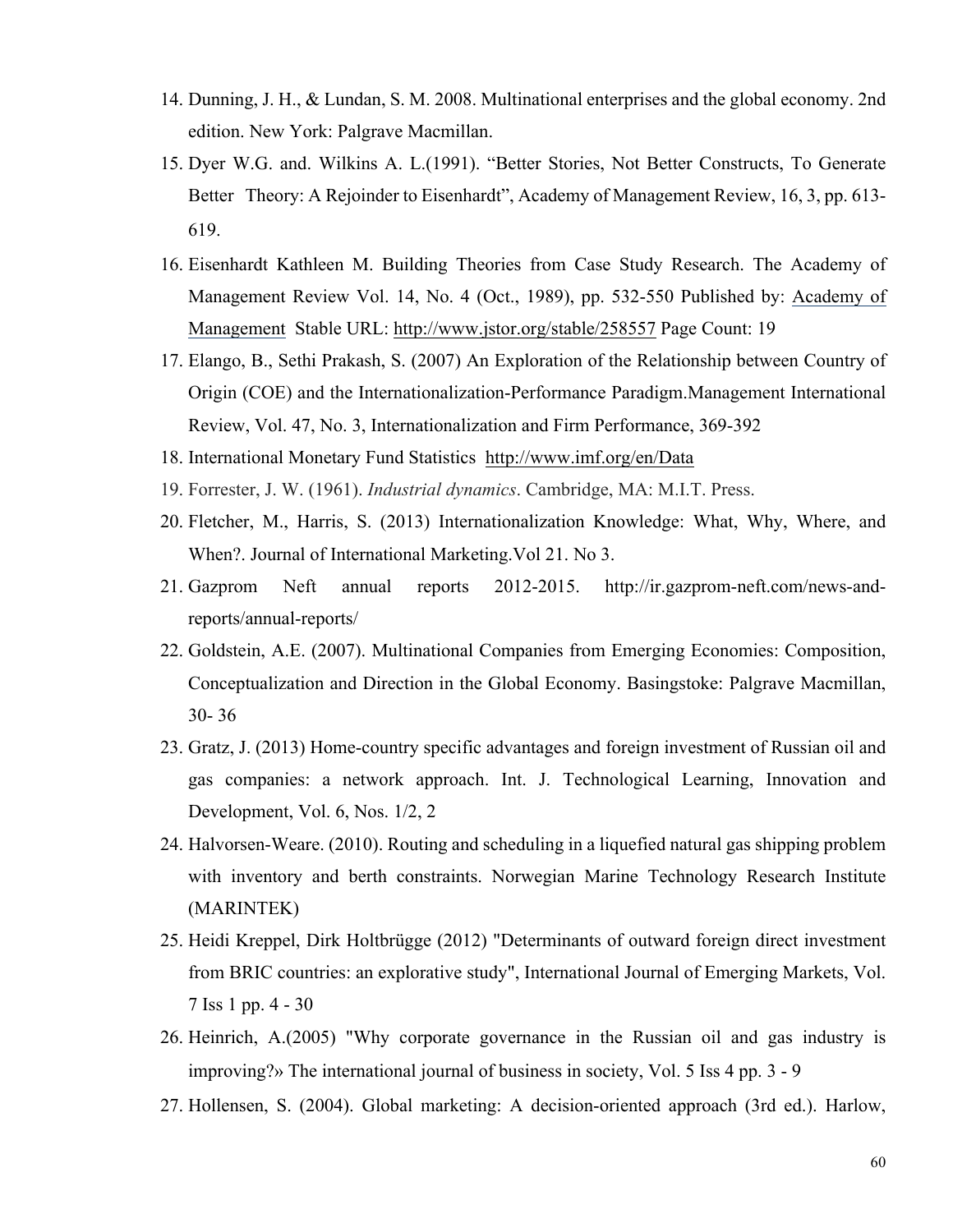England: Financial Times, 154-159 .

- 28. Iyer, P. (2011). *Insight*. United States: Parkwood Press.
- 29. Johanson J./Vahlne, J.E. (1990): The Mechanism of Internationalization, in: International Marketing Review, 7, 4, 11-24.
- 30. Johanson J./Vahlne, J.E. (1997) The Internationalization Process of the Firm-A Model of Knowledge Development and Increasing Foreign Market Commitments. Journal of International Business Studies Vol. 8, No. 1 (Spring - Summer, 1997), pp. 23-32
- 31. Katsikeas S. Constantine&Morgan E. Robert . Theories of international trade, foreign direct investment and firm internationalization: a critique Management Decision 35/1 [1997] 68–78
- 32. Kogut, B., & Zander, U. (1991). *Knowledge of the firm, technology transfer, and the theory of the multinational corporation*. Stockholm: Institute of International Business, Stockholm School of Economics.
- 33. Kostopoulos, C., Spanos, E , Prastacos, P. (2008) The Resource Based View of the Firm and Innovation: Identification of Critical Linkages. Athens University of Economics and Business.
- 34. Meyer, K. (2007). Acquisition strategies in European emerging markets. Basingstoke [England: Palgrave Macmillan, 36-39
- 35. Platt J. (1992). 'Case Study" in American Methodological Thought', Current Sociology, 14-4
- 36. Porter, M., Wood, J. C., & Wood, M. C. (2010). Michael Porter: Critical evaluations in business and management. London: Routledge.
- 37. Rodrik, D., Subramanian, A., & Trebbi, F. (2002). Institutions rule: The primacy of institutions over geography and integration in economic development. Cambridge, MA, NBER Working Papers: 9305.
- 38. Rothaermel, F. (2008). Competitive advantage in technology intensive industries.
- 39. Saunders, M., Lewis, P., & Thornhill, A. (2007). *Research methods for business students*. Harlow, England: Financial Times/Prentice Hall.
- 40. Scweller N & Sower D ( 2009) . Global Oil Majors Maintain Acquisitions Focus
- 41. Solberg, C. (2006). Relationship between exporters and their foreign sales and marketing intermediaries. Amsterdam: Elsevier JAI.
- 42. Lai, H ., O'Hara, S., Wysoczanska, K (2015) Rationale of internationalization of China's national oil companies: seeking natural resources, strategic assets or sectoral specialization? Asia Pacific Business Review, Vol.21. Nos.1, 77-95
- 43. Lu, J.W and Beamish, P. (2001) «The internationalisation and performance of SMEs», Strategic Management Journal 22, 565–586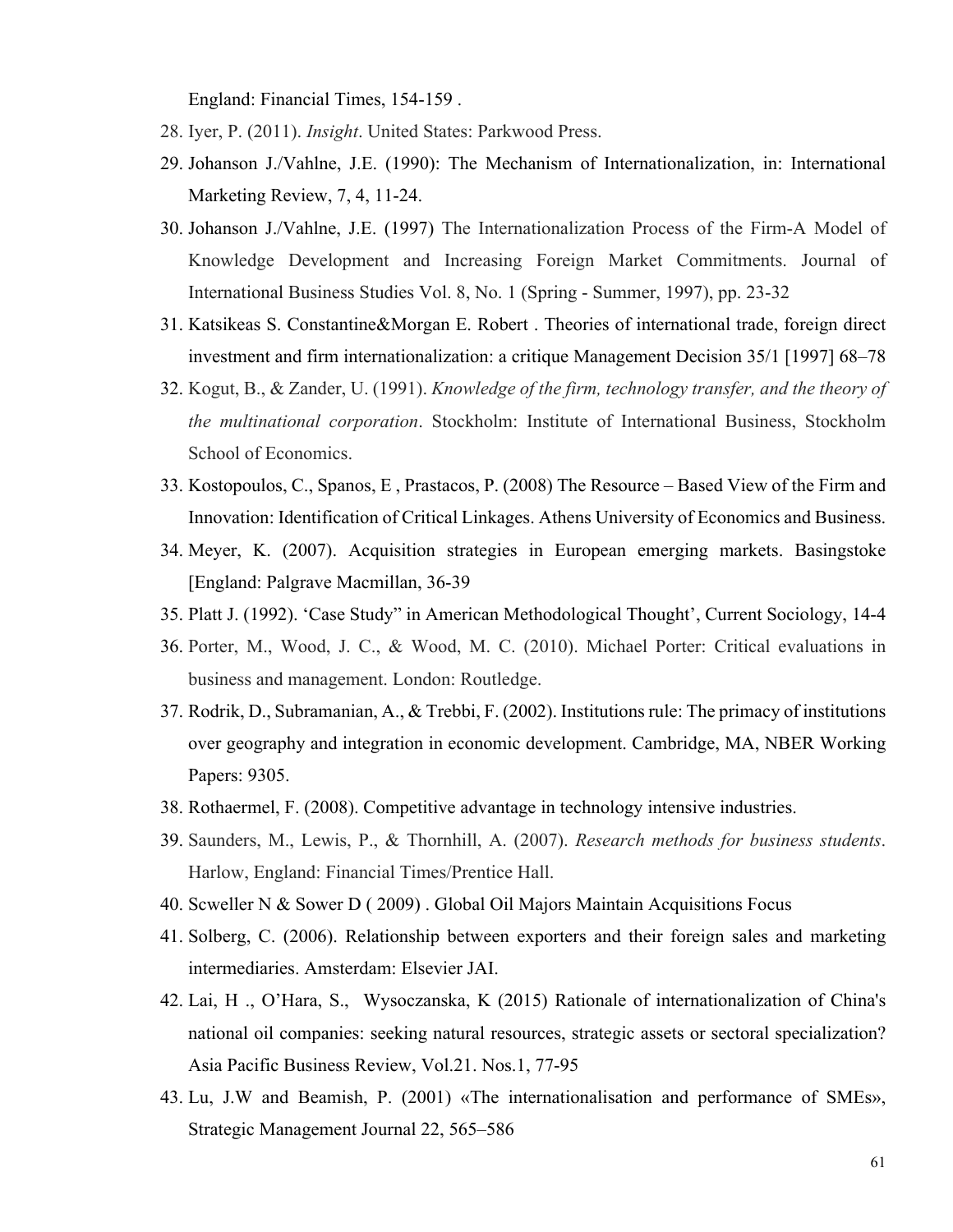- 44. Luostarinen, R. (1980), "Internationalisation of the firm", *Acta Academica Series A: 30,* The Helsinki School of Economics, Helsinki.
- 45. Levy, D.T. 1984, "Testing Stigler's Interpretation of 'Division of Labor is Limited by the Extent of the Market'," *Journal of Industrial Economics,* 32: 377-389.
- 46. Lieberman, Marvin. 1991. "Determinants of Vertical Integration: An Empirical Test," *Journal of Industrial Economics*. 39:451-66.
- 47. Marinov, M. (2012). Internationalization of emerging economies and firms. New York: Palgrave Macmillan.
- 48. Masten, Scott, James Meehan and Edward Snyder. 1991. " The Costs or Organization," *Journal of Law, Economics and Organization*, 7: 1-25.
- 49. Mason, Charles F and Owen R. Phillips. 2000. "Vertical Integration and Collusive Incentives: An Experimental Analysis," *International Journal of Industrial Organization*, 18:471-93.
- 50. Mathewson, Frank and Ralph Winter. 1986. **"**The Economics of Vertical Restraints in Distribution," In *New Developments in the Analysis of Market Structures,* ed. Frank Mathewson and Joseph Stiglitz, Cambridge, MA. MIT Press.
- 51. Maxwell, J. A. (2005). Qualitative Research Design: An Interactive Approach ( 2nd Ed. ed.). Thousand Oaks, CA: Sage.
- 52. Lukoil. Annual Report 2012-2015, www.lukoil.com/materials/doc/AGSM\_2015/LUKOIL.pdf
- 53. Vannoni, Davide. 2002., "Empirical Studies of Vertical Integration: The Transaction Cost Othodoxy," *International Review of Economics and Business,* 49:113-141.
- 54. Webster Frederick A. (2002) A model of Vertical Integration Strategy. Сalifornia management review,40-45
- 55. Whinston, Michael. 2003. "On the Transaction Cost Determinants of Vertical Integration," *Journal of Law, Economics and Organization*, 19: 1-23.
- 56. Yin Robert K. (1994) Case Study Research. New York: Palgrave Macmillan.
- 57. UNCTAD report. (2015). Globalization, Interdependence and Development. Retrieved October 1, 2015 from http://unctad.org/en/Pages/Home.aspx
- 58. OECD. Synthesis report. (2013). INTERCONNECTED ECONOMIES: BENEFITING FROM GLOBAL VALUE CHAINS. Retrieved October 1, 2015 from http://www.oecd.org/
- 59. American Petroleum Institute ( 2014) Committee Information. Retrieved September 8, 2015 fromhttp://www.api.org/Publications-Standards-and-Statistics/Publications/API-Redistributor-ContactList